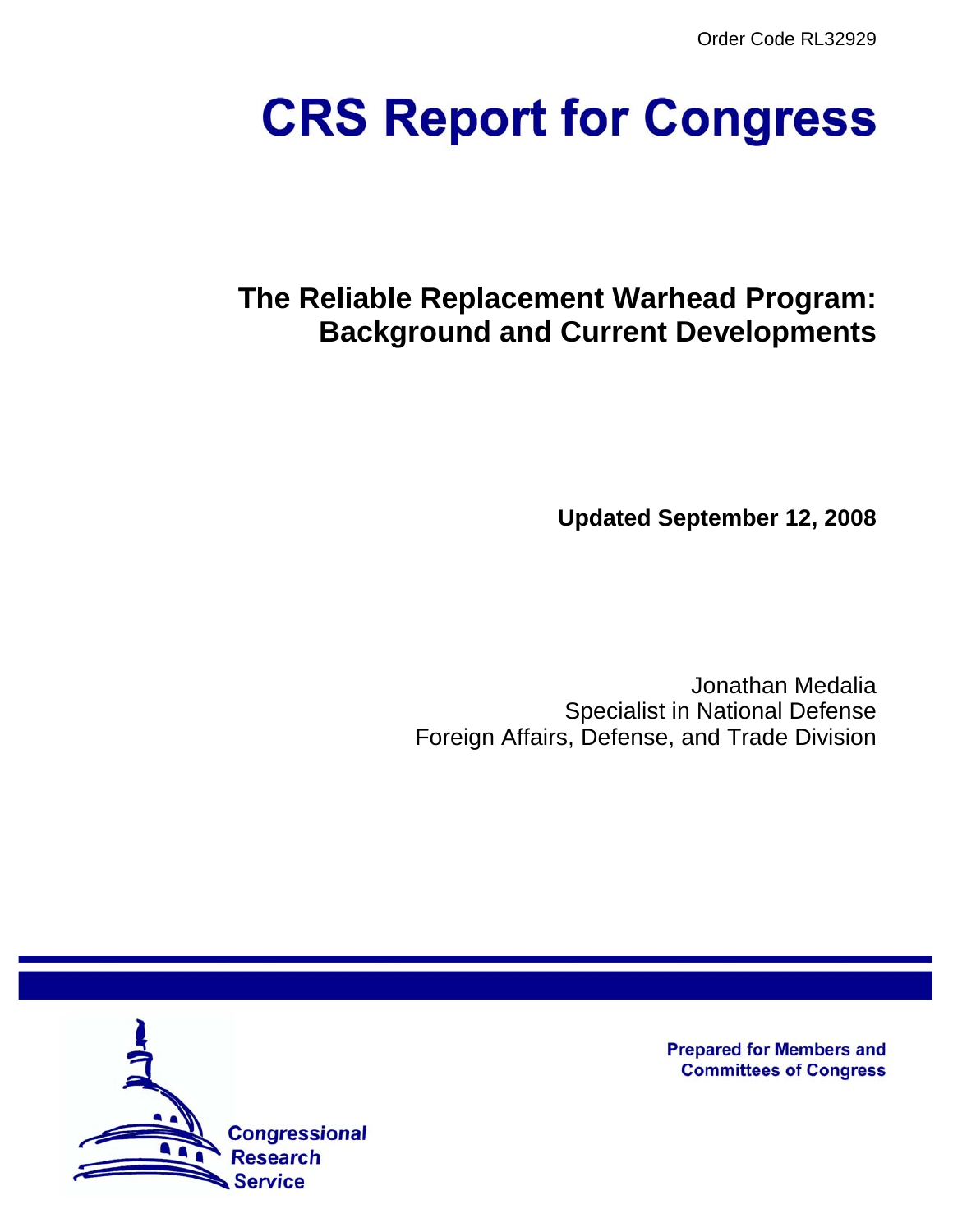# The Reliable Replacement Warhead Program: Background and Current Developments

#### **Summary**

Most current U.S. nuclear warheads were built in the 1970s and 1980s and are being retained longer than was planned. Yet they deteriorate and must be maintained. To correct problems, a Life Extension Program (LEP), part of a larger Stockpile Stewardship Program (SSP), replaces components. Modifying some components would require a nuclear test, but the United States has observed a test moratorium since 1992. Congress and the Administration prefer to avoid a return to testing, so LEP rebuilds these components as closely as possible to original specifications. With this approach, the Secretaries of Defense and Energy have certified stockpile safety and reliability for the past 12 years without nuclear testing.

The National Nuclear Security Administration (NNSA), which operates the U.S. nuclear weapons program, would develop the Reliable Replacement Warhead (RRW). For FY2005, Congress provided an unrequested \$9.0 million to start RRW. The FY2006 RRW appropriation was \$24.8 million, and the FY2007 operating plan had \$35.8 million. For FY2008, the request was \$88.8 million for NNSA and \$30.0 million for the Navy; Congress appropriated no RRW funds for NNSA and \$15 million for the Navy. For FY2009, DOE requests \$10.0 million for RRW. The Navy requests \$23.3 million for RRW but says it prepared its request before Congress eliminated NNSA RRW funds and that the Navy funds would not be used for RRW. The House Armed Services Committee, in its report on H.R. 5658, the FY2009 defense authorization bill, recommended eliminating the Navy and NNSA RRW funds while adding funds for the Navy and NNSA for related purposes. The House defeated an amendment to add \$10.0 million in NNSA RRW funds to H.R. 5658. The Senate Armed Services Committee recommended retaining NNSA's request for RRW but eliminating the Navy's request. Both appropriations committees recommended eliminating NNSA RRW funds for FY2009. The Senate Defense Appropriations Subcommittee recommended deleting Navy RRW funds; its House counterpart reportedly did likewise.

NNSA argues it will become harder to certify current warheads with LEP because small changes may undermine confidence in warheads, perhaps leading to nuclear testing, whereas new-design replacement warheads created by the RRW program will be easier to certify without testing. Critics believe LEP and SSP can maintain the stockpile indefinitely. They worry that untested RRWs may make testing more likely and question cost savings, given high investment cost. They note that there are no military requirements for new weapons. Others feel that neither LEP nor RRW can provide high confidence over the long term, and would resume testing. Another point of view is that either LEP or RRW will work without nuclear testing.

Issues facing the  $110<sup>th</sup>$  Congress include how best to maintain the nuclear stockpile, whether to continue RRW or cancel it in favor of LEP, and how RRW might link to the Comprehensive Test Ban Treaty and nuclear nonproliferation. This report provides background and tracks legislation. It will be updated often. CRS Report RL33748, *Nuclear Warheads: The Reliable Replacement Warhead Program and the Life Extension Program*, compares these two programs in detail.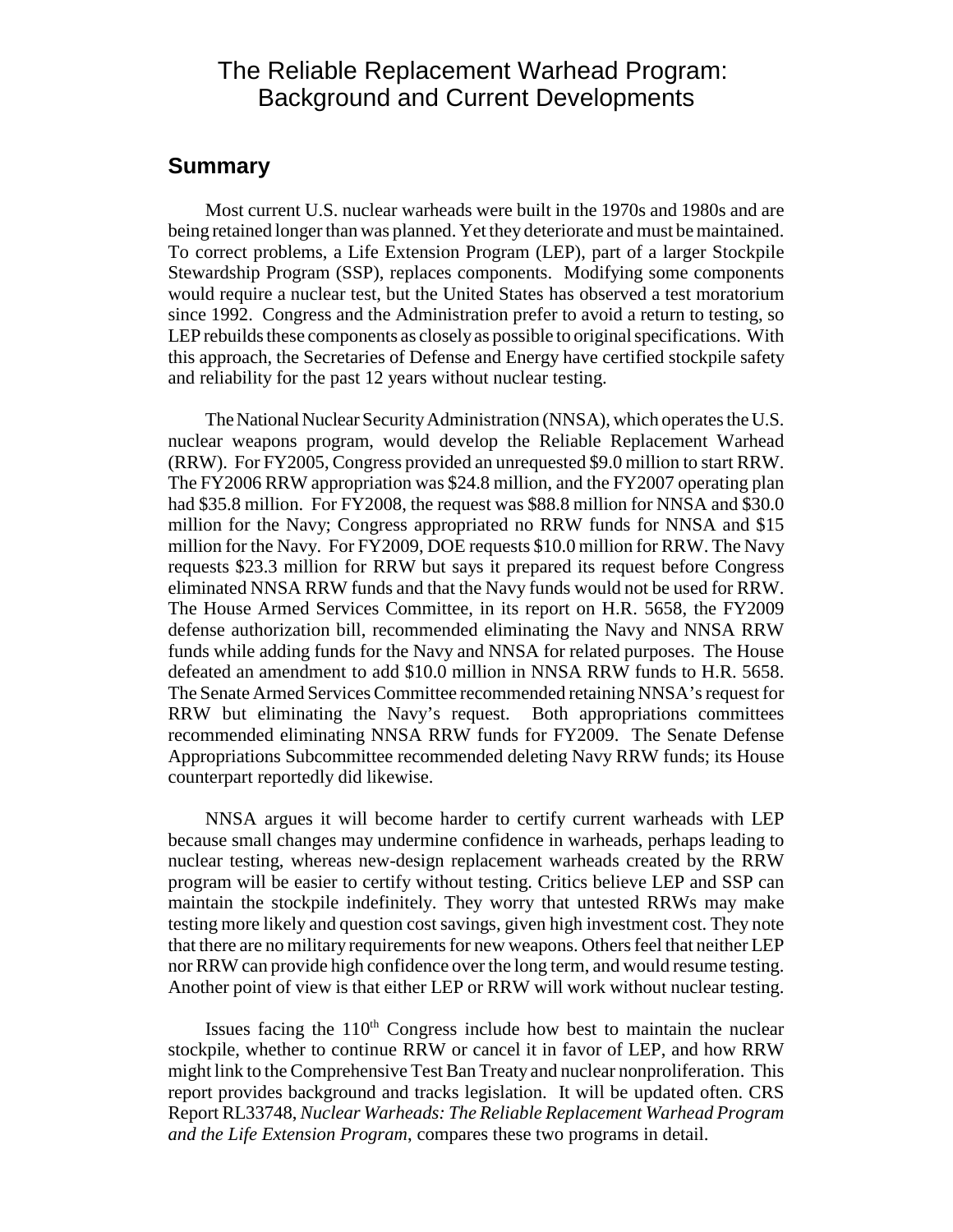# **Contents**

| The Need to Maintain Nuclear Warheads for the Long Term  4                                                                   |
|------------------------------------------------------------------------------------------------------------------------------|
|                                                                                                                              |
|                                                                                                                              |
| RRW and the Transformation of Nuclear Warheads  12                                                                           |
|                                                                                                                              |
| Performance, Schedule, and Cost Tradeoffs  14                                                                                |
|                                                                                                                              |
|                                                                                                                              |
|                                                                                                                              |
|                                                                                                                              |
|                                                                                                                              |
|                                                                                                                              |
| Congressional Action on the FY2009 RRW Request  43                                                                           |
| Policy Options and Issues for the 110 <sup>th</sup> Congress and Beyond  46                                                  |
|                                                                                                                              |
|                                                                                                                              |
|                                                                                                                              |
| Examine the link between RRW and a reconfigured Complex  48<br>Consider how to handle moving WR1 to a more advanced phase of |
| Should RRW be linked to the Comprehensive Test Ban Treaty                                                                    |
|                                                                                                                              |
| Will RRW weaken U.S. nuclear nonproliferation efforts?  50                                                                   |
|                                                                                                                              |
|                                                                                                                              |
| Appendix. Nuclear Weapons, Nuclear Weapons Complex, and Stockpile                                                            |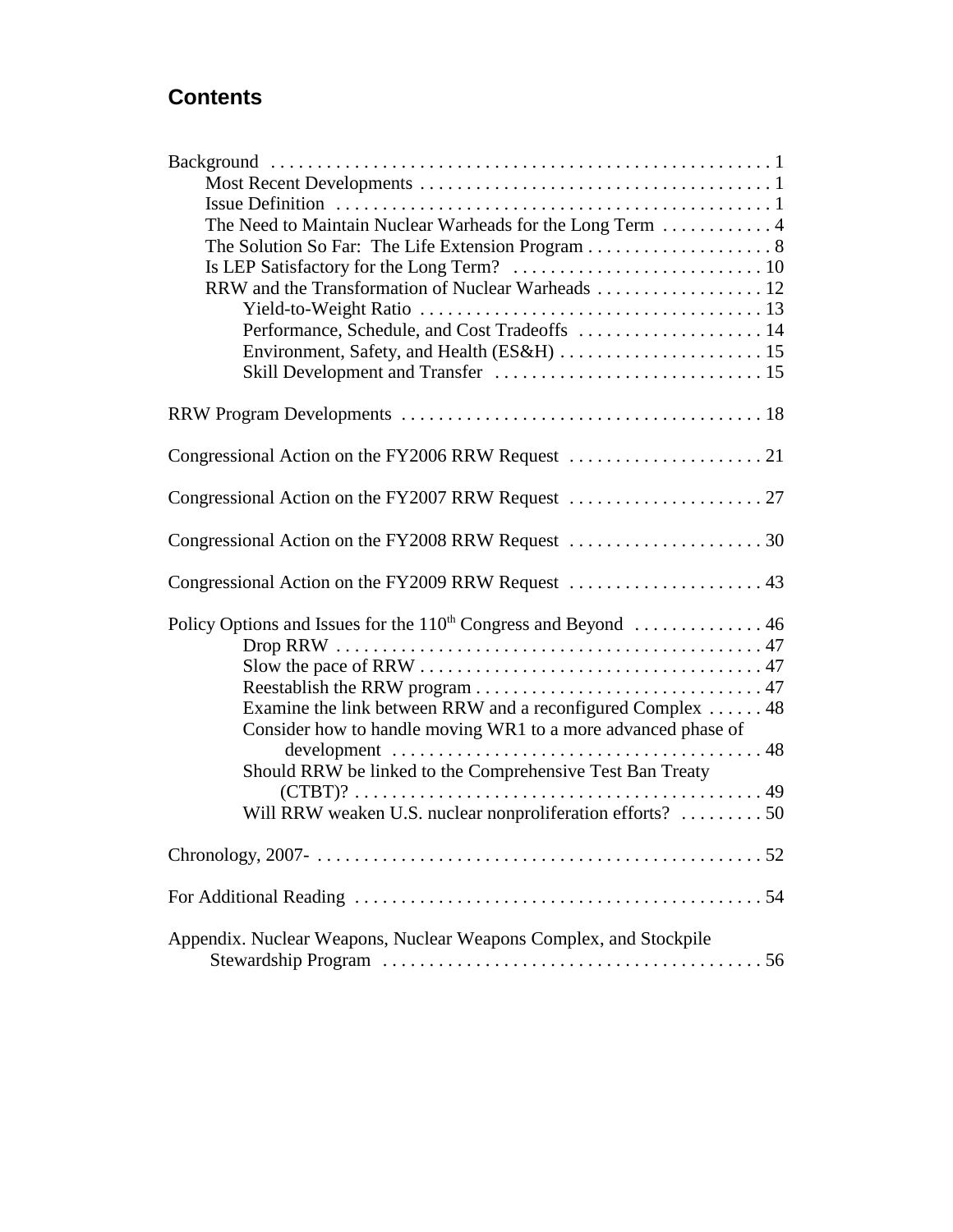# The Reliable Replacement Warhead Program: Background and Current Developments

# **Background**

#### **Most Recent Developments**

In a press release of September 10, the Senate Appropriations Committee stated that its Defense Appropriations Subcommittee deleted the Navy's request for funds listed as RRW from its mark of the defense appropriations bill. On August 8, the National Nuclear Security Administration delivered a report on the feasibility of using existing pits in RRWs. On July 14, the Senate Appropriations Committee reported the FY2009 energy-water appropriations bill, with no funds for RRW. On June 25, the House Appropriations Committee marked up the FY2009 energy-water appropriations bill; its mark contained no funding for RRW. On May 22, 2008, the House passed the FY2009 defense authorization bill, H.R. 5658, with no funds for RRW. In its mark of the FY2009 defense authorization bill, released May 1, the Senate Armed Services Committee recommended providing DOE's \$10 million request but eliminating the Navy's \$23 million request. In its FY2009 budget request, submitted to Congress February 4, DOE requested \$10 million for RRW. Separately, the Navy requested \$23 million for RRW-related work. In the FY2008 Consolidated Appropriations Act, P.L. 110-161, signed into law December 26, 2007, Congress eliminated funds to develop RRW.

#### **Issue Definition**

While some argue for abolition of nuclear weapons, $<sup>1</sup>$  there is widespread</sup> agreement within the United States that this nation must maintain its nuclear warheads as long as it retains them. Yet warheads deteriorate with age. The current Life Extension Program (LEP) maintains them by replacing deteriorated components. The National Nuclear Security Administration (NNSA), the DOE agency in charge of the nuclear weapons program, however, expresses concerns that LEP might be unable to maintain warheads for the long term on grounds that the accumulation of minor but inevitable variations between certain original and replacement components may reduce confidence that life-extended warheads remain safe and effective. It recommends a new approach, the Reliable Replacement Warhead (RRW), described below. On the other hand, a study released in November 2006 estimates that pits, a key warhead component (see **Appendix**), should have a service life of 85 to 100

<sup>&</sup>lt;sup>1</sup> See, for example, George Shultz, William Perry, Henry Kissinger, and Sam Nunn, "A World Free of Nuclear Weapons," *Wall Street Journal,* January 4, 2007, p. 15.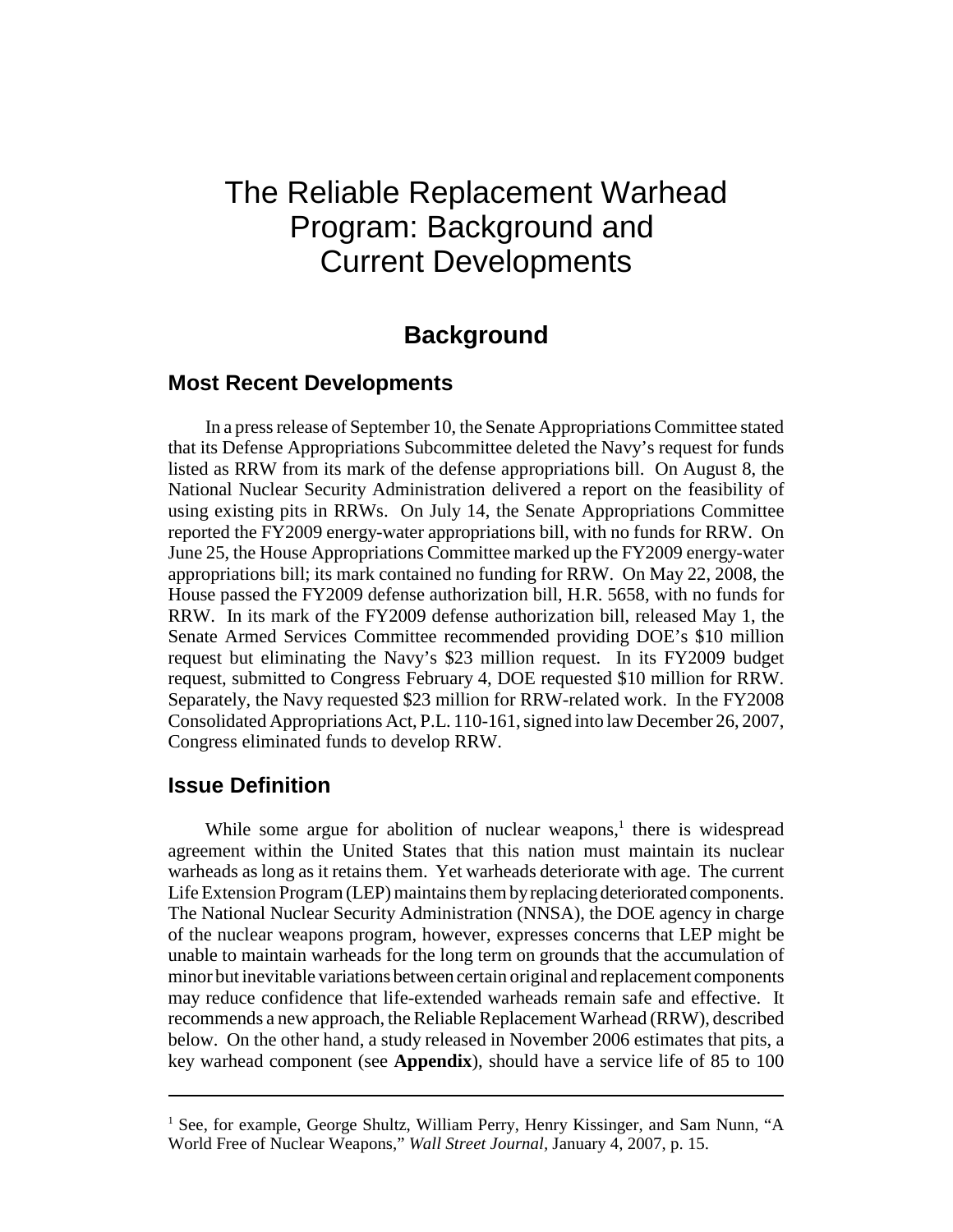years or more,<sup>2</sup> which some argue makes it unnecessary to replace current warheads for decades by extending the time for which confidence in them should remain high.

Reflecting NNSA's concern, Congress first funded the RRW program in the FY2005 Consolidated Appropriations Act, P.L. 108-447. The entire description of RRW in the conference report was a "program to improve the reliability, longevity, and certifiability of existing weapons and their components."3 No committee report earlier in the FY2005 cycle had mentioned RRW. Congress authorized the program in the FY2006 National Defense Authorization Act, P.L. 109-163, Section 3111.

Congress has spelled out dozens of goals for the RRW program. A key goal is to increase confidence, without nuclear testing, that warheads will perform as intended over the long term. Other goals are to increase ease of manufacture and certification, reduce life cycle cost, increase weapon safety and use control, and reduce environmental burden. CRS Report RL33748, *Nuclear Warheads: The Reliable Replacement Warhead Program and the Life Extension Program*, details 20 such goals. To achieve them, RRW would trade characteristics important during the Cold War for those of current importance, as described below. The Department of Defense (DOD) has approved this tradeoff. It would be impossible to meet all the goals simultaneously by modifying existing warheads, in part because their designs are so "tight" that NNSA is concerned that even minor changes might reduce confidence in the reliability of these warheads over the long term. As such, the RRW program would design new warheads to replace existing ones. In contrast, LEP makes changes chiefly to maintain weapons, and in particular minimizes changes to the nuclear explosive package (see **Appendix**).

RRW is sharply debated. Supporters anticipate that RRW will permit replacing a large stockpile of nondeployed nuclear warheads with fewer warheads in which DOD can have greater confidence over the long term, and restructuring the nuclear weapons complex (the "Complex"; see **Appendix**) to be smaller, safer, more efficient, and less costly. A Defense Science Board task force finds that LEP "is clearly not a sustainable approach" and recommended proceeding with RRW.<sup>4</sup> NNSA argued that RRWs "will be re-designed for long-term confidence in reliability and greater security, and ease of production and maintenance.<sup>5</sup> Critics question whether some of the tradeoffs and goals are feasible, necessary, or worth potential costs and risks. For example, one commenter argued, "The plutonium research

4 U.S. Department of Defense. Defense Science Board. *Report of the Defense Science Board Task Force on Nuclear Capabilities: Report Summary,* December 2006, p. 39, 41.

<sup>5</sup> U.S. Department of Energy. National Nuclear Security Administration. Office of Defense Programs. *Complex 2030: An Infrastructure Planning Scenario for a Nuclear Weapons Complex Able to Meet the Threats of the 21<sup>st</sup> Century, DOE/NA-0013, October 2006, p. 1.* 

<sup>2</sup> R.J. Hemley et al., *Pit Lifetime,* JSR-06-335, MITRE Corp., November 20, 2006, available at [http://www.nukewatch.org/facts/nwd/JASON\_ReportPuAging.pdf].

<sup>3</sup> U.S. Congress, Committee of Conference, *Making Appropriations for Foreign Operations, Export Financing, and Related Programs for the Fiscal Year Ending September 30, 2005,* and For Other Purposes, report to accompany H.R. 4818, 108<sup>th</sup> Cong., 2<sup>nd</sup> sess., 2004, H.Rept. 108-792, reprinted in U.S. Congress, *Congressional Record*, November 19, 2004, Book II, p. H10556.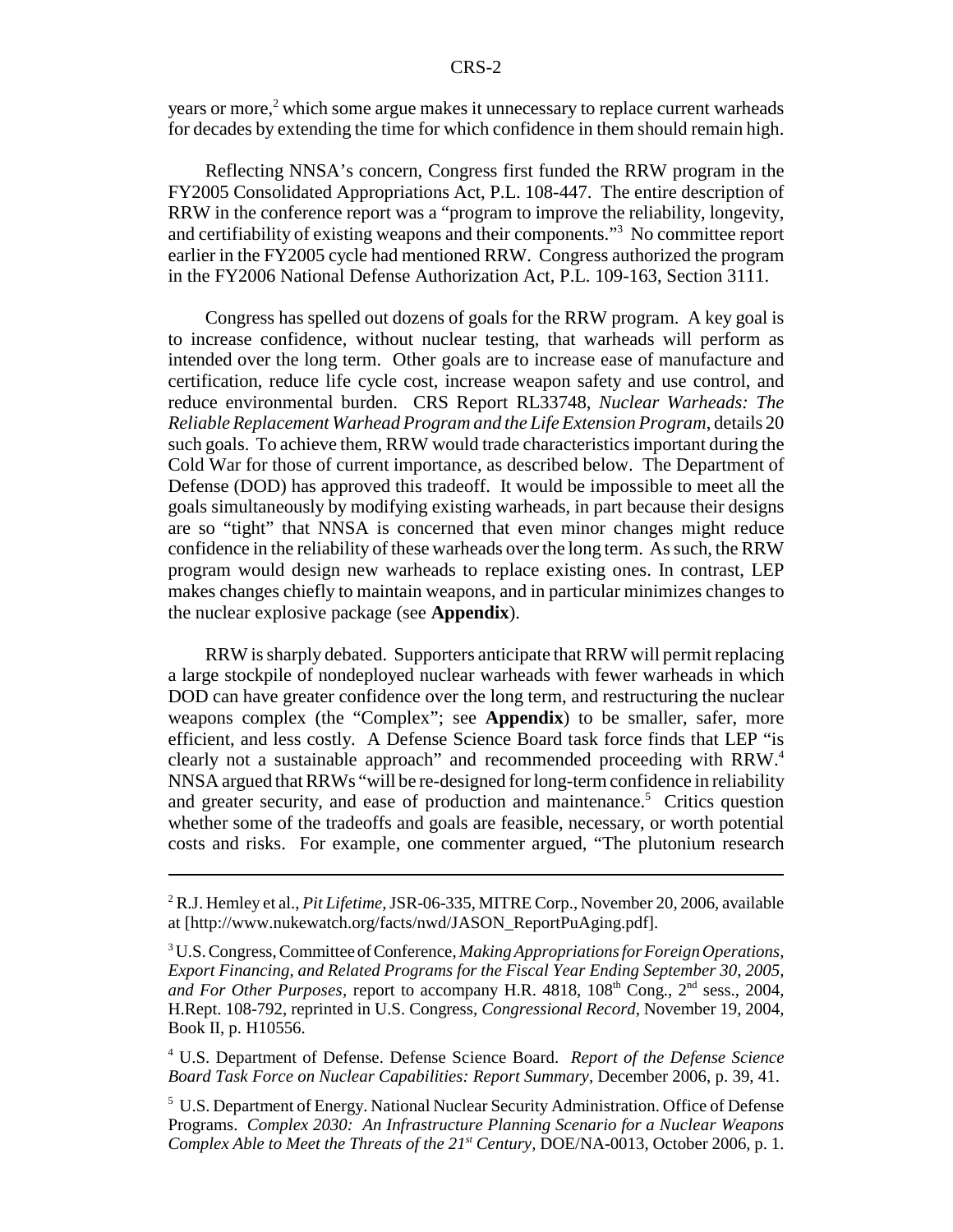results [see footnote 2] obliterate the chief rationale for NNSA's emerging strategy" of RRW,<sup>6</sup> while the *New York Times* opined that RRW "is a public-relations disaster in the making overseas" and "a make-work program championed by the weapons laboratories and belatedly by the Pentagon."<sup>7</sup>

Several external reviews of the program have been released. (1) The House Appropriations Committee directed NNSA to have the JASONs, a group of scientists who advise the government on defense matters, conduct an independent peer review

to evaluate the competing RRW designs. The JASONs should evaluate the RRW design recommended by the POG [the RRW Project Officers Group] against the requirements defined by congressional legislative actions to date and the elements defined in the Department of Defense's military characteristics for a reliable replacement warhead requirements document. The JASON review should also include an analysis on the feasibility of the fundamental premise of the RRW initiative that a new nuclear warhead can be designed and produced and certified for use and deployed as an operationally-deployed nuclear weapon without undergoing an underground nuclear explosion test.<sup>8</sup>

The report was due March 31, 2007. $9$  In accordance with a schedule decided by the JASONs, NNSA, and the House Appropriations Committee, NNSA transmitted the report to Congress on September 28,<sup>10</sup> and JASON transmitted the final report, in classified form, to NNSA by October 1.<sup>11</sup> (See "Congressional Action on the FY2008 RRW Request," below, for details.) (2) The Nuclear Weapons Complex Assessment Committee of the American Association for the Advancement of Science studied whether RRW is the best path for addressing certain potential risks of SSP and LEP and for developing a responsive infrastructure in a report released April 24, 2007.12 (3) The FY2006 National Defense Authorization Act, P.L. 109-163, Section

<sup>6</sup> Daryl Kimball, "New Reasons to Reject New Warheads," *Arms Control Today,* January/February 2007.

<sup>7</sup> "Busywork for Nuclear Scientists," *New York Times,* January 15, 2007, p. 18.

<sup>8</sup> U.S. Congress. House. Committee on Appropriations. *Energy and Water Development Appropriations Bill, 2007, H.Rept. 109-474 to accompany H.R. 5427, 109<sup>th</sup> Cong., 2<sup>nd</sup> sess.,* 2006, p. 110.

<sup>&</sup>lt;sup>9</sup> Ibid.

<sup>&</sup>lt;sup>10</sup> Letter of transmittal from Thomas P. D'Agostino, Administrator, National Nuclear Security Administration, to The Honorable Bill Nelson, Chairman, Subcommittee on Strategic Forces, Committee on Armed Services, United States Senate, September 28, 2007. See also The MITRE Corporation, JASON, "Reliable Replacement Warhead Executive Summary," JSR-07-336E, September 7, 2007, 8 p., available at [http://www.fas.org/ irp/agency/dod/jason/rrw.pdf].

<sup>&</sup>lt;sup>11</sup> Information provided by Professor Roy Schwitters, Chair of the JASON Steering Committee, email, December 1, 2007.

<sup>&</sup>lt;sup>12</sup> American Association for the Advancement of Science. Center for Science, Technology and Security Policy. Nuclear Weapons Complex Assessment Committee. C. Bruce Tarter, Chair. "The United States Nuclear Weapons Program: The Role of the Reliable Replacement Warhead." April 2007, 34 p. Available at [http://cstsp.aaas.org/files/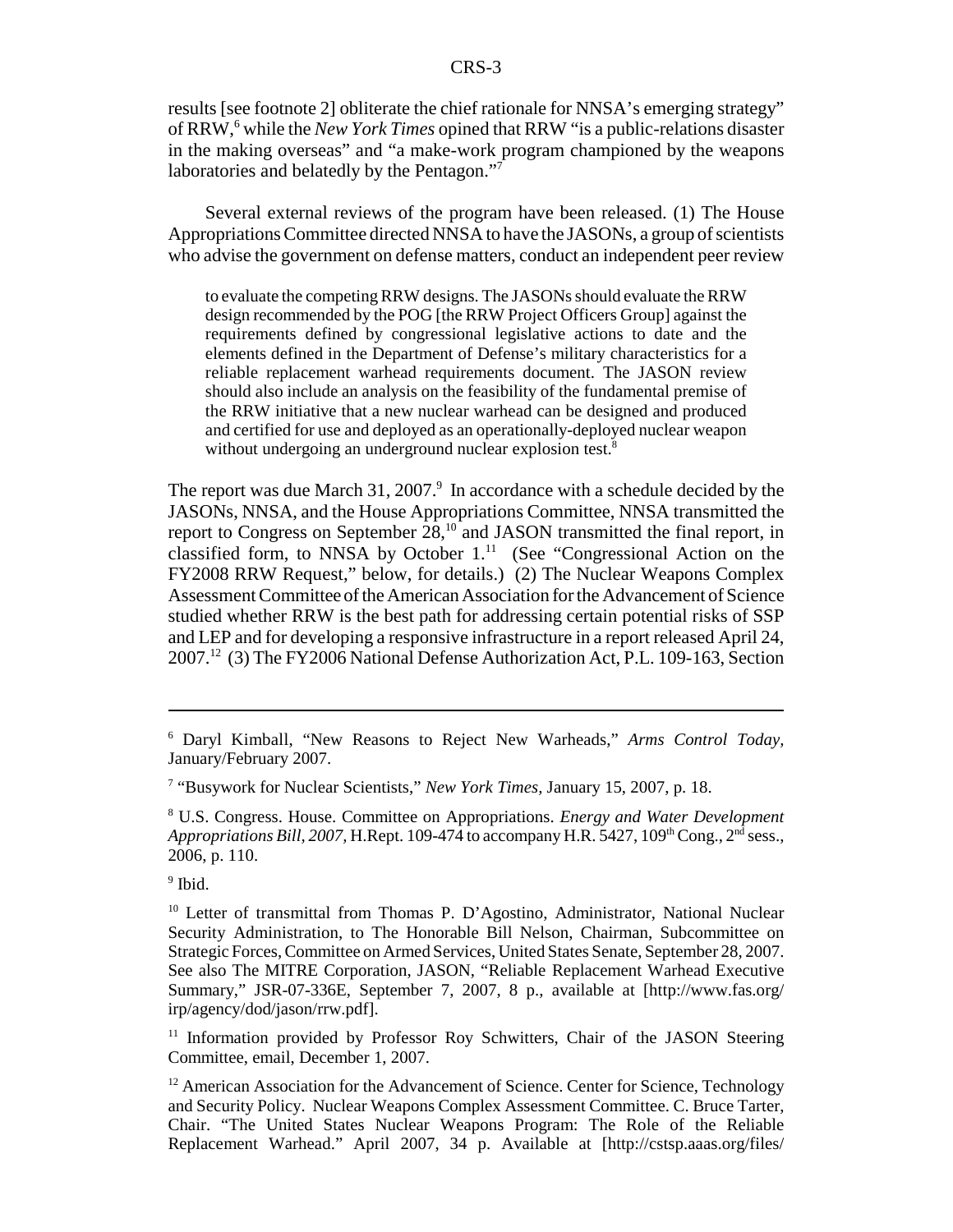3111, mandated a report due March 1, 2007. It was to "discuss the relationship of the Reliable Replacement Warhead program within the Stockpile Stewardship Program (SSP) and its impact on the current Stockpile Life Extension Programs" and RRW's "feasibility and implementation." The report was delivered to Congress on May 5, 2008.13 It concluded, "DOE and the DoD firmly believe that it is time for the United States to seek an alternative to the current strategy of extending the lives of legacy warheads indefinitely," and "To ensure the viability of its nuclear deterrent, the United States must initiate and invest in the RRW program now — so there will be no disconnect between today's credible deterrent and the one required for the future."14 (4) P.L. 110-181, FY2008 National Defense Authorization Act, Section 3121, required NNSA to report on using existing pits for RRW. The report was due on July 28, 2008, and was submitted on August 8. It concluded, "The multiple objectives of the RRW program would be best met by newly manufactured pits. Until we can achieve adequate pit production capacity, we must plan on using existing pits for any warhead replacement or life extension programs." Further, "Gravity bomb designs, due to the large available weight and volume, allow the most opportunities for desired improvements and are therefore the most technically feasible candidates for pit reuse."15

As discussed under "Congressional Action on the FY2008 RRW Request," below, several FY2008 reports on defense authorizations and energy-water appropriations have called for other reports related to RRW, such as linking RRW to broader issues of strategy, nuclear nonproliferation, and stockpile size.

This report (1) describes the LEP, difficulties ascribed to it by its critics, and their responses; (2) shows how changed post-Cold War constraints might open opportunities to improve long-term warhead maintenance and reach other goals; (3) describes RRW and its pros and cons; (4) tracks RRW program developments and congressional action on budget requests; and (5) presents options and issues for Congress. An **Appendix** describes nuclear weapons, the SSP, and the Complex.

#### **The Need to Maintain Nuclear Warheads for the Long Term**

Nuclear warheads must be maintained because they contain thousands of parts that deteriorate at different rates. Some parts and materials have well-known limits

 $12$  (...continued)

AAAS%20RRW%20Report.pdf].

<sup>&</sup>lt;sup>13</sup> Information provided by National Nuclear Security Administration, June 16, 2008.

<sup>&</sup>lt;sup>14</sup> U.S. Department of Defense and Department of Energy. "Report on the Feasibility and Implementation of the Reliable Replacement Warhead Program: Submitted to the Congressional Defense Committees Pursuant to Section 3111 of the National Defense Authorization Act for Fiscal Year 2006, Public Law 109-163, by the Secretary of Defense and the Secretary of Energy in Consultation with the Nuclear Weapons Council," April 2008, p. 13.

<sup>&</sup>lt;sup>15</sup> U.S. Department of Energy. National Nuclear Security Administration. "Report on the Feasibility of Using Existing Pits for the Reliable Replacement Warhead Program," p. 14. The letter of transmittal is dated August 8, 2008.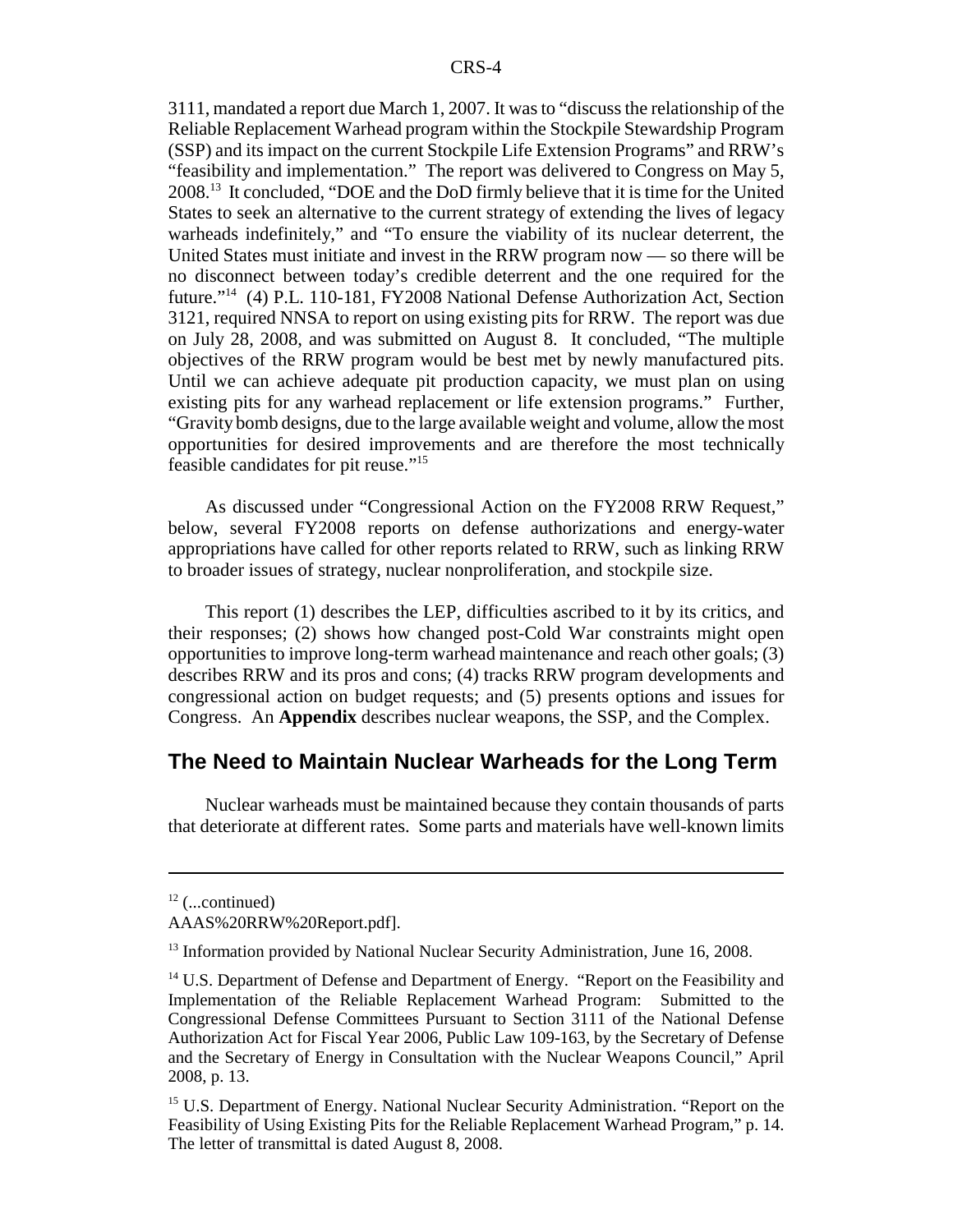on service life, $16$  while the service life of other parts may be unknown or revealed only by multiple inspections of a warhead type over time. A 1983 report argued that maintenance requires nuclear testing:

Certain chemically reactive materials are inherently required in nuclear weapons, such as uranium or plutonium, high explosives, and plastics. The fissile materials, both plutonium and uranium, are subject to corrosion. Plastic-bonded high explosives and other plastics tend to decompose over extended periods of time ... portions of materials can dissociate into simpler substances. Vapors given off by one material can migrate to another region of the weapon and react chemically there.... Materials in the warhead electrical systems ... can produce effluents that can migrate to regions in the nuclear explosive portion of the weapon.... The characteristics of high explosives can change with time.... Vital electrical components can change in character....<sup>17</sup>

A 1987 report, written to rebut the contention of the foregoing report that nuclear testing is needed to maintain warheads, agreed that aging affects components:

It should also be noted that nuclear weapons engineering has benefitted from a quarter century of experience in dealing with corrosion, deterioration, and creep since the time that the W45, W47, and W52 [warheads] entered the stockpile in the early sixties (just after the test moratorium of 1958-1961).... Most of the reliability problems in the past have resulted from either an incomplete testing program during the development phase of a weapon or the aging and deterioration of weapon components during deployment.<sup>18</sup>

Some feel that deterioration, while a potential problem, has been overstated. A scientific panel writing in 1999 stated,

there is no such thing as a "design life." The designers were not asked or permitted to design a nuclear weapon that would go bad after 20 years. They did their best on a combination of performance and endurance, and after experience with the weapon in storage there is certainly no reason to expect all of the nuclear weapons of a given type to become unusable after 20 or 25 years. In fact, one of the main goals of SBSS [Science-Based Stockpile Stewardship, an earlier term for the Stockpile Stewardship Program, discussed below] is to predict the life of the components so that remanufacture may be scheduled, and results to date indicate a margin of surety extending for decades.... Until now, clear evidence of warhead deterioration has not been seen in the enduring stockpile,

<sup>16</sup> U.S. General Accounting Office, *Nuclear Weapons: Capabilities of DOE's Limited Life Component Program to Meet Operational Needs,* GAO/RCED-97-52, March 5, 1997, available at [http://www.globalsecurity.org/wmd/library/report/gao/rced97052.htm].

<sup>&</sup>lt;sup>17</sup> "Some Little-Publicized Difficulties with a Nuclear Freeze," prepared by Dr. J.W. Rosengren, R&D Associates, under Contract to the Office of International Security Affairs, U.S. Department of Energy, October 1983, p. 5-6; reprinted in U.S. Congress. Senate. Committee on Foreign Relations. *Nuclear Testing Issues*. 99<sup>th</sup> Cong., 2<sup>nd</sup> sess., Senate Hearing 99-937, 1986, pp. 167-168.

<sup>18</sup> Ray Kidder, *Stockpile Reliability and Nuclear Test Bans: Response to J.W. Rosengren's Defense of His 1983 Report*, Lawrence Livermore National Laboratory, UCID-20990, February 1987, pp. 4-5.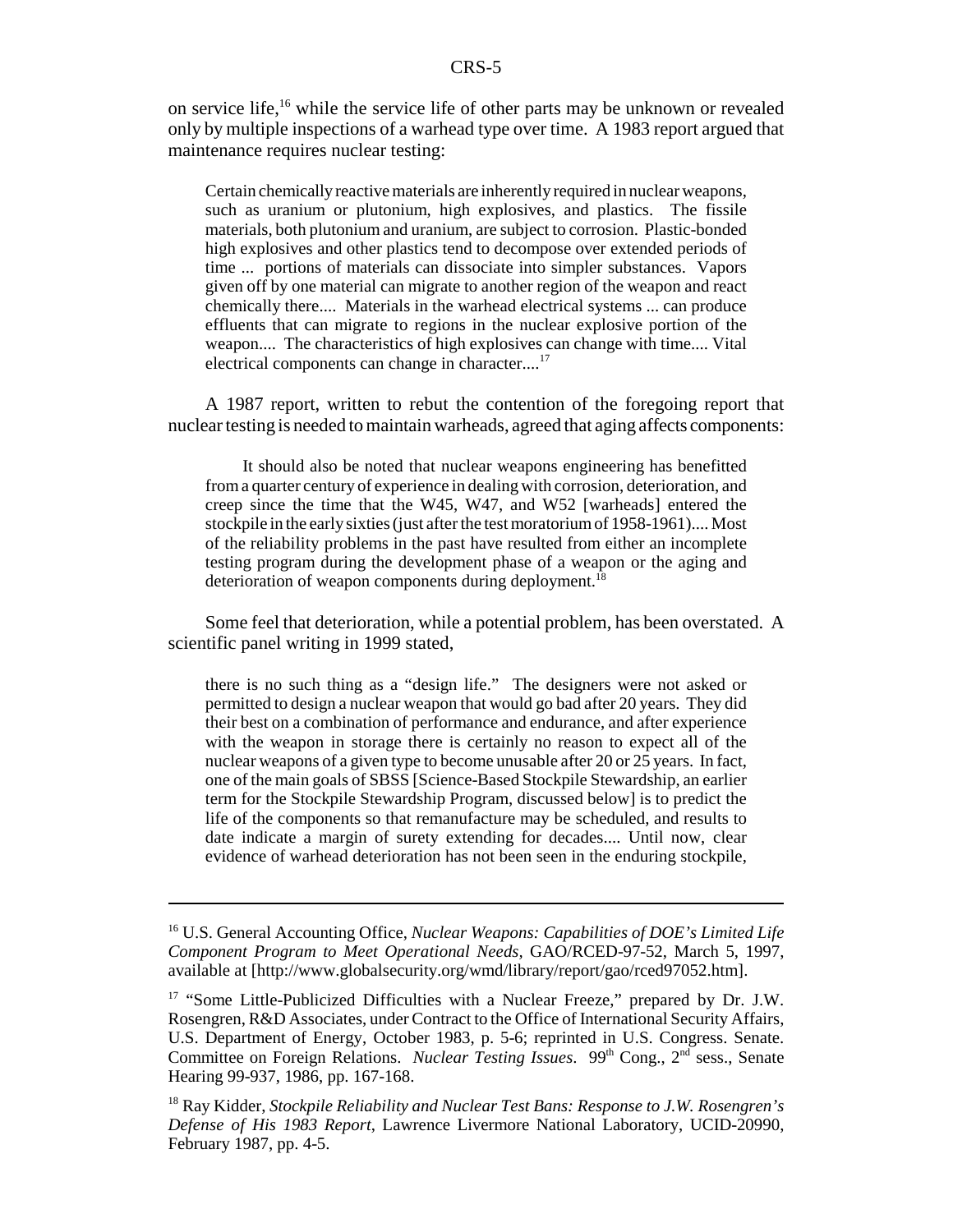but the plans for remanufacture still assume that deterioration is inevitable on the timescale of the old, arbitrarily defined "design lives."19

The deterioration noted above pertained to warheads designed in the 1950s and early 1960s that are no longer deployed. Newer warheads correct some of these problems. As knowledge of warhead performance, materials, and deterioration increases, the labs can correct some problems and forestall others. Still other aging problems have turned out to occur more slowly than was feared. In particular, it was long recognized that plutonium would deteriorate as it aged, but it was not known how long it would take for deterioration to impair performance of the pit, the fissile core of a nuclear weapon's primary stage (see Appendix). NNSA had estimated that that would take at least 45 to 60 years, but a November 2006 study found

there is no degradation in performance of primaries of stockpile systems [i.e., warheads] due to plutonium aging that would be cause for near-term concern regarding their safety and reliability. Most primary types have credible minimum lifetimes in excess of 100 years as regards aging of plutonium; those with assessed minimum lifetimes of 100 years or less have clear mitigation paths that are proposed and/or being implemented. $^{20}$ 

During the Cold War, any deterioration problems were limited in their duration because this nation introduced generations of long-range nuclear-armed bombers and ballistic missiles, each of which would typically carry a new warhead tailored to its mission. New warheads were usually introduced long before the warheads they replaced reached the end of their service lives. Three trends concerning deterioration have emerged since the end of the Cold War. (1) SSP and other tools, described below, have greatly increased NNSA's understanding of warhead deterioration and how to deal with or prevent it. (2) By maintaining the current set of warhead designs for many years, design and production errors have been subjected to systematic identification and elimination. (3) Nuclear warheads have much more time to age, as warheads that were expected to remain in the stockpile for at most 20 years are now being retained indefinitely. The net of these trends is that understanding of deterioration, while improving, is not perfect, so deterioration remains a concern.

Current warheads were designed to meet an exacting set of constraints, such as safety parameters, yield, and conditions (such as temperature) that they would encounter in their lifetimes. Design compromises were made to meet these constraints. Ambassador Linton Brooks, NNSA Administrator, said that to meet requirements, "we designed these systems very close to performance cliffs."21 That is, designs approached points at which warheads would fail.<sup>22</sup> Many parts were hard

<sup>19</sup> Sidney Drell, Raymond Jeanloz, et al., *Remanufacture*, MITRE Corporation, JASON Program Office, JSR-99-300, October 1999, pp. 4, 8.

<sup>20</sup> R.J. Hemley et al., *Pit Lifetime,* JSR-06-335, MITRE Corp., November 20, 2006, p. 1, available at [http://www.nukewatch.org/facts/nwd/JASON\_ReportPuAging.pdf].

<sup>&</sup>lt;sup>21</sup> U.S. Congress, Senate Committee on Armed Services, Subcommittee on Strategic Forces, *Strategic Forces/Nuclear Weapons Fiscal Year 2006 Budget*, hearing, April 4, 2005.

 $22$  For example, if designers calculated that a certain amount of plutonium was the minimum (continued...)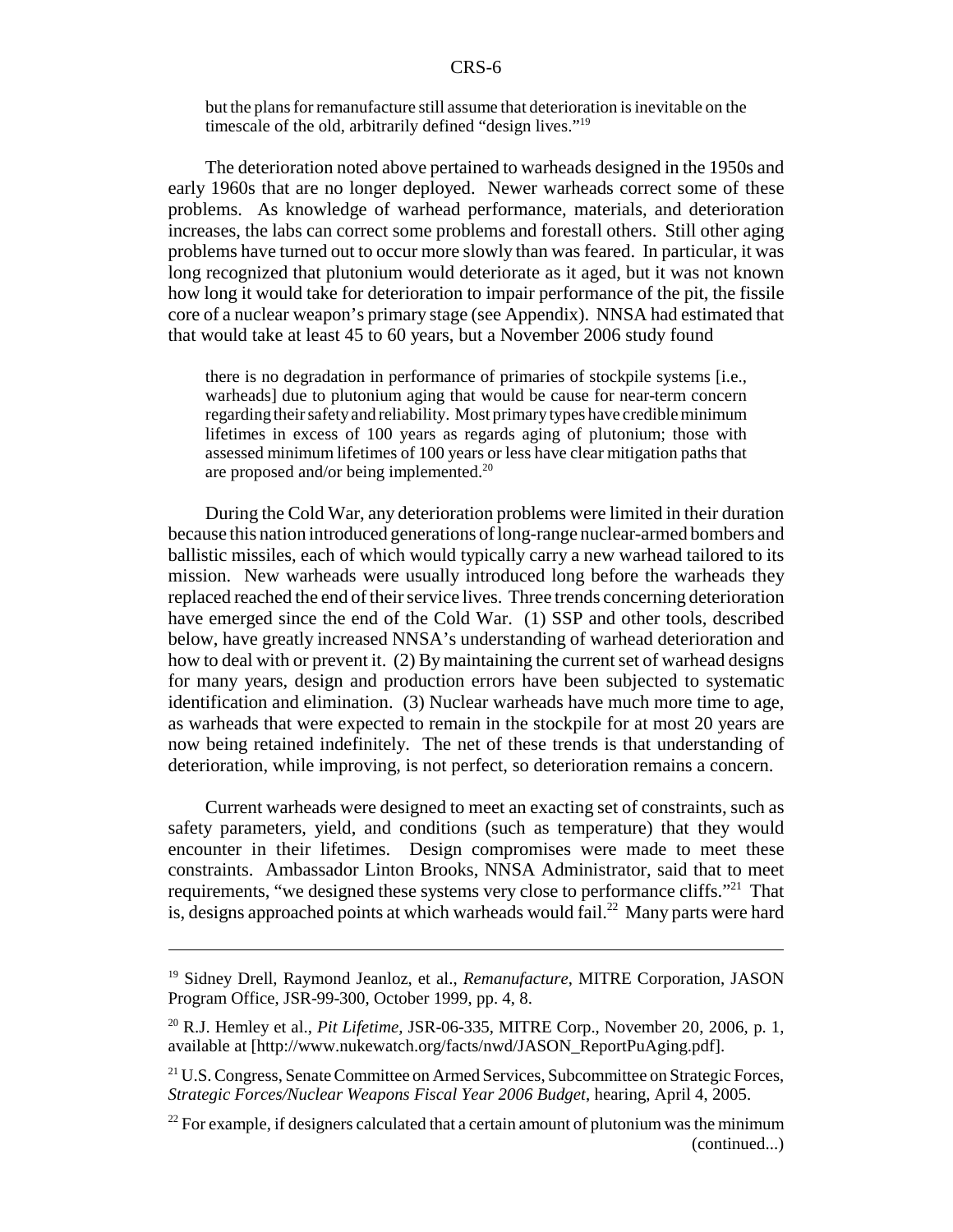to produce or used hazardous materials. Warheads were often hard to assemble. This approach increased the difficulty of replicating some components and of maintaining warheads. Ambassador Brooks said, "it is becoming more difficult and costly to certify warhead remanufacture. The evolution away from tested designs resulting from the inevitable accumulations of small changes over the extended lifetimes of these systems means that we can count on increasing uncertainty in the long-term certification of warheads in the stockpile."23

At issue is whether warheads can be maintained despite the absence of nuclear testing by replacing deteriorated components with newly made ones built as close as possible to the original specifications. This debate has been going on for decades. In a 1978 letter to President Carter, three weapons scientists argued that the United States could go to great lengths in remanufacturing weapon components:

it is sometimes claimed that remanufacture may become impossible because of increasingly severe restrictions by EPA or OSHA to protect the environment of the worker ... if the worker's environment acceptable until now for the use of asbestos, spray adhesives, or beryllium should be forbidden by OSHA regulations, those few workers needed to continue operations with such material could wear plastic-film suits.... It would be wise also to stockpile in appropriate storage facilities certain commercial materials used in weapons manufacture which might in the future disappear from the commercial scene. $24$ 

However, a 1987 report by Lawrence Livermore National Laboratory stated:

- ! *Exact replication, especially of older systems, is impossible.* Material batches are never quite the same, some materials become unavailable, and equivalent materials are never exactly equivalent. "Improved" parts often have new, unexpected failure modes. Vendors go out of business....
- ! *Documentation has never been sufficiently exact to ensure replication.*... We have never known enough about every detail to specify everything that may be important....
- ! *The most important aspect of any product certification is testing; it provides the data for valid certification.*25

 $22$  (...continued)

at which the warhead would work, they might add only a small extra amount as a margin of assurance.

<sup>&</sup>lt;sup>23</sup> Brooks statement to Senate Armed Services Committee, April 4, 2005, p. 3.

 $24$  Letter from Norris Bradbury, J. Carson Mark, and Richard Garwin to President Jimmy Carter, August 15, 1978, reprinted in U.S. Congress, House Committee on Foreign Affairs and Its Subcommittee on Arms Control, International Security and Science, *Proposals to* Ban Nuclear Testing, H.J.Res. 3, 99<sup>th</sup> Cong., 1<sup>st</sup> Sess., hearings, (Washington: GPO, 1985), p. 215.

<sup>25</sup> George Miller, Paul Brown, and Carol Alonso, *Report to Congress on Stockpile* (continued...)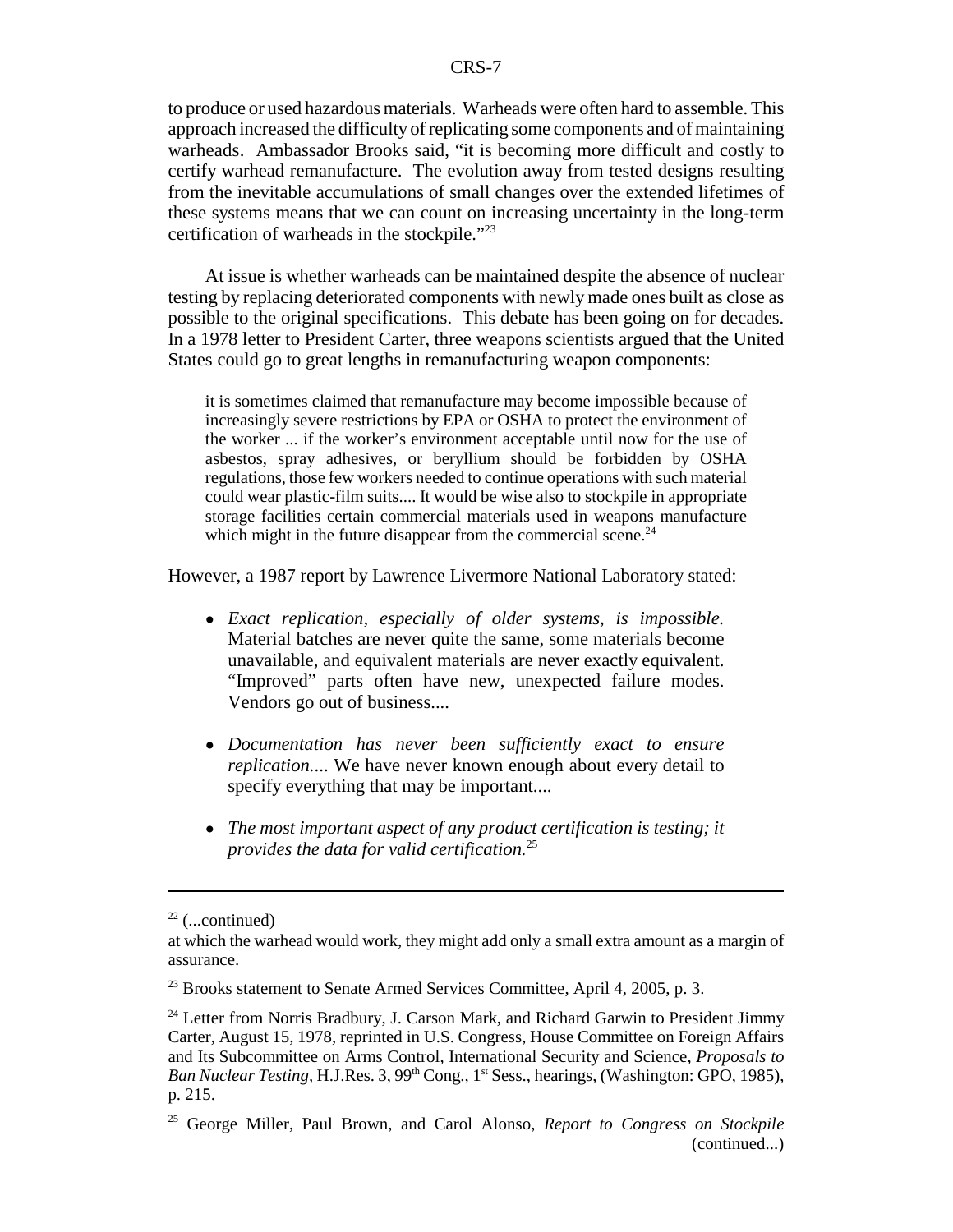#### **The Solution So Far: The Life Extension Program**

With the end of the Cold War, the Complex, like the rest of the defense establishment, faced turmoil. Budgets and personnel were reduced, design of new weapons ended, and a test moratorium began. For a time, the chief concern of DOE's nuclear weapons management was survival of the Complex.

To address this concern and set a course for the nuclear weapons enterprise, Congress, in the FY1994 National Defense Authorization Act (P.L. 103-160), Section 3138, directed the Secretary of Energy to "establish a stewardship program to ensure the preservation of the core intellectual and technical competencies of the United States in nuclear weapons, including weapons design, system integration, manufacturing, security, use control, reliability assessment, and certification." Since then, the Clinton and Bush Administrations have requested, and Congress has approved, tens of billions of dollars for this Stockpile Stewardship Program (SSP), which is presented in NNSA's budget as "Weapons Activities."<sup>26</sup>

SSP uses data from past nuclear tests, small-scale laboratory experiments, largescale experimental facilities, examination of warheads, and the like to better understand nuclear weapon science. It uses this knowledge to improve computer codes that simulate aspects of weapons performance to aid the nuclear weapons laboratories' understanding of it. Such advances help scientists analyze data from past nuclear tests more thoroughly, mining it to extract still more information. Theory, simulation, and data reinforce each other: theory refines simulation, simulation helps check theory, theory and simulation guide researchers to look for certain types of data, and data help check simulation and theory.

A key task of the Complex is to monitor warheads for signs of actual or future deterioration. This work is done through a program that conducts routine surveillance of warheads in the stockpile by closely examining 11 warheads of each type per year to search for corrosion, gases, and other evidence of deterioration. Of the 11, one is taken apart for destructive evaluation, while the other 10 are evaluated nondestructively and returned to the stockpile.<sup>27</sup> In addition, an Enhanced Surveillance Program supports surveillance; its goal "is to develop diagnostic tools

 $25$  (...continued)

*Reliability, Weapon Remanufacture, and the Role of Nuclear Testing,* Lawrence Livermore National Laboratory, UCRL-53822, October 1987, p. 25. For an opposing view, see R.E. Kidder, *Maintaining the U.S. Stockpile of Nuclear Weapons During a Low-Threshold or Comprehensive Test Ban*, Lawrence Livermore National Laboratory, UCRL-53820, October 1987, esp. pp. 6-9.

<sup>26</sup> See CRS Report RL34417, *Energy and Water Development: FY2009 Appropriations*, coordinated by Carl Behrens, section on Nuclear Weapons Stockpile Stewardship.

 $27$  Information provided by NNSA, May 9, 2005.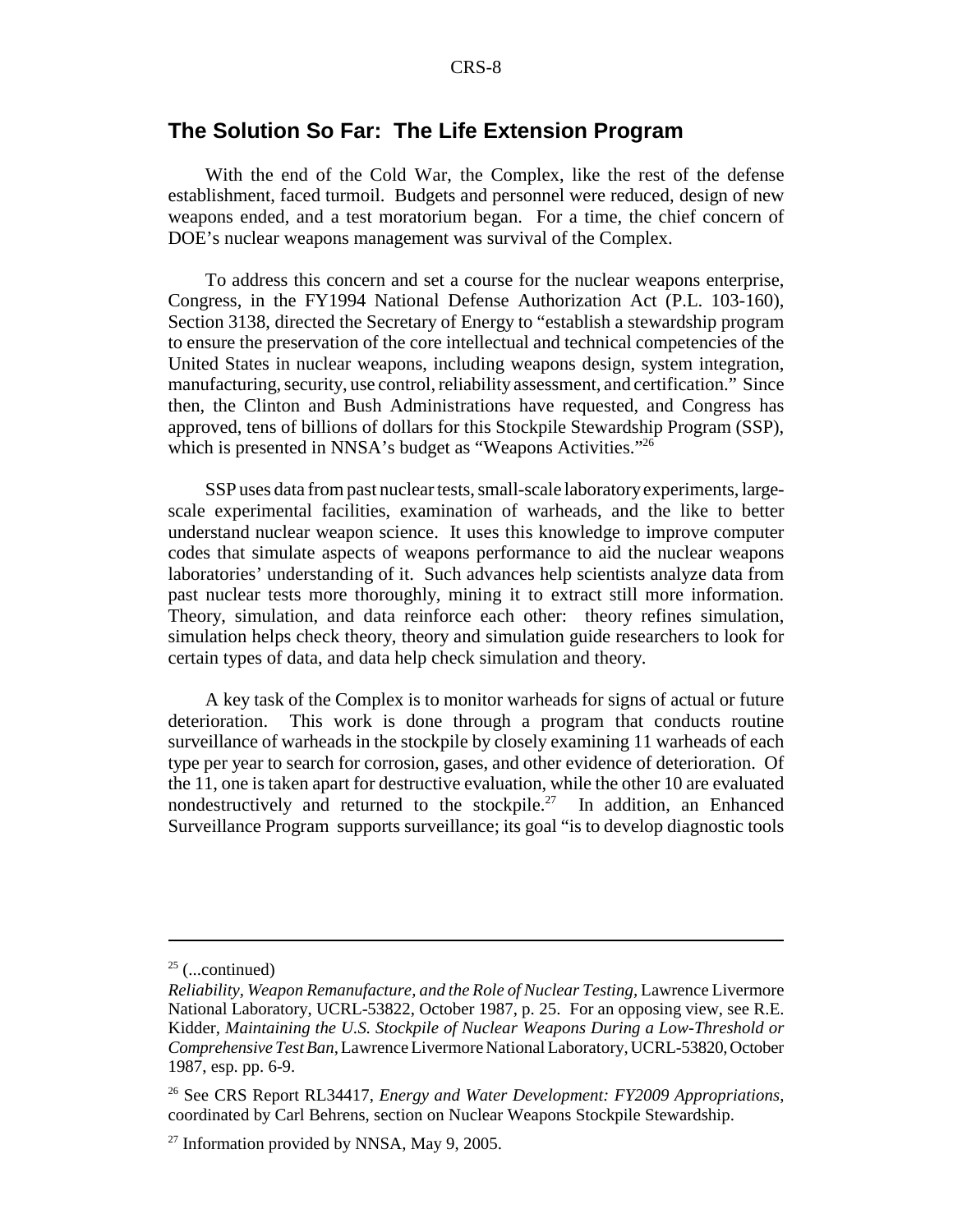and predictive models that will make it possible to analyze and predict the effects that aging may have on weapon materials, components, and systems."28

When routine surveillance detects warhead problems, the Complex applies knowledge gained through SSP to fix problems through the Life Extension Program (LEP), which attempts "to extend the expected stockpile lifetime of a warhead or warhead components at least 20 years with a goal of 30 years<sup>"29</sup> beyond the originally-anticipated service life.

A warhead's components may be divided into two categories: those that are part of the nuclear explosive package (NEP), and those that are not. As described in the **Appendix**, the NEP is the part of the warhead that explodes, as distinct from the more numerous components like the outer case or arming system. Because non-NEP components can be subjected to extensive experiments and nonnuclear laboratory tests, they can be modified as needed under LEP to incorporate more advanced electronics or safer materials. In contrast, NEP components cannot be subjected to nuclear tests because the United States has observed a moratorium on nuclear testing since 1992. As a result, LEP seeks to replicate these components using original designs and, insofar as possible, original materials. In this way, it is hoped, components will be close to the originals so that they can be qualified for use in warheads. Because NEP components cannot be tested while other components can be, long-term concern focuses on the former.

Warheads contain several thousand components. While not all need to be refurbished in an LEP, some are difficult to fabricate, and assembly may be difficult, as discussed earlier. As a result, the LEP for an individual warhead type is a major campaign requiring extensive preparatory analysis and detailed work on many components that can take many years. For example, NNSA describes the LEP for the W76 warhead for Trident submarine-launched ballistic missiles as follows:

The W76 LEP will extend the life of the W76 for an additional 30 years with the first production unit (FPU) targeted in FY 2008. Activities include design, qualification, certification, production plant Process Prove-In (PPI), and Pilot Production. The pre-production activities will ensure the design of refurbished warheads meets all required military characteristics. Additional activities include work associated with the manufacturability of the components including the nuclear explosive package; the Arming, Firing, and Fuzing (AF&F) system; gas transfer system; and associated cables, elastomers, valves, pads, cushions, foam supports, telemetries, and miscellaneous parts.<sup>30</sup>

<sup>28</sup> Katie Walter, "Enhanced Surveillance of Aging Weapons," *Science & Technology Review*, January/February 1998, p. 21.

<sup>29</sup> U.S. Department of Energy. Office of Chief Financial Officer. *FY2009 Congressional Budget Request*, DOE/CF-024, February 2008, vol. 1, National Nuclear Security Administration, p. 101.

<sup>30</sup> Department of Energy, *FY2009 Congressional Budget Request*, vol. 1, p. 101.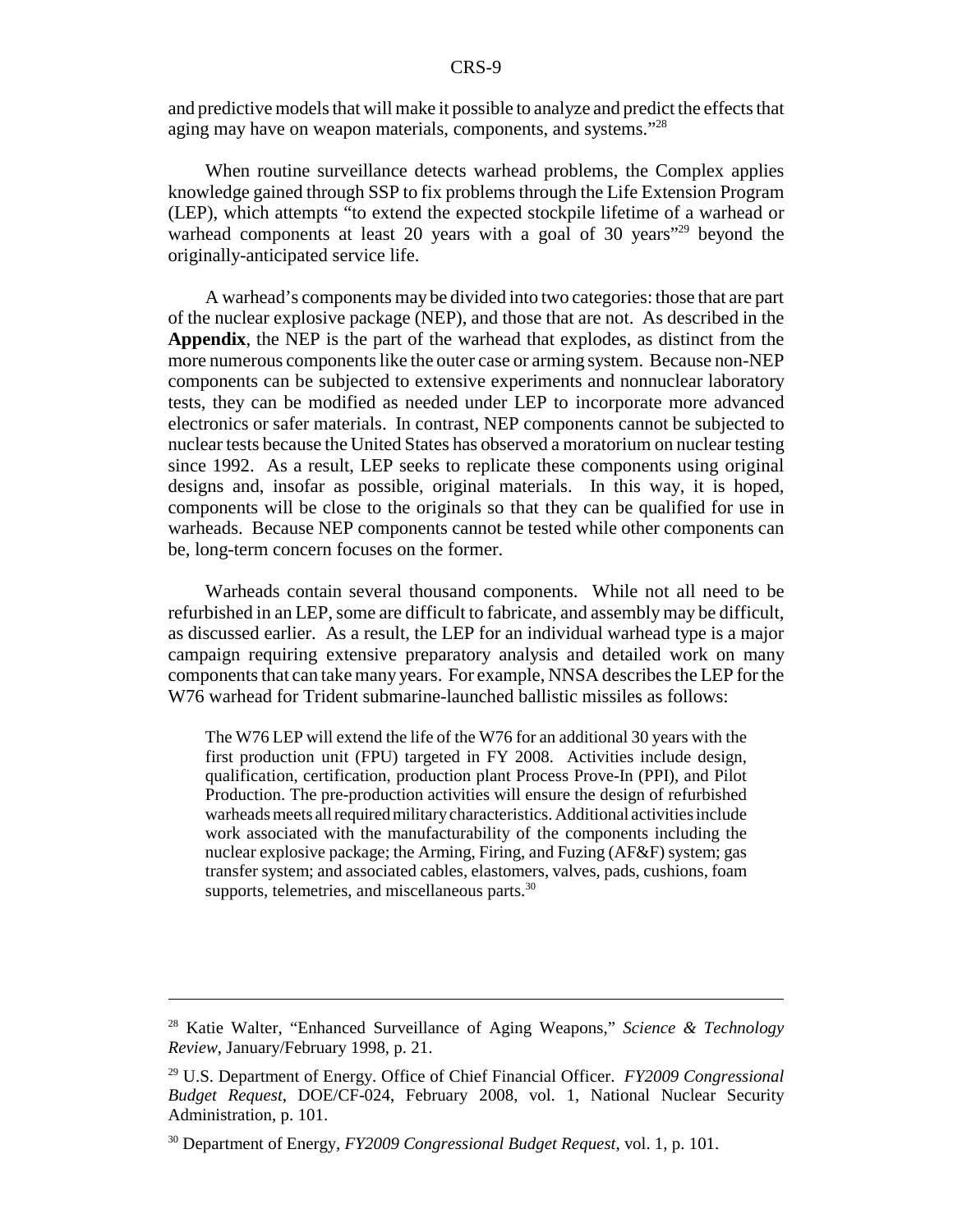Stockpile stewardship has made great strides in understanding weapons science, in predicting how weapons will age, and in predicting how they will fail. Many agree with the following assessment by NNSA Administrator Thomas D'Agostino:

*the Stockpile Stewardship Program is working* — today's stockpile remains safe and reliable and does not require nuclear testing. This assessment is based on a foundation of past nuclear tests augmented by cutting edge scientific and engineering experiments and analysis, and improved warhead surveillance. Most importantly, it derives from the professional (and independent) judgment of our laboratory directors advised by their weapon program staffs.<sup>31</sup>

Others reply that the United States cannot have confidence in stockpile stewardship without conducting nuclear tests to validate the tools and computer models. In this view, it is easier to fit computer models to data from past nuclear tests than to predict results of future tests.32

### **Is LEP Satisfactory for the Long Term?**

In the turmoil following the end of the Cold War, it is scarcely surprising that the method chosen to maintain the stockpile — a task that had to be performed in the face of the many changes affecting the Complex and the many unknowns about its future — was to minimize changes. Now, with SSP well established, NNSA feels that it is appropriate to use a different approach to warhead maintenance, one that builds on the success of SSP and challenges the notion underlying LEP that changes must be held to a minimum.

Advocates of RRW recognize that LEP has worked well and concede that it can probably maintain warheads over the short term. Their concern is with maintaining reliability of warheads over the long term. They assert that LEP is not suited to the task because it will become harder to make it work as the technology under which current warheads were created becomes increasingly archaic and as materials, equipment, processes, and skills become unavailable. They maintain that if the labs were to lose confidence that they could replicate NEP components to near-original designs using near-original materials and processes, the United States could ultimately face a choice between resuming nuclear tests or accepting reduced confidence in reliability. Instead, for example, the three nuclear weapons laboratories (Los Alamos, Livermore, and Sandia) argue that a "vision of sustainable warheads with a sustainable [nuclear] enterprise can best be achieved by shifting from a program of warhead refurbishment to one of warhead replacement."<sup>33</sup>

<sup>&</sup>lt;sup>31</sup> "Statement of Thomas P. D'Agostino, Administrator, National Nuclear Security Administration, U.S. Department of Energy, Before the House Committee on Armed Services Subcommittee on Strategic Forces," February 27, 2008, p. 5 (original emphasis).

 $32$  For further discussion of this point, see U.S. Congress. Congressional Research Service. *Comprehensive Nuclear-Test-Ban Treaty: Issues and Arguments,* CRS Report RL34394, by Jonathan Medalia, section titled, "Can the United States Maintain the Nuclear Weapons Enterprise Without Testing?"

<sup>33</sup> K. Henry O'Brien et al., *Sustaining the Nuclear Enterprise — A New Approach,* published (continued...)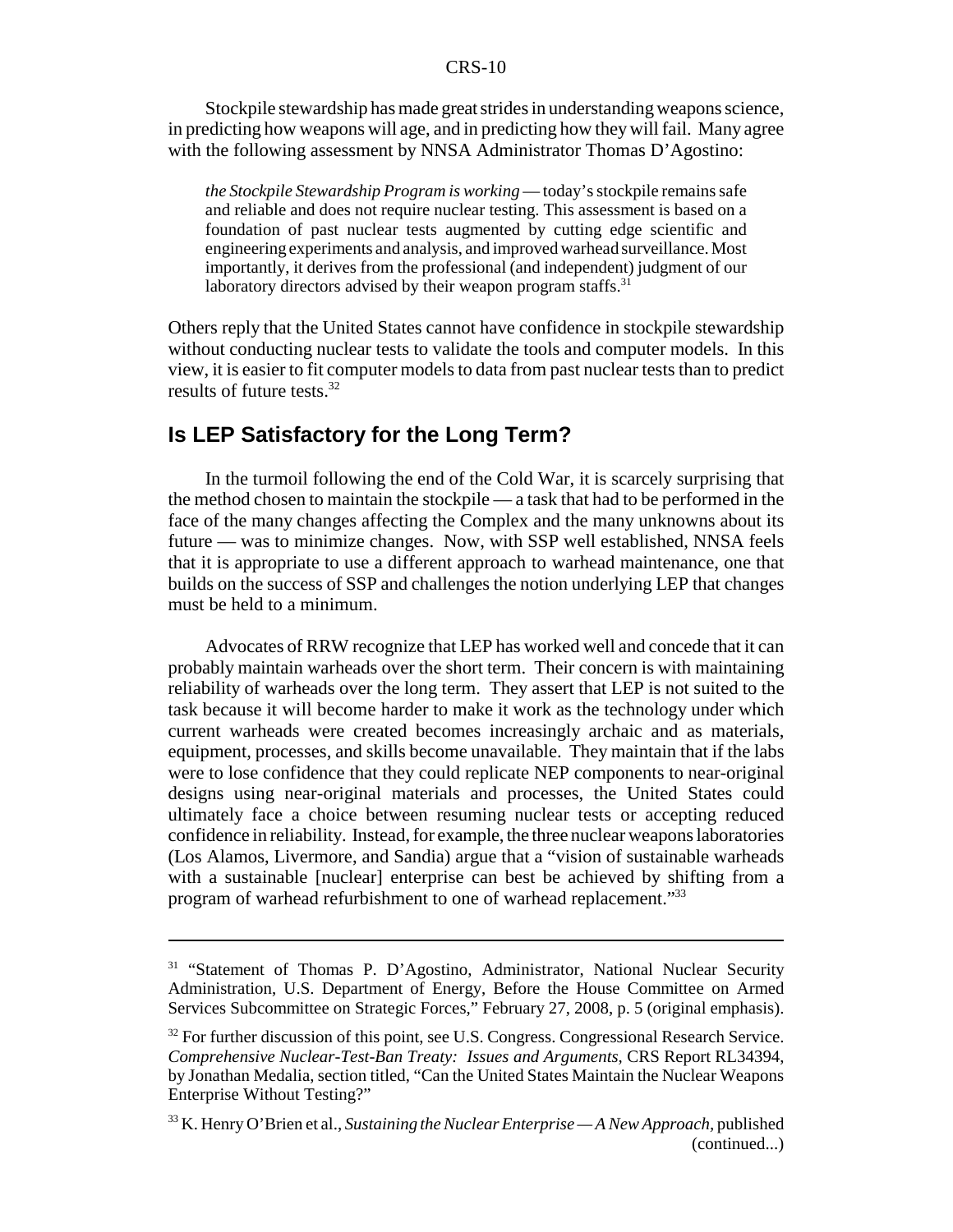Advocates of RRW note further that while the current stockpile — most units of which were manufactured between 1979 and 1989 — was designed to deter and, if necessary, defeat the Soviet Union, the threat, strategy and missions have changed, leaving the United States with the wrong stockpile for current circumstances. Ambassador Brooks said that current warheads are wrong technically because "we would [now] manage technical risk differently, for example, by 'trading' [warhead] size and weight for increased performance margins, system longevity, and ease of manufacture." These warheads were not "designed for longevity" or to minimize cost, and may be wrong militarily because yields are too high and "do not lend themselves to reduced collateral damage." They also lack capabilities against buried targets or biological and chemical munitions, and they do not take full advantage of precision guidance.<sup>34</sup> Furthermore, LEP's critics believe the stockpile is wrong politically because it is too large:

We retain "hedge" warheads in large part due to the inability of either today's nuclear infrastructure, or the infrastructure we expect to have when the stockpile reductions are fully implemented in 2012, to manufacture, in a timely way, warheads for replacement or for force augmentation, or to act to correct unexpected technical problems.35

Finally, they believe the stockpile is wrong in terms of physical security because it was not designed for a scenario in which terrorists seize control of a nuclear weapon and try to detonate it in place. According to Brooks, "If we were designing the stockpile today, we would apply new technologies and approaches to warhead-level use control as a means to reduce physical security costs."<sup>36</sup>

Advocates of LEP challenge each assertion. They believe that LEP can continue to maintain warheads. They note that criticisms of LEP are vague: not that LEPs will fail, but that life-extended warheads might at some future point lead to a reduction in confidence. LEP supporters do not accept even that criticism. As Richard Garwin, IBM Fellow emeritus said,

I don't agree with the generally stated assumption that confidence and the reliability of our existing nuclear weapons will inevitably decline with time as the weapons age ... the Science-Based Stockpile Stewardship Program and, in particular, the advanced scientific computing capabilities that have been procured at great cost over the last 15 years for the Stockpile Stewardship Program, have paid off handsomely, as indicated in confidence in increased pit longevity. Thus, in the case of the essential and sensitive thermonuclear weapon primaries, the passage of time has brought greater, not lesser, confidence in pit longevity.... And with the passage of time and the improvement in computing tools, I believe that

 $33$  (...continued)

jointly by Lawrence Livermore, Los Alamos, and Sandia National Laboratories, UCRL-AR-212442, May 20, 2005, p. 3.

<sup>34</sup> Ibid., pp. 2-3.

 $35$  Ibid., p. 3.

<sup>36</sup> Ibid., p. 4.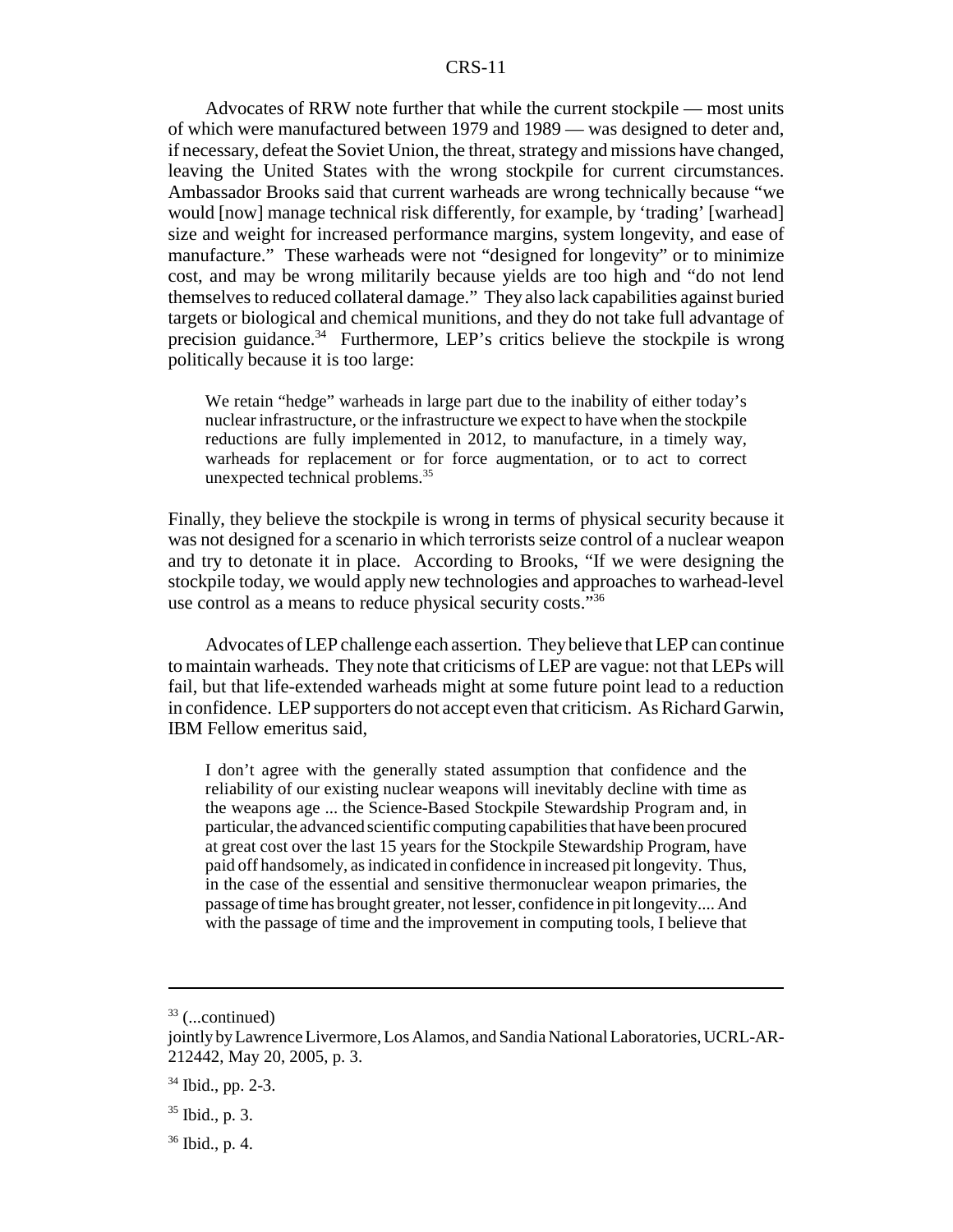confidence in the reliability of the existing legacy weapons will increase rather than diminish, just as has been the case with the nuclear weapon pits. $37$ 

They challenge the assertion that RRW would improve the current stockpile. In this view, new weapons may not offer much new capability: earth penetrators could not destroy hardened facilities buried very deeply or at imprecisely-known locations, and nuclear weapons are of questionable effectiveness against chemical and biological agents.38 They note that Congress rejected funds for the Robust Nuclear Earth Penetrator, which many Members perceived as being a new nuclear weapon, and that the FY2006 National Defense Authorization Act, P.L. 109-163, Section 3111, set "fulfill[ing] current mission requirements of the existing stockpile" as an objective for the RRW program. They anticipate that RRWs, like any other product, would have "birth defects," whereas such defects have been wrung out of existing warheads, and believe that such defects could require a larger stockpile. They state that performance margins of current warheads are adequate and can be improved somewhat if needed, such as by new systems to deliver boost gas. They question the argument that RRW would reduce physical security costs on grounds that a terrorist attempt to seize and detonate a nuclear warhead in place is most unlikely given the high level of security currently in place, and doubt that Congress or NNSA would reduce the guard force because of RRW.

#### **RRW and the Transformation of Nuclear Warheads**

The nuclear stockpile was designed to meet Cold War requirements. For example, high explosive yield per unit of warhead weight (the "yield-to-weight ratio") was critically important while cost, ease of manufacture, and reduction of hazardous material were less so. Now, yield-to-weight has become less important, the others just mentioned have become more important, new constraints have appeared in the wake of 9/11, and warheads must continue to be safe and reliable. As a result, RRW advocates claim, it is possible and necessary to transform the stockpile to reflect these changes.

With RRW, NNSA and DOD are revisiting tradeoffs underlying the current stockpile in order to adapt to post-Cold War changes and meet possible future requirements. NNSA and DOD assert RRW would trade negligible sacrifices to secure major gains. This section presents some Cold War warhead requirements, how they have changed, and implications of these changes for RRW and LEP.

 $37$  U.S. Congress. House. Committee on Appropriations. Subcommittee on Energy and Water Development. Hearing on nuclear weapon activities.  $109<sup>th</sup> Congress, 1<sup>st</sup> Session, March 29,$ 2007.

<sup>38</sup> Roger Speed and Michael May, "Assessing the United States' Nuclear Posture," in George Bunn and Christopher Chyba, eds., *U.S. Nuclear Weapons Policy: Confronting Today's Threats,* Center for International Security and Cooperation, Stanford University, and Brookings Institution Press, Washington, 2006, pp. 256-264.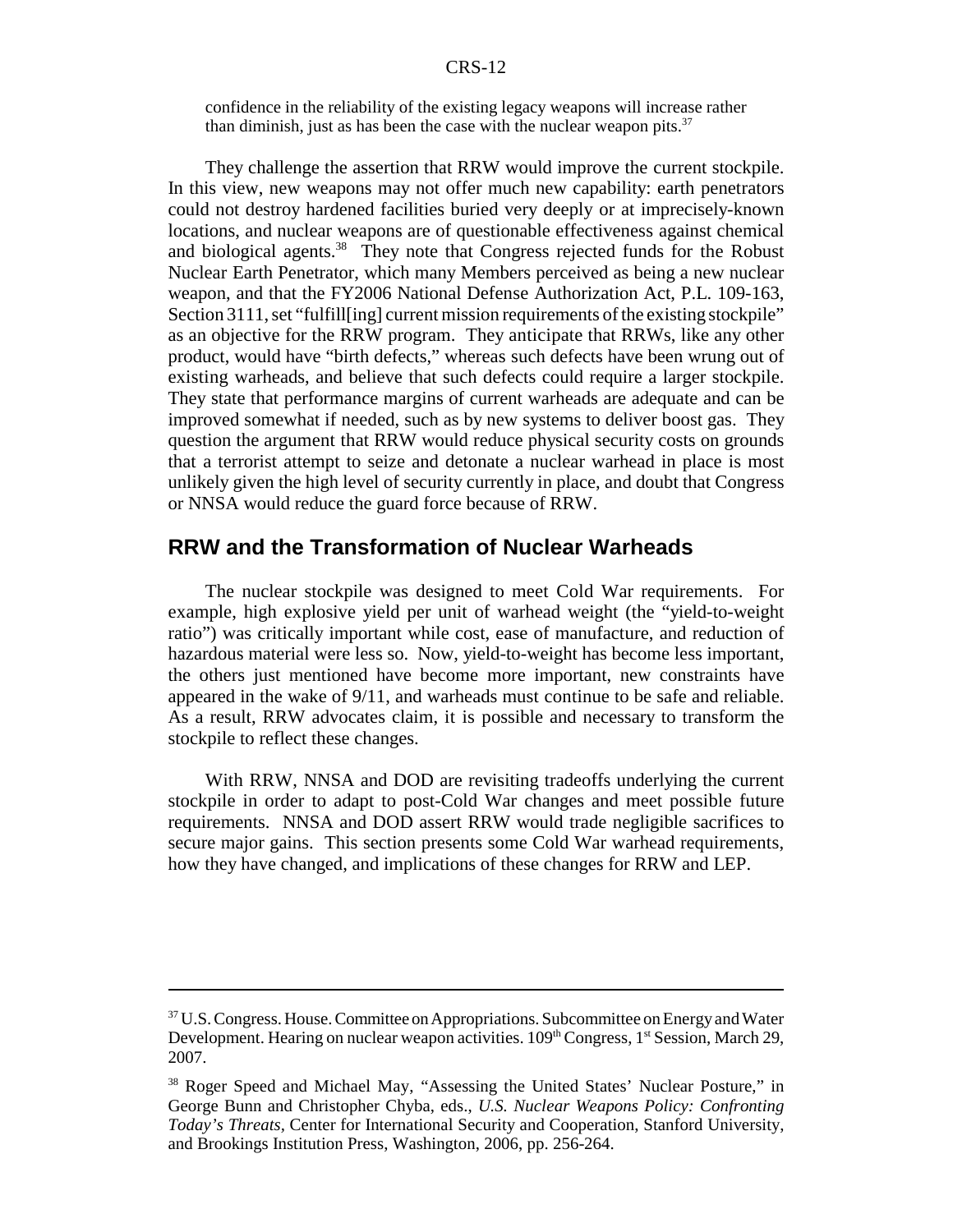**Yield-to-Weight Ratio.** A major characteristic of warheads for ballistic missiles was a high yield-to-weight ratio.<sup>39</sup> Lower weight let each missile carry more warheads to more distant targets; higher yield made each warhead better able to destroy its target; and high yield-to-weight enabled these goals to be met at the same time. For example, the W88 warhead for the Trident II (D5) submarine-launched ballistic missile uses a conventional high explosive (CHE) that is more sensitive to impact than insensitive high explosive (IHE) used on many other warhead types. IHE is safer to handle, but CHE packed more energy per unit weight. A missile could carry the lighter CHE warheads to a greater distance, so a submarine could stand off farther from its targets. Increased ocean patrol area forced the Soviet Union to spread out its antisubmarine assets, improving submarine survivability. Hard-tomanufacture designs, hazardous materials, and other undesirable features were deemed acceptable tradeoffs to maximize yield-to-weight.

Now, ballistic missiles carry fewer warheads than they did during the Cold War, so each warhead can be heavier.<sup>40</sup> In particular, the first RRW, "WR1," which is to replace some W76 warheads now on the Trident II submarine-launched ballistic missile, will have the yield of the W76 but the higher weight of the W88, resulting in less yield per unit weight. The added weight is allocated to design features to improve use control, margin (excess performance designed into a warhead beyond the minimum required for it to perform as intended), ease of production, and the like.

LEP advocates see current warheads as satisfactory. Barry Hannah, chairman of the RRW POG, said, "The W76 LEP that is currently underway is an excellent program in terms of technology, schedule, and cost. I believe it meets the Navy's needs."41 They point to risks in RRW, such as defects in design or manufacturing, that are typical of most new products.

**Nuclear Testing.** Between 1945 and 1992, the United States conducted over 1,000 nuclear tests, mostly for weapons design.42 These tests added confidence that a weapon incorporating hard-to-manufacture components was made correctly, that a weapon would work at extremes of temperatures it might experience, and that the design was satisfactory in other ways. Testing also enabled the labs to validate

 $39$  Bombs were less constrained in weight because bombers carry heavier loads than missiles.

 $40$  Ballistic missiles carry warheads inside reentry vehicles (RVs). An RV is a streamlined shell that protects its warhead from the intense heat and other stresses of reentering the atmosphere at high speed. RVs are designed to carry a specific type of warhead on a specific missile; the maximum stress that the RV encounters is carefully studied. Increasing warhead weight significantly would increase these stresses, possibly causing the RV to fail and the warhead to burn up, fail, or miss its target by a wide margin.

<sup>&</sup>lt;sup>41</sup> Information provided by Dr. Barry Hannah, SES, Branch Head, Reentry Systems, Strategic Systems Program, U.S. Navy, telephone conversation with the author, October 23, 2006.

 $42$  The United States conducted 1,030 tests. A total of 1,125 devices were detonated in those tests, of which 891 were weapon related. (The United Kingdom conducted another 24 tests jointly with the United States at the Nevada Test Site.) U.S. Department of Energy, Nevada Operations Office, *United States Nuclear Tests, July 1945 through September 1992*, DOE/NV-209, rev. 15, December 2000, p. xvi.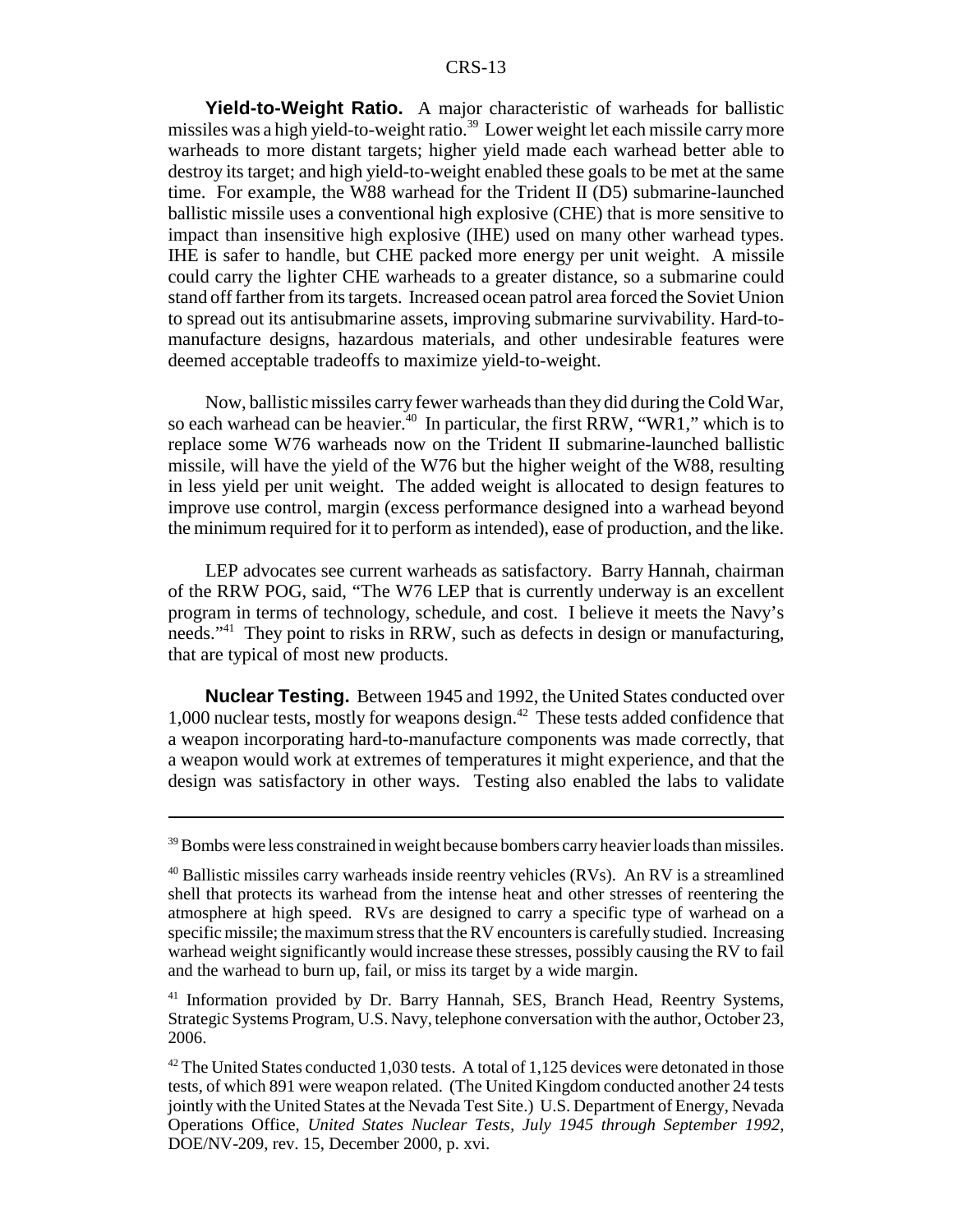changes to existing warhead designs. With a congressionally-imposed U.S. nuclear test moratorium that began in October 1992<sup>43</sup> and that Presidents Clinton and George W. Bush have continued to the present, this nation cannot rely on tests to validate designs. Instead, WR1 seeks to provide high confidence in the design without nuclear testing by being a "close neighbor" of previously-tested designs, staying within design parameters that past nuclear tests have validated, and building in high margins. RRW advocates express concern that current warheads were designed with "thin" margins, and that minor changes as a result of LEPs can erode these margins further, possibly reducing confidence in these warheads that could testing to restore.

Advocates of LEP have high confidence in current warheads, and believe that this confidence is growing despite the absence of testing, as noted earlier. The JASON study on pit aging, in this view, delays by decades the time when pits would have to be manufactured for current warheads, thus delaying a potentially large risk factor that could lead to testing. In contrast, RRW missile warheads, such as WR1, would require the manufacture of new pits, and any new product runs the risk of design or manufacturing defects, which in this case could lead to testing.

Others hold that neither RRW nor LEP provides confidence in the stockpile. In this view, RRW uses untested designs, while the many changes introduced by LEPs move current warheads away from tested designs, so the only way to restore confidence is to resume a nuclear test program that would meet current needs with a much lower rate and yield of testing than during the Cold War.

**Performance, Schedule, and Cost Tradeoffs.** Performance has always been the dominant consideration for nuclear weapons. Weapons must meet standards for safety and reliability, and meet other military characteristics. During the Cold War, schedule was also critical. With new missiles and nuclear-capable aircraft entering the force at a sustained pace, warheads and bombs had to be ready on a schedule dictated by their delivery systems. As a result, "our nuclear warheads were not designed ... to minimize DOE and DOD costs."<sup>44</sup> Now, reducing cost has a higher priority. Cost reduction is also more feasible: performance is still dominant, but no imminent external threat drives the schedule.

WR1 offers many features that, its backers claim, will reduce costs over its life cycle. It will be designed for ease of manufacture and reduce use of hazardous material, lowering manufacturing cost. Enhanced use-control and use-denial features may slow the growth of physical security costs. Reduced use of hazardous materials and a design that permits easier disassembly will lower dismantlement cost. RRW's proponents also raise concerns that it is becoming more costly to maintain existing warheads; for example, plants to make certain materials used in current warheads but that are no longer commercially available may cost millions of dollars to build.

LEP supporters state that delaying pit manufacture for decades by continuing to use existing pits in current warheads will save many billions of dollars. They note

<sup>&</sup>lt;sup>43</sup> The moratorium was begun pursuant to Section 507 of P.L. 102-377, FY1993 Energy and Water Development Appropriations Act, signed into law October 2, 1992.

<sup>&</sup>lt;sup>44</sup> Brooks statement to Senate Armed Services Committee, April 4, 2005, p. 3.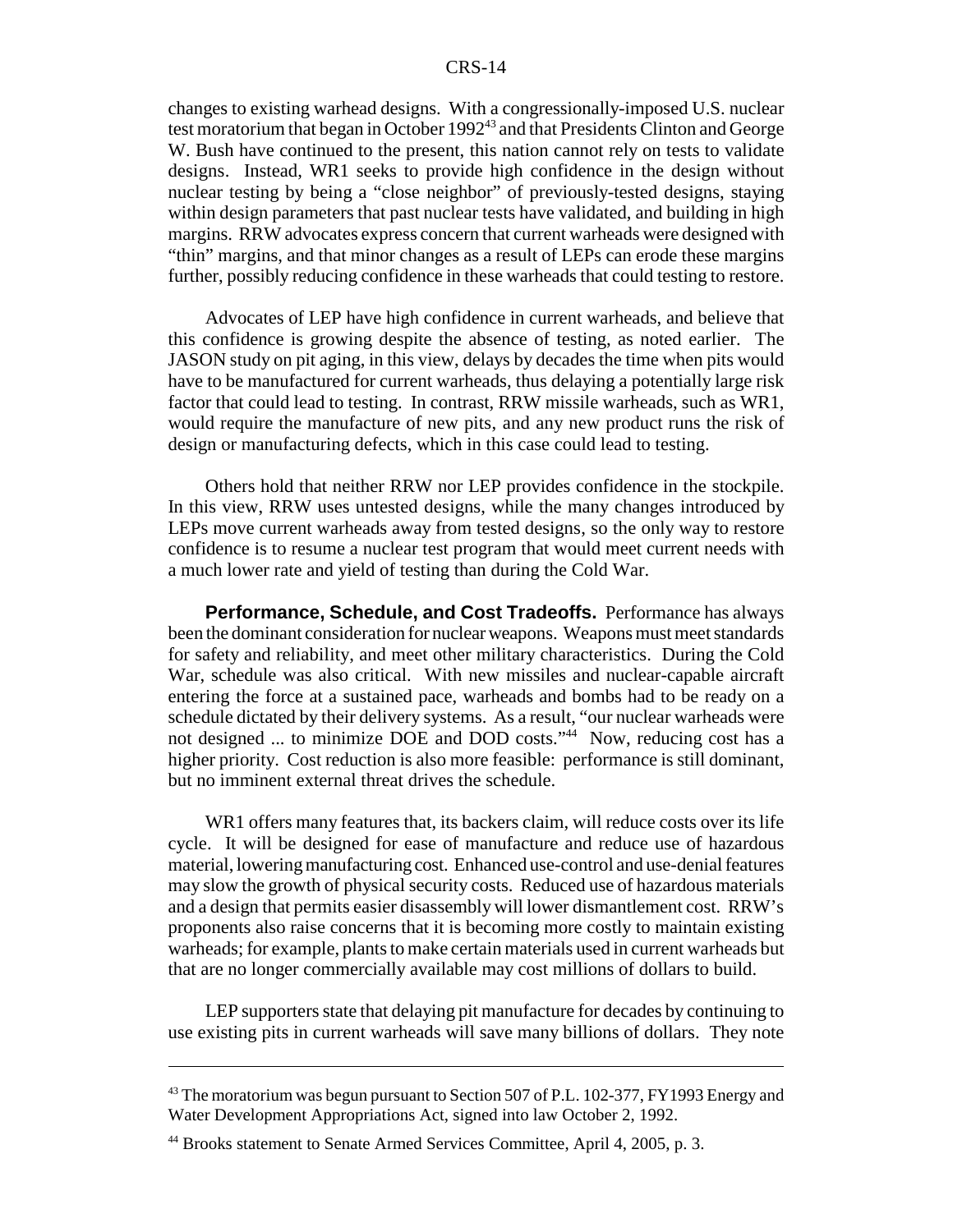that RRW is linked to a major upgrade of the nuclear weapons complex, which would be costly, and that the RRW program may involve manufacture of thousands of new warheads and dismantlement of thousands of old ones, adding costs. A study by the American Association for the Advancement of Science found, "an RRW program would likely add to costs in the near term, and it is not yet possible to determine when (and whether) the RRW could lead to savings in the long term."45

**Environment, Safety, and Health (ES&H).** During the Cold War, the urgency of production and limited knowledge of the ES&H effects of materials used or created in the nuclear weapons enterprise led to the use of hazardous materials, dumping contaminants onto the ground or into rivers, exposing citizens to radioactive fallout from nuclear tests, and the like. Now, ES&H concerns have grown within the Complex, reflecting their rise in civil society at large, leading to a strong interest in minimizing the use of hazardous materials in warheads and their production.

RRW advocates note that reduction of hazardous materials is a design goal of RRW. A less stringent yield-to-weight requirement permits substitution of safer materials, even if they are somewhat heavier, for some hazardous materials. Manufacturing processes are simpler, reducing hazardous waste and increasing safety. Substitution of insensitive high explosive for conventional high explosive, it is argued, would increase worker safety. LEP supporters argue that the ability to defer pit manufacture for decades improves ES&H, and that existing manufacturing processes are well understood and have incorporated proper safety precautions.

**Skill Development and Transfer.** During the Cold War, the design of dozens of warhead types, the conduct of over 1,000 nuclear tests, and the production of thousands of warheads exercised the full range of nuclear weapon skills. Now, with no design or testing, no new-design warheads being produced, and with warheads being refurbished at a slower pace than that at which they were originally produced, some have raised concern that Complex personnel are not adequately challenged. In this view, skill development and transfer can no longer be simply a byproduct of the work, but must be an explicit goal of the nuclear weapons program.

RRW advocates state that since RRW is a new design, designers must confront the full range of tradeoffs simultaneously, balancing yield, weight, cost, safety, ease of manufacture, use control, reduction of hazardous material, etc. In contrast, in this view, LEP constrains choices for the nuclear explosive package because replication is required to minimize divergence from parameters validated by nuclear testing. LEP supporters cite the American Association for the Advancement of Science study: "Although life extension is not equivalent to executing a new design, it nonetheless employs many of the same tools, processes, and disciplines."<sup>46</sup>

<sup>&</sup>lt;sup>45</sup> American Association for the Advancement of Science. Nuclear Weapons Complex Assessment Committee. *The United States Nuclear Weapons Program: The Role of the Reliable Replacement Warhead.* April 2007, p. 25. Available at [http://cstsp.aaas.org/files/ AAAS%20RRW%20Report.pdf].

<sup>46</sup> American Association for the Advancement of Science, *The United States Nuclear Weapons Program: The Role of the Reliable Replacement Warhead,* p. 23.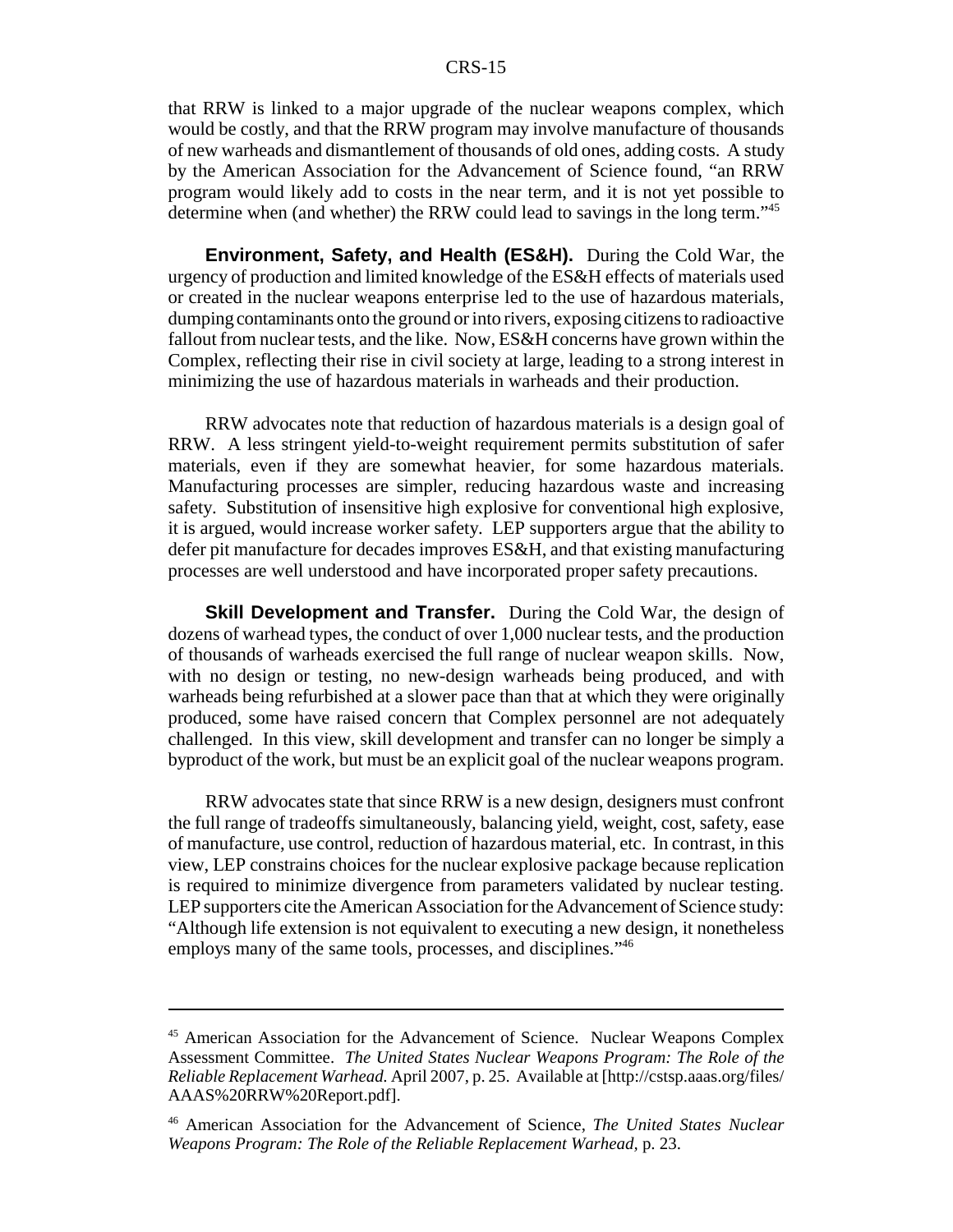### **RRW and Nuclear Weapons Complex Transformation**

Throughout its history, the nuclear weapons complex (the "Complex") has expanded and contracted in response to changing demands, whether the rush to produce the first bombs in World War II, the program to produce many thousands of warheads of many different types during the Cold War, or the need for more dismantlement and less production with the end of the Cold War, and many plans for Complex transformation have been drafted over the years.

RRW's supporters saw RRW as the basis for addressing this transformation. Representative David Hobson, Chairman of the House Energy and Water Development Appropriations Subcommittee in the  $108<sup>th</sup>$  and  $109<sup>th</sup>$  Congresses, was RRW's prime sponsor. In introducing the FY2005 energy and water bill (H.R. 4614) to the House, he emphasized the need to redirect the Complex:

much of the DOE weapons complex is still sized to support a Cold War stockpile. The NNSA needs to take a 'time-out' on new initiatives until it completes a review of its weapons complex in relation to security needs, budget constraints, and [a] new stockpile plan.<sup>47</sup>

He saw RRW as a key part of his effort to redirect U.S. nuclear strategy, reshape the nuclear weapons stockpile and Complex to support that strategy, undertake weapons programs consistent with that strategy, and reject those inconsistent with it.<sup>48</sup>

Some see RRW as the key to transforming the Complex into the responsive infrastructure envisioned in the 2001 Nuclear Posture Review. Thomas D'Agostino, then NNSA Deputy Administrator for Defense Programs, said in 2006,

By "responsive" we refer to the resilience of the nuclear enterprise to unanticipated events or emerging threats, and the ability to anticipate innovations by an adversary and to counter them before our deterrent is degraded.... much remains to be done to achieve stockpile and infrastructure transformation.... The "enabler" for transformation is our concept for the RRW. The RRW will benefit from relaxed Cold War design constraints that maximized yield to weight ratios. This will allow us to design replacement components that are easier to manufacture; are safer and more secure; eliminate environmentally dangerous, reactive, and unstable materials.... RRW, we believe, will provide enormous leverage for a more efficient and responsive infrastructure and opportunities for a smaller stockpile.<sup>49</sup>

He also said, "We have worked closely with the DoD to establish goals for 'responsiveness,' that is, timelines to address stockpile problems or deal with new

<sup>47</sup> *Congressional Record*, June 25, 2004, p. H5085.

<sup>&</sup>lt;sup>48</sup> Congressman David Hobson, "U.S. Nuclear Security in the 21<sup>st</sup> Century," address to the Arms Control Association, Washington, DC, February 3, 2005. (Transcript as delivered.)

<sup>&</sup>lt;sup>49</sup> "Statement of Thomas P. D'Agostino, Deputy Administrator for Defense Programs, National Nuclear Security Administration, Before the House Armed Services Committee, Subcommittee on Strategic Forces," April 5, 2006, p. 3, 6.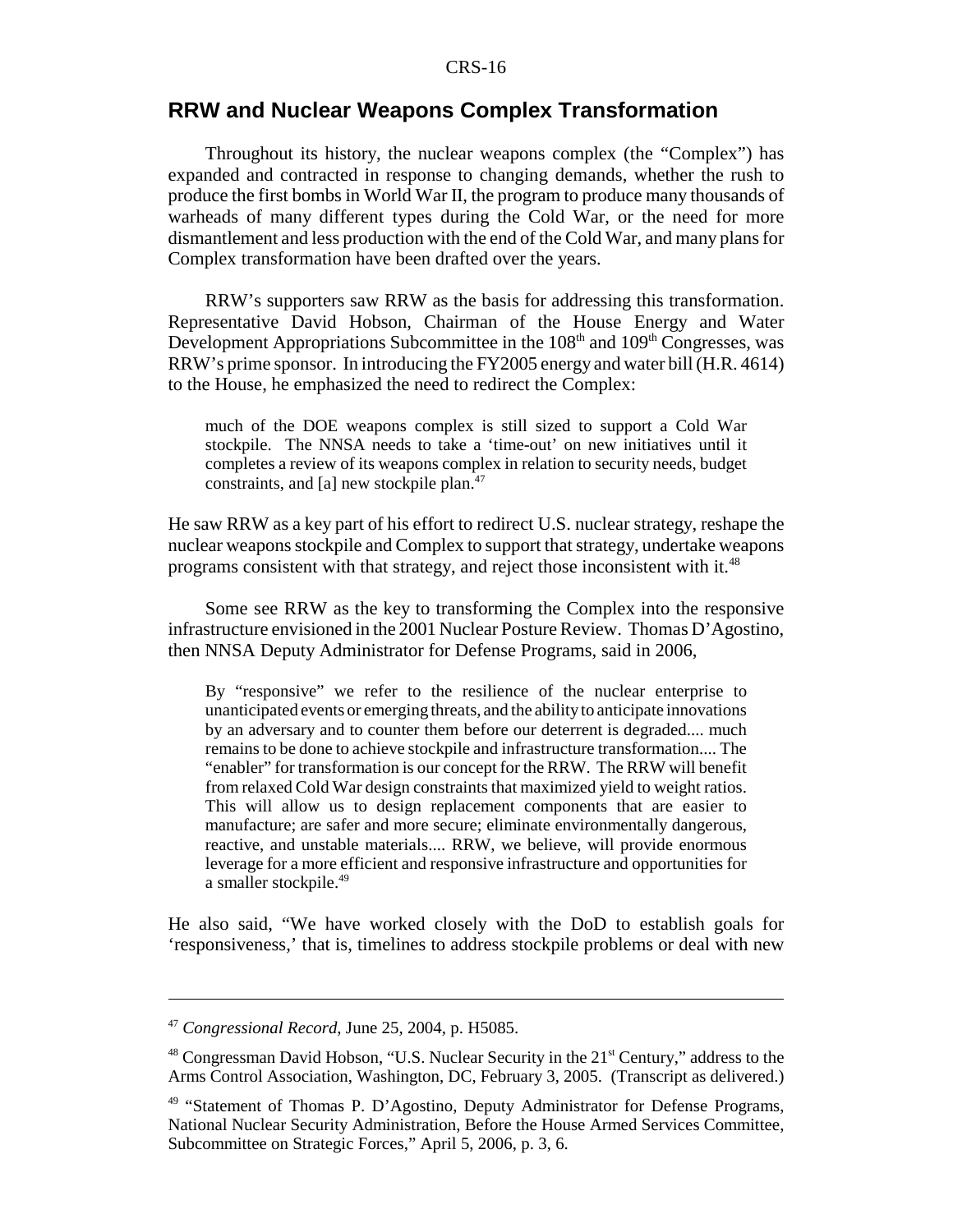or emerging threats. For example, our goal is to understand and fix most problems in the stockpile within 12 months of their discovery."50

To meet these goals, NNSA proposed a "Complex 2030" plan for restructuring the Complex.<sup>51</sup> It would consolidate fissile material, eliminate some redundancies in R&D facilities, and consolidate elements of the current Complex. It assumes Complex reconfiguration completed around 2030. As a result, even if the United States proceeds with RRW, the Complex would, for decades, need to support current warheads and RRWs simultaneously, so a Complex-in-transition would support a stockpile-in-transition. Because RRW would be designed in part for ease of manufacture, advocates claim it would permit a simpler a smaller and less costly Complex. In NNSA's view, Complex 2030, combined with easier-to-produce RRWs, would be more responsive to DOD's needs than the current Complex. Another plan, by a Secretary of Energy Advisory Board (SEAB) task force, proposed more consolidation of production, experimental equipment, and uranium and plutonium than the Complex 2030 plan.<sup>52</sup> One of its elements was a Consolidated Nuclear Production Center (CNPC), which would produce all uranium and plutonium components for nuclear weapons, as well as assembling, surveilling, and disassembling weapons, and storing all weapons not in DOD custody.<sup>53</sup>

In a letter to Secretary of Energy Samuel Bodman in November 2006, Representative Hobson expressed concern that DOE decided not to analyze the SEAB plan and instead considered Complex 2030 as its proposed action.<sup>54</sup>

If the Department is not willing to conduct a thorough and objective analysis of all reform alternatives including the CNPC, and instead is determined to conduct an obviously prejudicial process aimed at ensuring the Department's preferred outcome, then I will not support funding for the Complex 2030 efforts, including the Reliable Replacement Warhead (RRW) program. RRW is a deal with Congress, but the deal requires a serious effort by the Department to modernize, consolidate, and downsize the weapons complex. Absent that, there is no deal.<sup>55</sup>

<sup>50 &</sup>quot;Statement of Thomas P. D'Agostino ...," April 5, 2006, p. 4.

<sup>&</sup>lt;sup>51</sup> U.S. Department of Energy. National Nuclear Security Administration. Office of Defense Programs. *Complex 2030: An Infrastructure Planning Scenario for a Nuclear Weapons Complex Able to Meet the Threats of the 21st Century,* DOE/NA-0013, October 2006.

<sup>52</sup> U.S. Department of Energy. Secretary of Energy Advisory Board. Nuclear Weapons Complex Infrastructure Task Force. *Recommendations for the Nuclear Weapons Complex of the Future,* 2005.

<sup>53</sup> Ibid., p. 14.

<sup>54</sup> DOE announced this decision in "Notice of Intent to Prepare a Supplement to the Stockpile Stewardship and Management Programmatic Environmental Impact Statement — Complex 2030," in U.S. National Archives and Records Administration. Office of the Federal Register. *Federal Register,* October 19, 2006, p. 61731-61736.

<sup>&</sup>lt;sup>55</sup> Letter from David L. Hobson, Chairman, Energy and Water Development Appropriations Subcommittee, to Samuel W. Bodman, Secretary of Energy, November 16, 2006.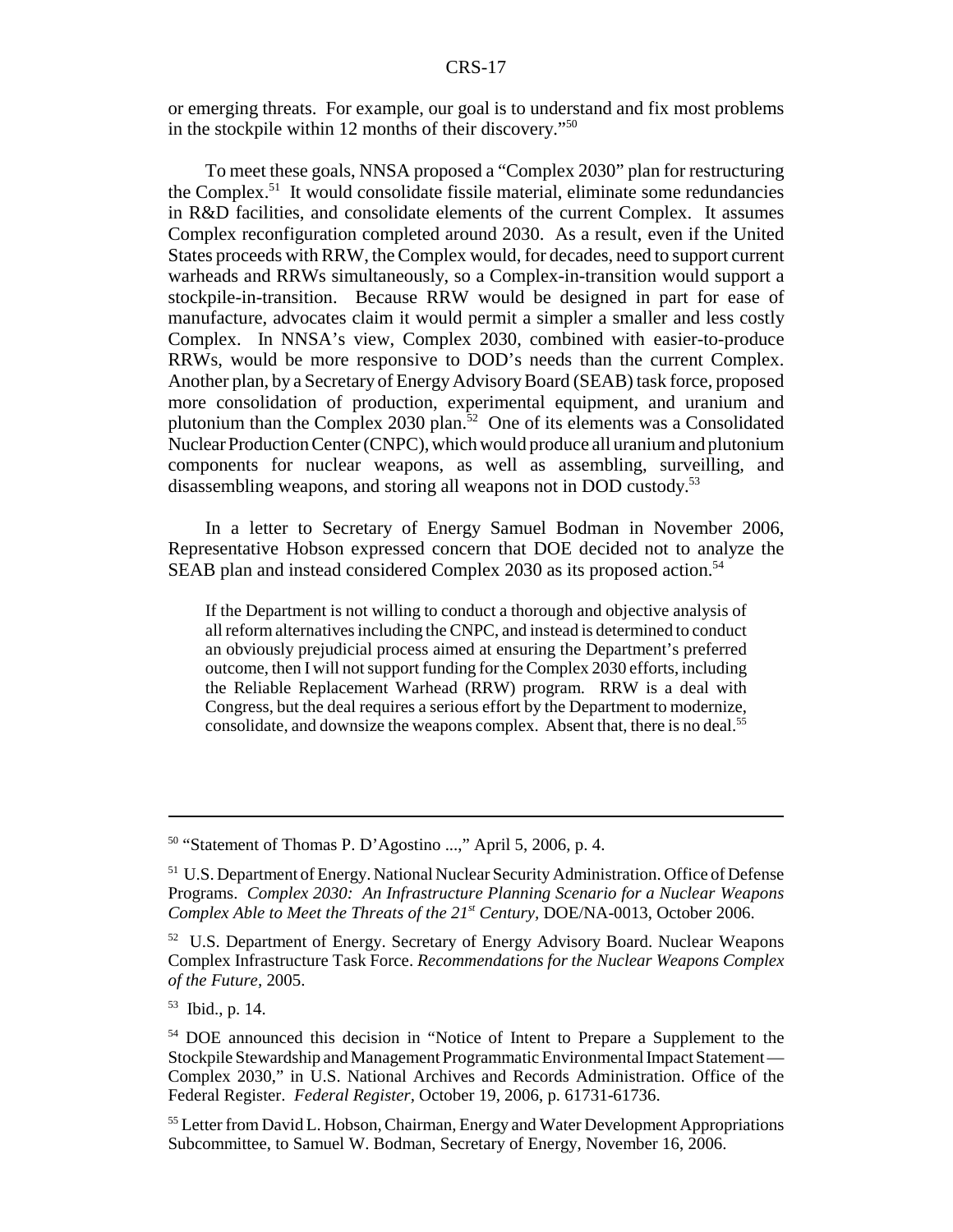In January 2007, NNSA stated it would evaluate the SEAB plan.<sup>56</sup>

Representative Peter Visclosky, Chairman of the Energy and Water Development Appropriations Subcommittee, also expressed concerns about the link between RRW and Complex transformation:

I am also troubled by the apparent unbridled enthusiasm of the nuclear weapons complex over the Reliable Replacement Warhead and wish I saw that same enthusiasm replicated, as far as their dedication to downsizing the complex.... The department [DOE] will have to develop a modernization plan that is nearterm and demonstrates a recognition that the long-term requirements of the nuclear weapons complex are tied to a much smaller nuclear stockpile.<sup>57</sup>

NNSA announced a revised plan for Complex reconfiguration, "Complex Transformation," in December 2007. NNSA stated that this plan would consolidate nuclear materials within the Complex, close many buildings, reduce the footprint of the Complex by as much as one-third, employ fewer workers, and dismantle warheads faster.<sup>58</sup> The link to RRW, though, seems less clear. As discussed below, Congress provided no NNSA funds for RRW for FY2008. NNSA stated that Complex Transformation "is independent of whether [the nuclear] stockpile consists of legacy designs or Reliable Replacement Warhead (RRW) concept designs."59

# **RRW Program Developments**

Representatives of the Office of the Secretary of Defense, the armed services, and NNSA participate in the Nuclear Weapons Council, which under 10 U.S.C. 179 coordinates their efforts in this area. The council approved forming a DOD-DOE Project Officers Group (POG) for the RRW program in March 2005. According to NNSA, the POG is composed of representatives of NNSA, the nuclear weapon labs (Los Alamos, Lawrence Livermore, and Sandia), the Office of the Secretary of Defense, the U.S. Strategic Command, the Navy, the Air Force, and Lockheed Martin Space Systems Company.<sup>60</sup> There are also observers from the Office of the Chief of

59 Department of Energy, *FY2009 Congressional Budget Request,* vol. 1, p. 18.

<sup>56</sup> U.S. Department of Energy. National Nuclear Security Administration. Office of Defense Programs. *Report on the Plan for Transformation of the National Nuclear Security Administration Nuclear Weapons Complex,* January 31, 2007, p. iii.

<sup>&</sup>lt;sup>57</sup> U.S. Congress. House. Committee on Appropriations. Subcommittee on Energy and Water Development. Hearing on DOE's FY2008 budget for NNSA programs, March 29, 2007.

<sup>58</sup> U.S. Department of Energy. National Nuclear Security Administration. "NNSA Releases Draft Plan to Transform Nuclear Weapons Complex," press release, December 18, 2007, p. 2. See also Walter Pincus, "Administration Plans to Shrink U.S. Nuclear Arms Program," *Washington Post,* December 19, 2007, p. 1. The Draft Complex Transformation Supplemental Programmatic Environmental Impact Statement, released in January 2008, is available at [http://www.complextransformationspeis.com/project.html].

 $60$  Lockheed Martin Space Systems Company, a subsidiary of Lockheed Martin Corporation, and its predecessor organizations have developed and manufactured all U.S. SLBMs. This (continued...)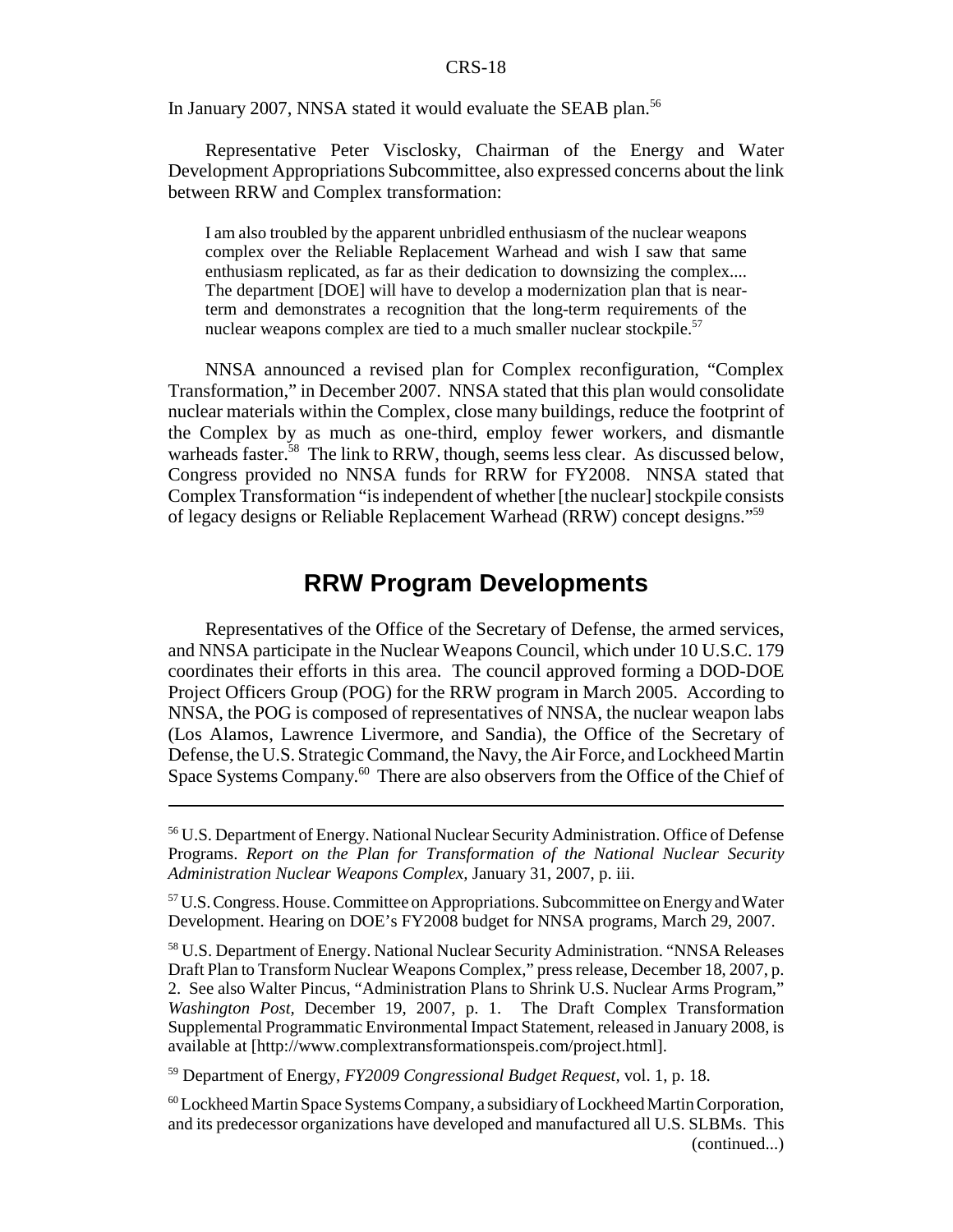Naval Operations, the Defense Threat Reduction Agency, and three nuclear weapon plants (Kansas City, Pantex, and Y-12).<sup>61</sup> In practice, POGs do not take votes, so members and observers participate on an equal footing. The Nuclear Weapons Council tasked the POG to conduct an 18-month design competition, which started with the first POG meeting in May 2005. In the competition, two teams  $-$  Los Alamos and Sandia's New Mexico branch, and Lawrence Livermore and Sandia's California branch — were tasked to provide warhead designs consistent with RRW program objectives. The council set the terms of reference for the designs in a memorandum to the POG. DOD requested that the study be done as a competition between the two teams rather than as a collaboration, according to NNSA.

By February 2006, the two teams had become fully confident that their designs would meet military requirements, would not require nuclear testing to certify, and would meet other criteria including ease of manufacturing, reduction in the use of hazardous and exotic materials, and significantly enhanced safety and use control. The teams completed their preliminary designs in March 2006, and released their designs to the competing team. Over the next few months, the labs, POG, and NNSA reviewed and analyzed candidate design concepts. On November 30, 2006, the POG briefed the council on RRW, and the council determined that RRW "is feasible as a strategy for sustaining the nation's nuclear weapons stockpile for the long-term without underground nuclear testing." According to a December 1 press release, the council was expected to select a preferred design "in the next few weeks."62 On March 2, 2007, NNSA announced that the Nuclear Weapons Council had selected the California team's design. According to NNSA,

The two nuclear weapons laboratories both submitted designs that fully met all RRW requirements. However, [Acting NNSA Administrator Thomas] D'Agostino noted that higher confidence in the ability to certify the Livermore design without underground testing was the primary reason for its selection. That design was more closely tied to previous underground testing.<sup>63</sup>

The competing designs were for a submarine-launched ballistic missile (SLBM) replacement warhead. This was consistent with a statement in a House Armed Services Committee report: "the committee encourages the Department of Defense and the Department of Energy to focus initial Reliable Replacement Warhead efforts on replacement warheads for Submarine Launched Ballistic Missiles."64 Specifically,

 $60$  (...continued)

company is on the POG to provide expertise on compatibility of candidate SLBM replacement warhead designs with their delivery system, Trident II missiles.

<sup>61</sup> The Savannah River Site, another nuclear weapons plant, is not involved in the POG because it does not design warhead components; its role is to supply tritium for warheads.

 $62$  U.S. Department of Energy. National Nuclear Security Administration. "Nuclear Weapons Officials Agree to Pursue RRW Strategy." Press release, December 1, 2006.

<sup>&</sup>lt;sup>63</sup> U.S. Department of Energy. National Nuclear Security Administration. "Design Selected for Reliable Replacement Warhead." Press release, March 2, 2007.

<sup>64</sup> U.S. Congress, House Committee on Armed Services, *National Defense Authorization Act* (continued...)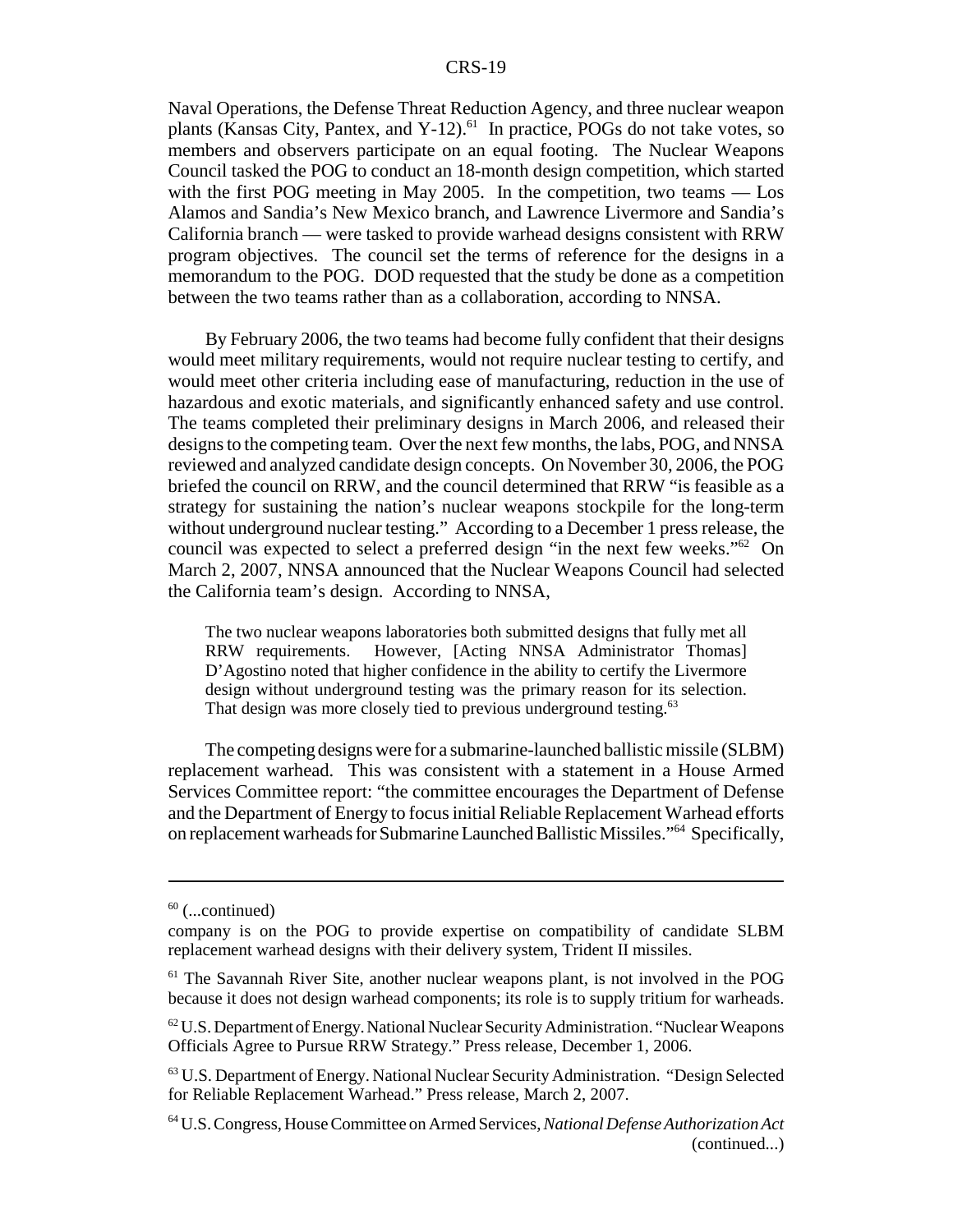the designs sought to provide the military capability of the W76 warhead. In particular, as General James Cartwright, USMC, then Commander of the U.S. Strategic Command, stated in 2007, the yield of this RRW would be within 1% or 2% of that of the W76.<sup>65</sup> Because of this SLBM focus, the Navy is the POG chair, and the Air Force is co-chair. At the same time, the designs were made so that they can also be used on land-based intercontinental ballistic missiles. In this way, the RRW could serve as a backup in case ICBM warheads encountered a problem. This approach could permit reducing the number of warhead types, meeting an objective in the House Appropriations Committee's energy and water report: "A more reliable replacement warhead will allow long-term savings by phasing out the multiple redundant Cold War warhead designs that require maintaining multiple obsolete production technologies to maintain the older warheads."66

NNSA requested \$88.8 million for FY2008, with most of the funds to be used for a design definition and cost study. The study was to be completed by the end of 2007.<sup>67</sup> The FY2007 National Defense Authorization Act (P.L. 109-364, Section 3111) set as an objective having the first production unit (FPU, the first complete warhead from a production line certified for deployment) of RRW in 2012, and NNSA stated in April 2007 that 2012 remained its target date for FPU. However, a Nuclear Weapons Council memorandum of March 2007 stated, "Given the level of maturity of the [RRW] design effort to date, our planning target for the First Production Unit, is 2014 plus or minus two years."<sup>68</sup> Each year, it would be up to Congress to decide whether to fund the program as requested, modify it, or cancel it.

RRW would involve plants as well as labs. The plants involved in RRW (Kansas City, Pantex, and Y-12) provided the labs with design information beginning at an early stage. They worked with the labs and NNSA to identify options for manufacturing processes and infrastructure transformation, such as steering the labs away from hard-to-manufacture designs. The contribution of the plants would change over time as the designs became more mature, at which time designers would be in a position to accept detailed recommendations on manufacturing from the plants. The results of this work, NNSA states, would be incorporated in the design and cost study. This role of the plants is in keeping with numerous congressional statements

 $64$  (...continued)

*for Fiscal Year 2006, H.Rept. 109-89, to accompany H.R. 1815, 109<sup>th</sup> Cong., 1<sup>st</sup> sess., 2005,* p. 464.

<sup>65</sup> U.S. Congress. House. Committee on Armed Services. Subcommittee on Strategic Forces. Hearing on U.S. Strategic Command,  $110<sup>th</sup>$  Congress,  $1<sup>st</sup>$  Session, March 8, 2007, transcript by CQ Transcriptions.

<sup>66</sup> U.S. Congress, House Committee on Appropriations, *Energy and Water Development Appropriations Bill, 2006, H.Rept. 109-86, to accompany H.R. 2419, 109<sup>th</sup> Cong., 1<sup>st</sup> sess.,* 2005, p. 130.

<sup>&</sup>lt;sup>67</sup> U.S. Department of Defense and Department of Energy. Nuclear Weapons Council. Memorandum for the Nuclear Weapons Council, "Reliable Replacement Warhead 1 (RRW-1) Path Forward," by Kenneth Krieg, Chairman, March 18, 2007.

<sup>68</sup> Ibid., attachment by RADM S.E, Johnson, U.S. Navy, and T. D'Agostino, NNSA.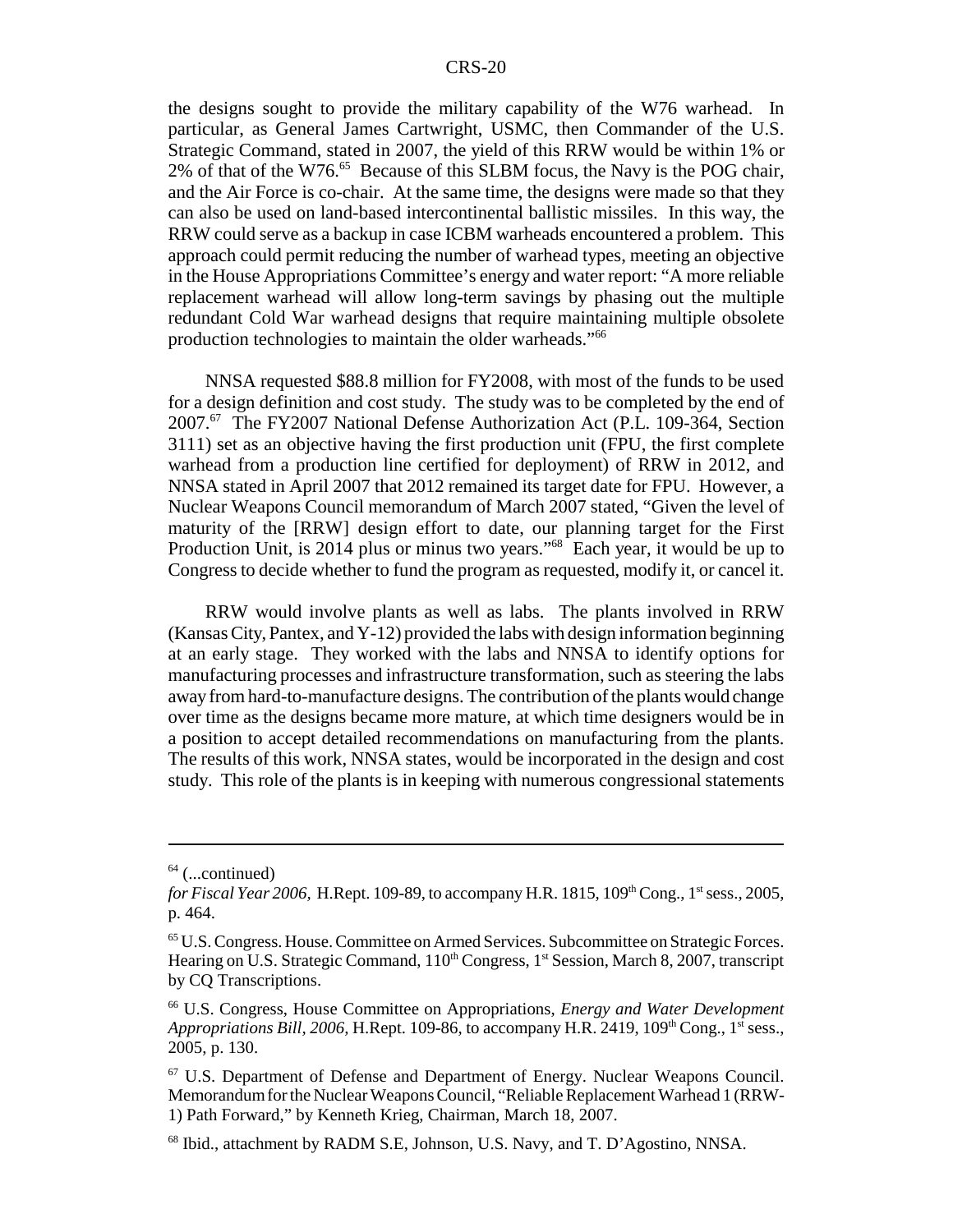that ease and safety of manufacture, cost savings, and reduction of hazardous materials are goals of RRW.

As of November 2007, the Navy-led RRW POG was conducting a Phase 2A design definition and cost study. The Lawrence Livermore, Los Alamos, and Sandia National Laboratories were working within the POG study to refine the design, review tradeoff options, plan the potential development program, and estimate costs of the design. $69$ 

The FY2008 Consolidated Appropriations Act, P.L. 110-161, eliminated funds for RRW. When it was signed into law (December 26, 2007), NNSA instructed the laboratories to cease all technical work on RRW and to document the work done to that point so it would be available for use. In fact, the congressionally mandated Advanced Certification Campaign is currently drawing on this work.<sup>70</sup> As specified in P.L. 110-161, this campaign will address means of increasing confidence in certification of warheads through improved peer review, refinement of computer models, improved understanding of surety mechanisms and failure modes, and the like. The FY2009 request and congressional action on it are discussed below.

# **Congressional Action on the FY2006 RRW Request**

Consistent with congressional action in FY2005, NNSA requested \$9.4 million for RRW for FY2006.<sup>71</sup> The request stated that the program "is to demonstrate the feasibility of developing reliable replacement components that are producible and certifiable for the existing stockpile. The initial focus will be to provide cost and schedule efficient replacement pits (see **Appendix**) that can be certified without Underground Tests."<sup>72</sup>

The House Appropriations Committee reported the FY2006 Energy and Water Development Appropriations Bill, H.R. 2419, on May 18, 2005 (H.Rept. 109-86). The bill passed the House, 416-13, on May 24 with no amendments to the Weapons Activities section. In its report, the committee offered a "qualified endorsement" of RRW "contingent on the intent of the program being solely to meet the current military characteristics and requirements of the existing stockpile." (p. 128) (Page numbers in this section refer to H.Rept. 109-86.) It did not endorse RRW if it produces new weapons for new military missions. (p. 128)

<sup>69</sup> Information provided by Lawrence Livermore National Laboratory, November 30, 2007.

<sup>&</sup>lt;sup>70</sup> Information provided by K. Henry O'Brien, RRW Program Manager, Lawrence Livermore National Laboratory, March 6, 2008.

<sup>71</sup> U.S. Department of Energy, Office of Management, Budget, and Evaluation/CFO, *FY2006 Congressional Budget Request*, vol. I, National Nuclear Security Administration, DOE/ME-0046, February 2005, p. 68. (Hereafter cited as Department of Energy, *FY2006 Congressional Budget Request*, vol. I.)

<sup>72</sup> Department of Energy, *FY2006 Congressional Budget Request*, Vol. I, p. 82.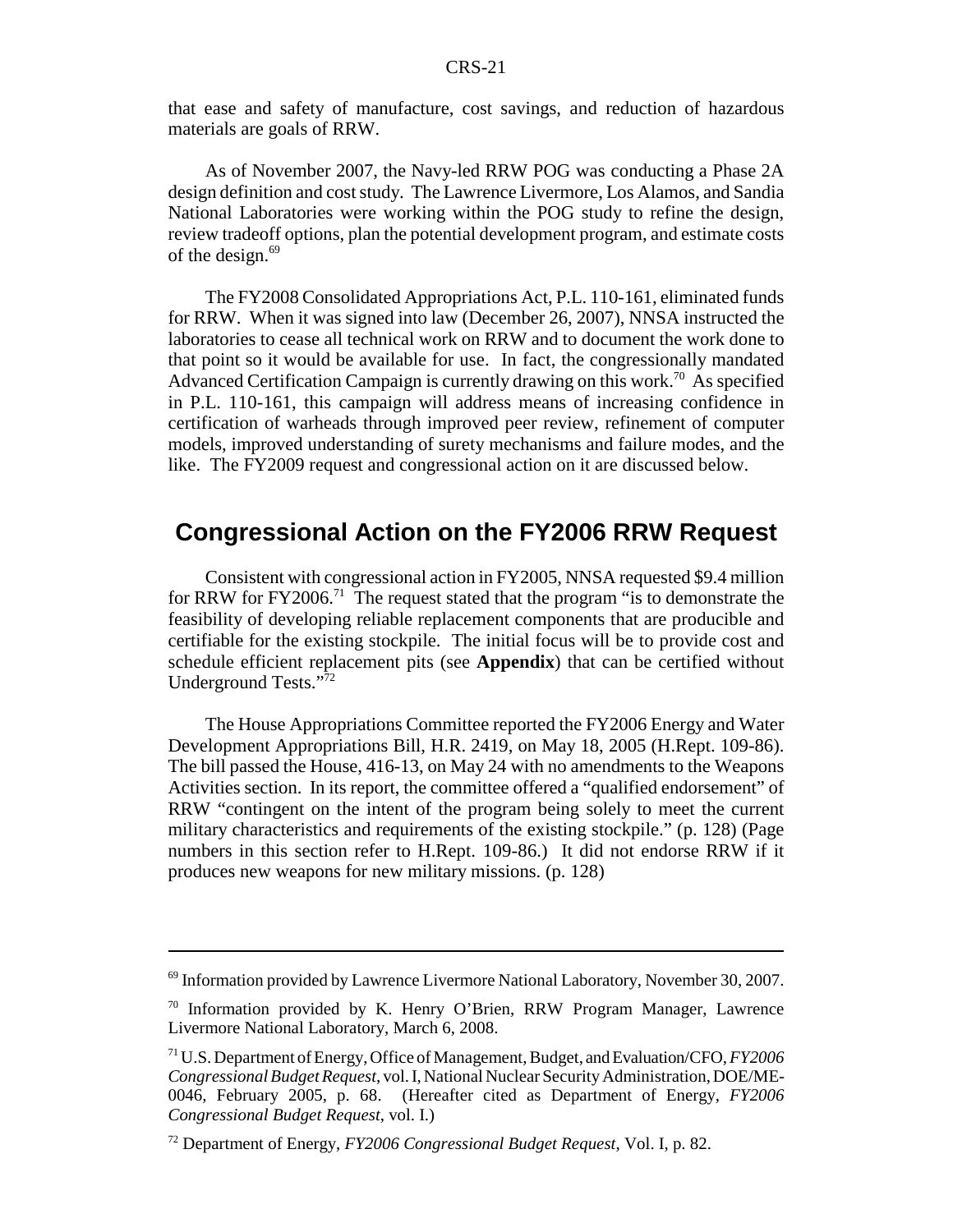The committee saw RRW as part of a new Sustainable Stockpile Initiative, in which DOE would "develop an integrated RRW implementation plan that challenges the [nuclear weapons] complex to produce a RRW certifiable design while implementing an accelerated warhead dismantlement program and an infrastructure reconfiguration proposal that maximizes special nuclear material [essentially, highly enriched uranium and weapons-grade plutonium] consolidation." (p. 128)

The committee focused on RRW throughout its discussion of Weapons Activities, linked RRW to many Weapons Activities programs, and used the potential of RRW as the rationale to reduce or delay several requested programs. Its many actions and statements on RRW include the following:

- "The RRW weapon will be designed for ease of manufacturing, maintenance, dismantlement, and certification without nuclear testing, allowing the NNSA to transition the weapons complex away from a large, expensive Cold War relic into a smaller, more efficient modern complex. A more reliable replacement warhead will allow long-term savings by phasing out the multiple redundant Cold War warhead designs that require maintaining multiple obsolete production technologies to maintain the older warheads." (p. 128)
- "The Committee directs the Secretary of Energy to establish a Federal Advisory Committee on the Reliable Replacement Warhead initiative...." (p. 128)
- ! A rebaselined LEP, an RRW program plan, and a dismantlement plan would provide "reliable nuclear deterrence" with a stockpile after 2025 that is significantly smaller than the stockpile level planned for 2012. As a result, "the current Life Extension Plans will be scoped back to lower levels and the resources will be redeployed to support the Sustainable Stockpile Initiative." Accordingly, the committee recommended reducing the budget request for Directed Stockpile Work, a major category of Weapons Activities that directly supports weapons in the stockpile, by \$137.3 million to \$1,283.7 million. (p. 129)
- The committee recommended increasing RRW funding from \$9.4 million to \$25.0 million "to accelerate the planning effort to initiative a competition between the NNSA weapons laboratories to develop the design for the RRW re-engineered and remanufactured warhead." (p. 130)
- The committee recommended eliminating the \$4.0 million requested to study the Robust Nuclear Earth Penetrator, in part because it "threatens Congressional and public support for sustainable stockpile initiatives that will actually provide long-term security and deterrent value for the Nation." (p. 131)
- Test Readiness is a program to enable the resumption of nuclear testing at Nevada Test Site should that be deemed necessary. Last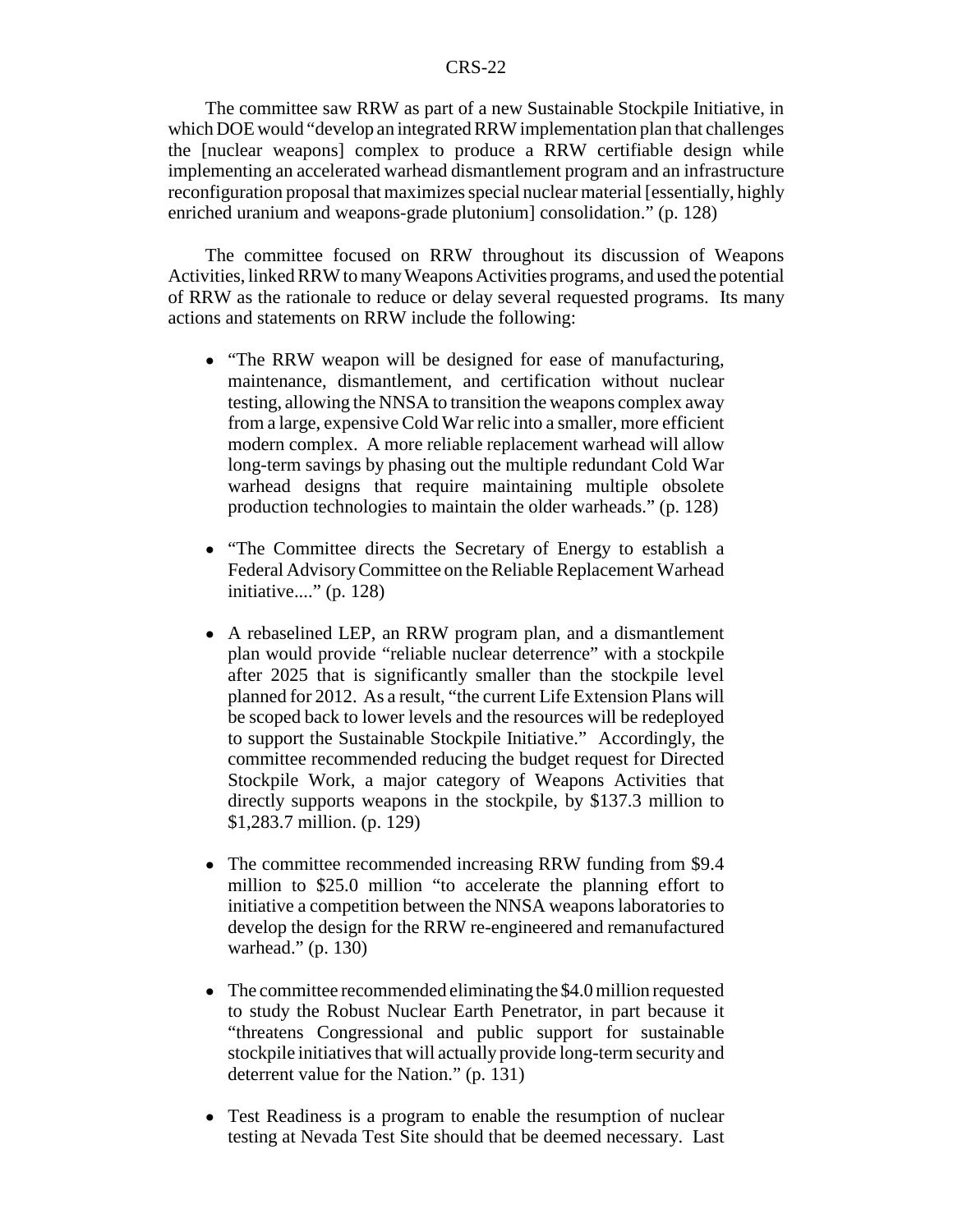year, the committee opposed a move to reduce the test readiness posture (the time between a presidential decision to test and the conduct of the test) from 24 to 18 months, this year, it added RRW to the rationale against an 18-month posture: "The initiation of the Reliable Replacement Warhead (RRW) program designed to provide for the continuance of the existing moratorium on underground nuclear testing by insuring the long-term reliability of the nuclear weapons stockpile obviates any reason to move to a provocative 18 month test readiness posture." (p. 132) Accordingly, it recommended reducing Test Readiness funds from \$25.0 million to \$15.0 million.

- The committee noted that "Congressional testimony by NNSA officials is beginning to erode the confidence of the Committee that the Science-based Stockpile Stewardship is performing as advertised." Accordingly, it "redirects ASCI [Advanced Simulation and Computing] funding to maintain current life extension production capabilities pending the initiation of the Reliable Replacement Warhead program" and recommended reducing funding from \$660.8 million to \$500.8 million. (pp. 133-134)
- The committee recommended eliminating the \$7.7 million requested for the Modern Pit Facility (see **Appendix**). It recommended that "NNSA focus its efforts on how best to lengthen the life of the stockpile and minimize the need for an enormously expensive infrastructure facility until the long-term strategy for the physical infrastructure of the weapons complex has incorporated the Reliable Replacement Warhead strategy...." (p. 134)
- The committee recommended eliminating the \$55.0 million requested for construction of the Chemistry and Metallurgy Research Facility Replacement (CMRR) at Los Alamos. "Construction at the CMRR facility should be delayed until the Department [of Energy] determines the long-term plan for developing the responsive infrastructure required to maintain the nation's existing nuclear stockpile and support replacement production anticipated for the RRW initiative." (p. 136)

The House Armed Services Committee reported the FY2006 National Defense Authorization Bill, H.R. 1815, on May 20 (H.Rept. 109-89). The bill passed the House, 390-39, on May 25 with no amendments concerning RRW. The committee recommended providing the amount requested for RRW. The report stated: "The committee firmly believes that the nation must ensure that the nuclear stockpile remains reliable, safe, and secure and that national security requires transforming the Cold War-era nuclear complex. Thus, the committee supports the Reliable Replacement Warhead program. To clearly articulate the congressional intent underlying this program authorization, the committee further states the key goals of the program." (H.Rept. 109-89, p. 463) In Section 3111 of H.R. 1815, the committee required the Secretary of Energy, in consultation with the Secretary of Defense, to carry out the RRW program, and spelled out its objectives for RRW: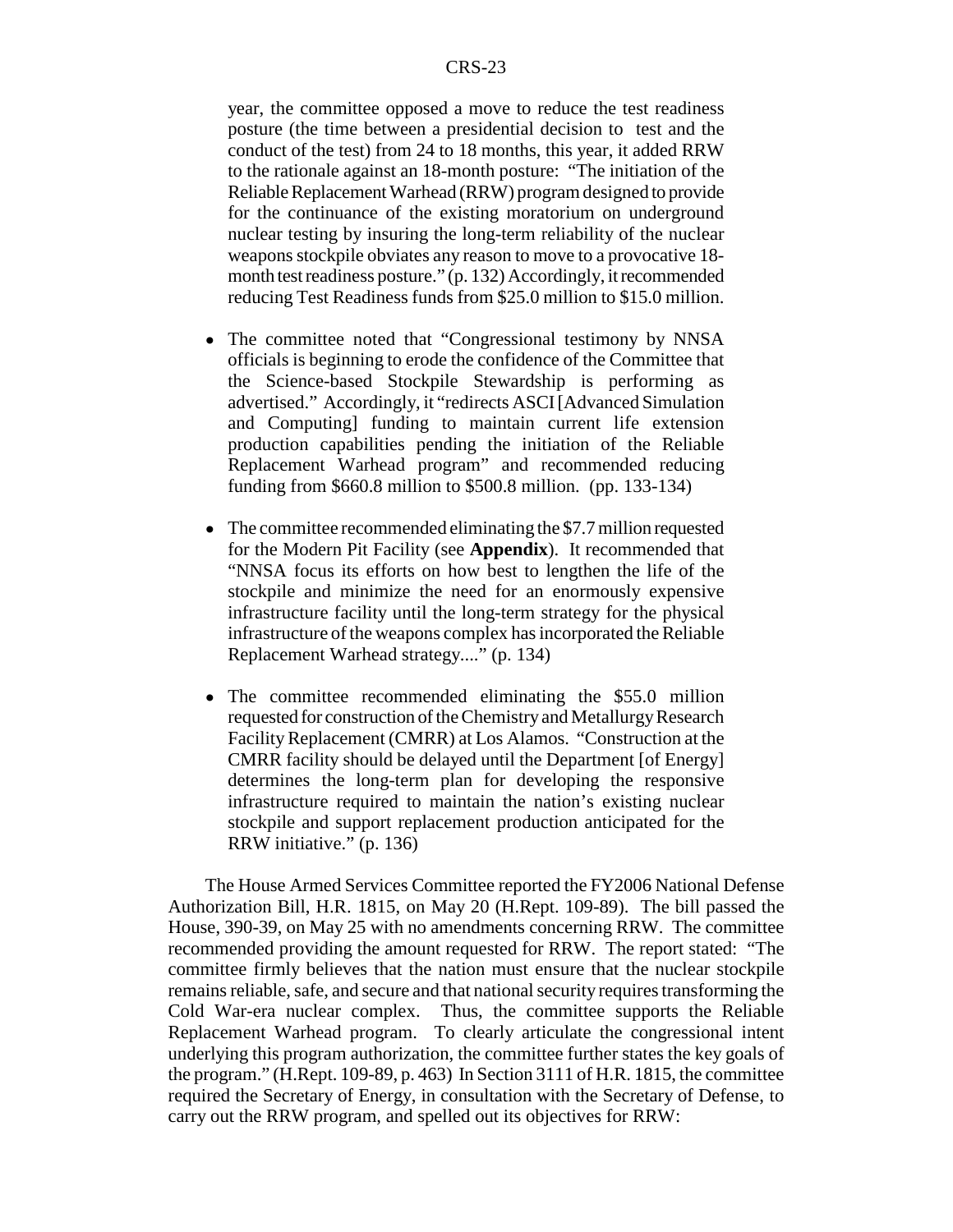(b) Objectives- The objectives of the Reliable Replacement Warhead program shall be —

(1) to increase the reliability, safety, and security of the United States nuclear weapons stockpile;

(2) to further reduce the likelihood of the resumption of nuclear testing;

(3) to remain consistent with basic design parameters by using, to the extent practicable, components that are well understood or are certifiable without the need to resume underground nuclear testing;

(4) to ensure that the United States develops a nuclear weapons infrastructure that can respond to unforeseen problems, to include the ability to produce replacement warheads that are safer to manufacture, more cost-effective to produce, and less costly to maintain than existing warheads;

(5) to achieve reductions in the future size of the nuclear weapons stockpile based on increased reliability of the reliable replacement warheads;

(6) to use the design, certification, and production expertise resident in the nuclear complex to develop reliable replacement components to fulfill current mission requirements of the existing stockpile; and

(7) to serve as a complement to, and potentially a more cost-effective and reliable long-term replacement for, the current Stockpile Life Extension Programs.

The committee's report (pp. 464-465) described these objectives in more detail. Section 3111 of H.R. 1815 also required the Nuclear Weapons Council to submit an interim report on RRW by March 1, 2006, and a final report by March 1, 2007. The final report is to assess characteristics of warheads to replace existing ones; discuss the relationship of RRW within SSP and its impact on LEPs; assess the extent to which RRW, if successful, could lead to a reduction in warhead numbers; discuss RRW design criteria that will minimize the likelihood of nuclear testing; describe the infrastructure needed to support RRW; and summarize how funds will be used.

Of the committee's 28 Democratic members, 23 signed a statement of additional views (H.Rept. 109-89, pp. 511-512). According to the statement, "Democrats are willing to explore the concept of the RRW program, but do not yet embrace it." They felt that, to merit support, RRW must reduce or eliminate the need for nuclear testing, lead to dramatic reductions in the arsenal, avoid introducing new mission or weapon requirements, deemphasize nuclear weapons' military utility, increase nuclear security, and "[lead] to ratification and entry into force of the Comprehensive Test Ban Treaty." On the latter point, they maintained that a successful RRW program should erase the main rationale against the treaty, uncertainty about the reliability of the nuclear arsenal. Therefore, "[w]e believe strongly that ratification of the CTBT [Comprehensive Test Ban Treaty] is the logical end result of a successful RRW program...."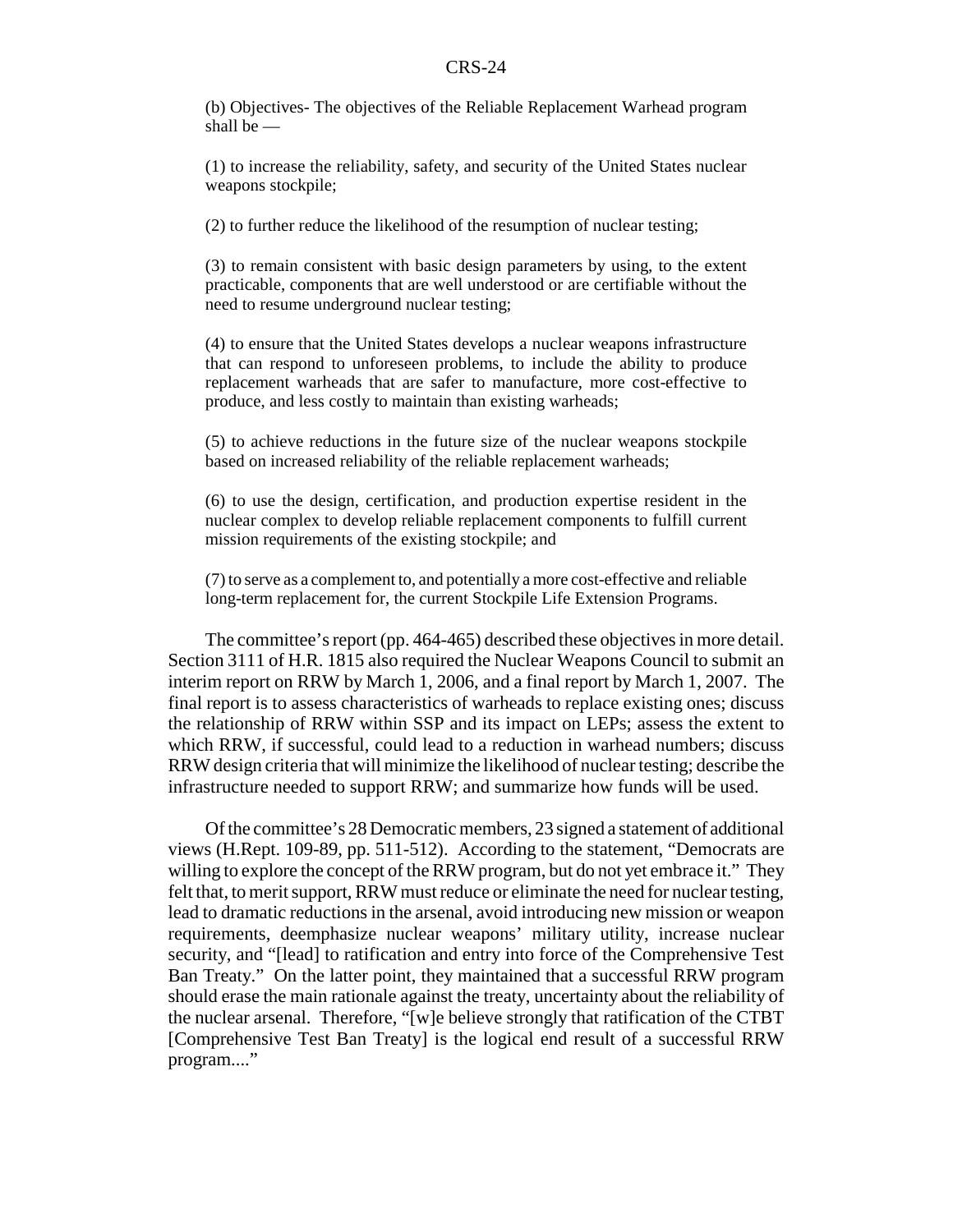The Senate Armed Services Committee reported the FY2006 National Defense Authorization Bill, S. 1042, on May 17.<sup>73</sup> It recommended providing the amount requested for RRW. It noted that NNSA Administrator Brooks had presented several goals for RRW in his testimony to the committee on April 4:

- increasing warhead security and reliability;
- developing replacement components that can be manufactured more easily, using materials that are more readily available and more environmentally benign;
- developing replacement components that provide high confidence in warhead safety and reliability;
- developing these components on a schedule that would reduce the need to conduct a nuclear test to address a reliability problem;
- ! reducing the cost and increasing the responsiveness of the infrastructure; and
- increasing confidence in the stockpile enough to permit reductions in non-deployed warheads.

"The committee supports these goals and this modest investment in feasibility studies." It required NNSA's Administrator to submit a report to the congressional defense committees by February 6, 2006, "describing the activities undertaken or planned for any RRW funding in fiscal years 2005, 2006, and 2007." The bill passed the Senate, 98-0, on November 15. The reporting requirement was superseded by a similar requirement in the conference bill.

The defense authorization conference bill, as reported (H.Rept. 109-360) December 8, included the House provision on RRW, somewhat revised, as Section 3111 of the conference bill. Conferees stated:

The conferees support the goal of continuing to ensure that the nuclear weapons stockpile remains safe, secure, and reliable. The conferees believe that the Reliable Replacement Warhead program is essential to the achievement of this goal and support its establishment with the objectives as defined in the provision [section 3111], and as further described in the committee reports of the Committees on Armed Services of the Senate and the House of Representatives for fiscal year 2006.74

The measure was signed into law (P.L. 109-163) January 6, 2006.

 $<sup>73</sup>$  Material in this paragraph is from U.S. Congress, Senate Committee on Armed Services,</sup> *National Defense Authorization Act for Fiscal Year 2006*, report to accompany S. 1042, 109th Cong., 1st sess., S.Rept. 109-69, (Washington: GPO, 2005), p. 482.

<sup>74</sup> U.S. Congress. Committee of Conference, *National Defense Authorization Act*, conference report to accompany H.R. 1815,  $109<sup>th</sup>$  Cong.,  $1<sup>st</sup>$  sess., H.Rept. 109-360, 2005, p. 900.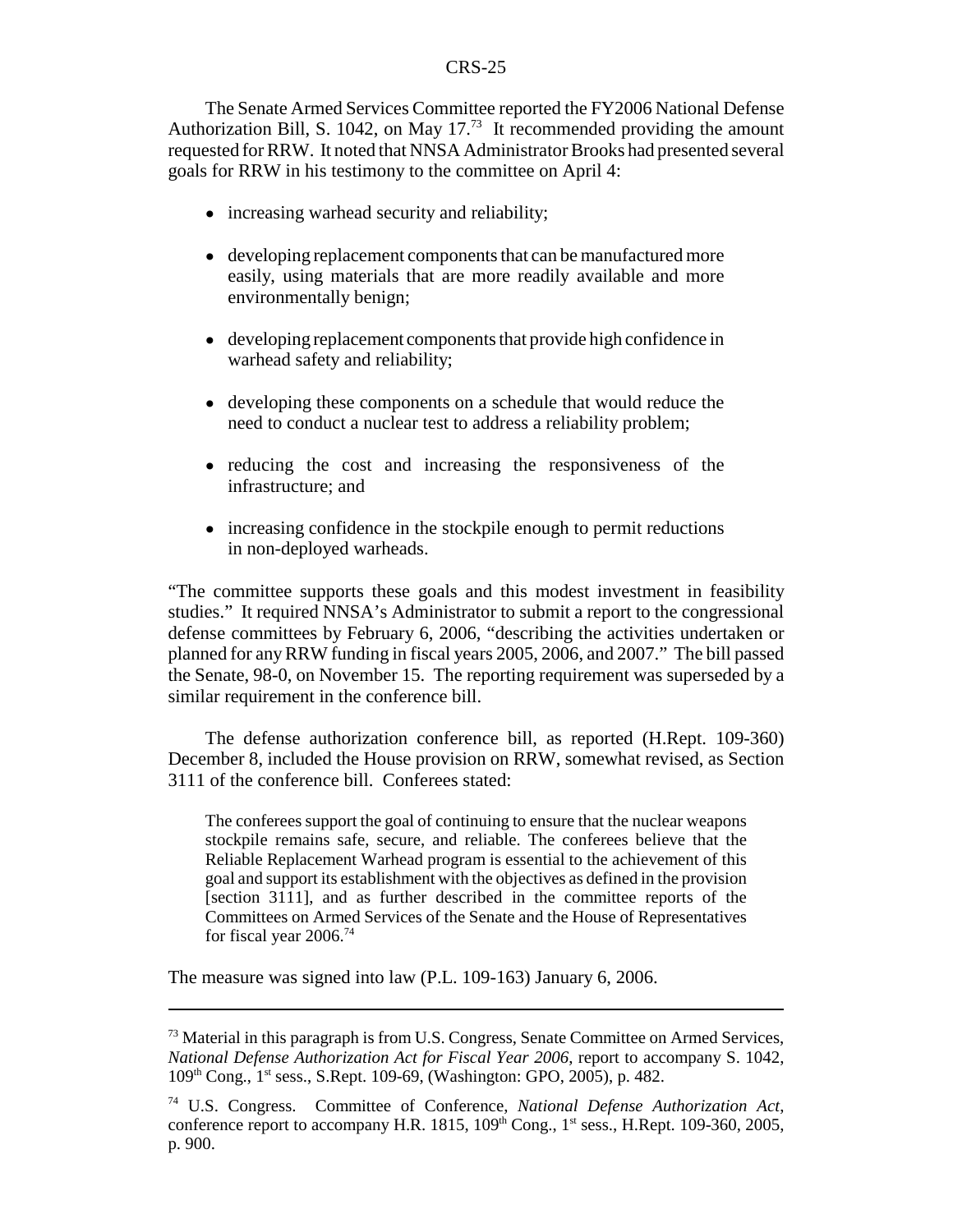The Senate Appropriations Committee reported H.R. 2419 on June 16.75 It endorsed RRW and recommended increasing its funding above the FY2006 request.

The Committee recognizes that RRW is early in its development and will not significantly alter the near-term plans for stockpile support such as LEPs, but NNSA is encouraged to move aggressively to incorporate benefits from RRW into the stockpile as soon as possible.

The Committee recommends \$25,351,000 for RRW to accelerate the planning, development and design for a comprehensive RRW strategy that improves the reliability, longevity and certifiability of existing weapons and their components.76

The bill passed the Senate, 92-3, on July 1, with no change to the RRW provision.

Conferees on the energy and water bill reported H.R. 2419 (H.Rept. 109-275) on November 7, 2005. The House agreed to the conference bill, 399-17, on November 9, and the Senate agreed to it, 84-4, on November 14. The President signed it into law (P.L. 109-103) November 19. The bill provides \$25.0 million for RRW. Conferees wanted the Complex to use various resources "to support a Nuclear Weapons Council determination in November 2006."<sup>77</sup> This determination would be a decision on which design to use for the first reliable replacement warhead. Conferees also emphasized goals and requirements of the RRW program:

The conferees reiterate the direction provided in fiscal year 2005 that any weapon design work done under the RRW program must stay within the military requirements of the existing deployed stockpile and any new weapon design must stay within the design parameters validated by past nuclear tests. The conferees expect the NNSA to build on the success of science-based stockpile stewardship to improve manufacturing practices, lower costs and increase performance margins, to support the Administration's decision to significantly reduce the size of the U.S. nuclear stockpile.78

In sum, Congress supported RRW in various ways in the FY2006 budget cycle. Both Armed Services Committees recommended fully funding the request, both Appropriations Committees recommended a sharp increase in RRW funding, and Congress appropriated \$25.0 million, reduced to \$24.75 million by a rescission.<sup>79</sup>

<sup>75</sup> U.S. Congress, Senate Committee on Armed Services. *Energy and Water Appropriations Bill, 2006*, S.Rept. 109-84, to accompany H.R. 2419. 109<sup>th</sup> Cong., 1<sup>st</sup> sess., 2005.

<sup>76</sup> Ibid., p. 155.

<sup>77</sup> U.S. Congress. Committee of Conference, *Making Appropriations for Energy and Water Development for the Fiscal Year Ending September 30, 2006, and for Other Purposes*, H.Rept. 109-275, to accompany H.R. 2419.  $109<sup>th</sup>$  Cong.,  $1<sup>st</sup>$  sess., 2005, pp. 158-159.

<sup>78</sup> Ibid., p. 159.

<sup>&</sup>lt;sup>79</sup> "The FY2006 [amount] includes an across-the-board rescission of 1 percent in accordance with the Department of Defense Appropriations Act, 2006, P.L. 109-148." U.S. Department of Energy, Office of Chief Financial Officer, *FY2007 Congressional Budget Request*, vol. (continued...)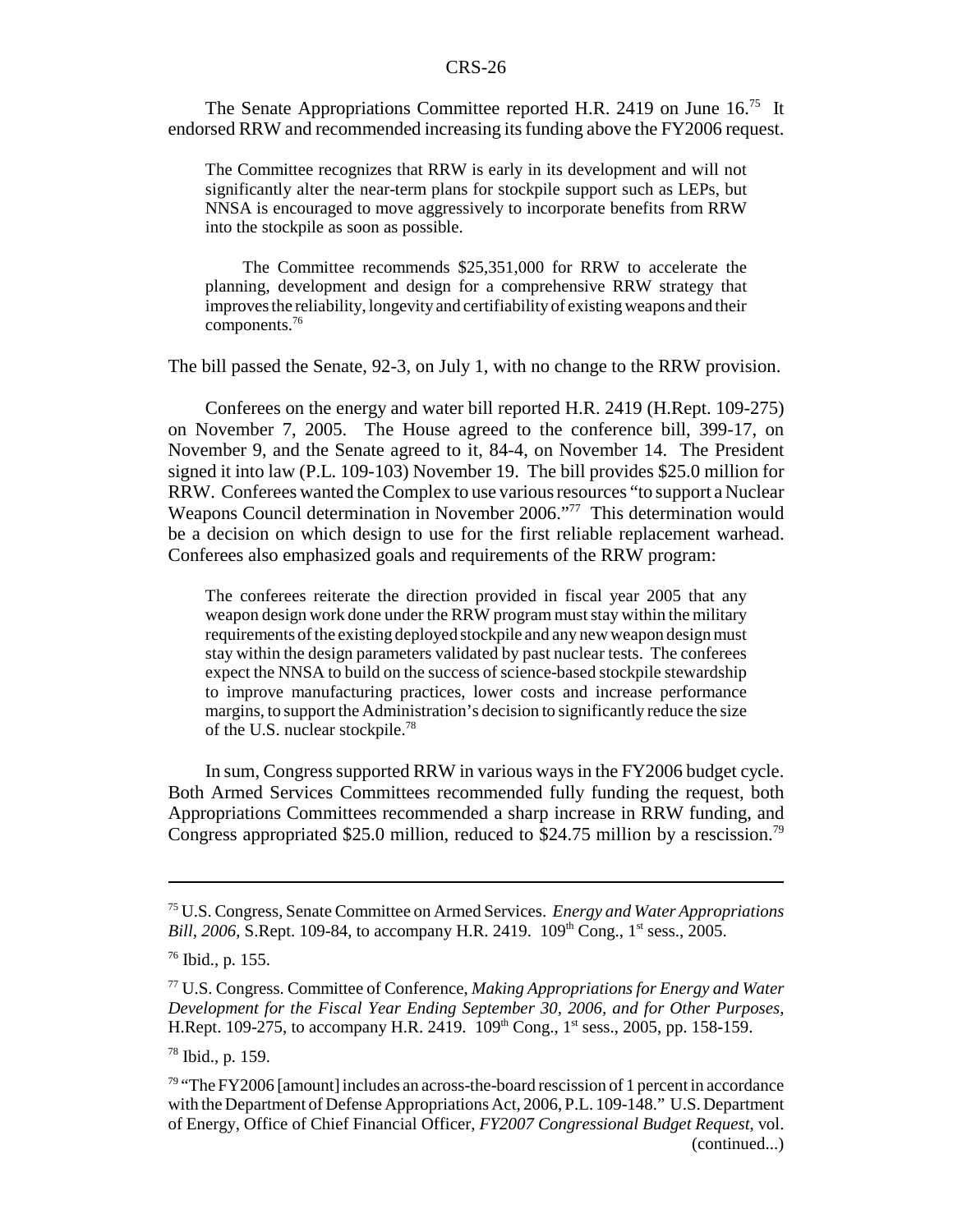The four committees saw RRW as a way to achieve a wide range of goals for the nuclear weapons program, spelled out many of these goals in legislation and in committee reports, and required several reports to track the status of RRW.

# **Congressional Action on the FY2007 RRW Request**

 $NNSA's FY2007 budget document<sup>80</sup> evidenced a program that gained$ momentum in the preceding year. The request for RRW was \$27.7 million, up from \$24.8 million for FY2006. (p. 71) (Page numbers in parentheses in the next few paragraphs refer to NNSA's FY2007 budget document.) Outyear budgets are: FY2008, \$14.6 million; FY2009, \$29.7 million; FY2010, \$29.6 million; and FY2011, \$28.7 million. (p. 72) The FY2006 budget request document contained few references to RRW because the program received its first funding just two months before that document was released. In contrast, the FY2007 document contains 30 or more references to RRW that show many sites and programs linked to RRW. Programs are discussed below; sites include Kansas City Plant (p. 620), Livermore (p. 627), Los Alamos (p. 635), Pantex (p. 646), Sandia (p. 651), and Y-12 (p. 665). What emerges is a program that is drawing on many resources of the Complex beyond the program's own budget. This is in accord with a directive in the FY2006 energy and water conference report:

The conferees expect that the laboratories and plants will also utilize the existing resources in the Directed Stockpile, Campaigns, and Readiness in Technical Base and Facilities accounts [the three largest accounts of the Stockpile Stewardship program] where applicable to further the RRW design options to support a Nuclear Weapons Council determination in November 2006.<sup>81</sup>

Various programs expect to support RRW in many ways:

- "During the period FY2007-2011, the Science Campaign will endeavor to make significant progress toward providing the experimental data and certification methodologies necessary to support the current stockpile workload and future requirements that will include the Reliable Replacement Warhead and reflect an evolving stockpile." (p. 96)
- Within the Dynamic Materials Properties program of the Science Campaign, "A second principal effort is to characterize the reaction kinetics and dynamics of high explosives, with special emphasis on improving the modeling of insensitive high explosives that will be

 $79$  (...continued)

<sup>1,</sup> National Nuclear Security Administration, DOE/CF-002, February 2006, p. 71.

<sup>80</sup> Department of Energy, *FY2007 Congressional Budget Request*, vol. 1.

<sup>81</sup> Committee of Conference, *Making Appropriations for Energy and Water Development for the Fiscal Year Ending September 30, 2006...*, H.Rept. 109-275, pp. 158-159.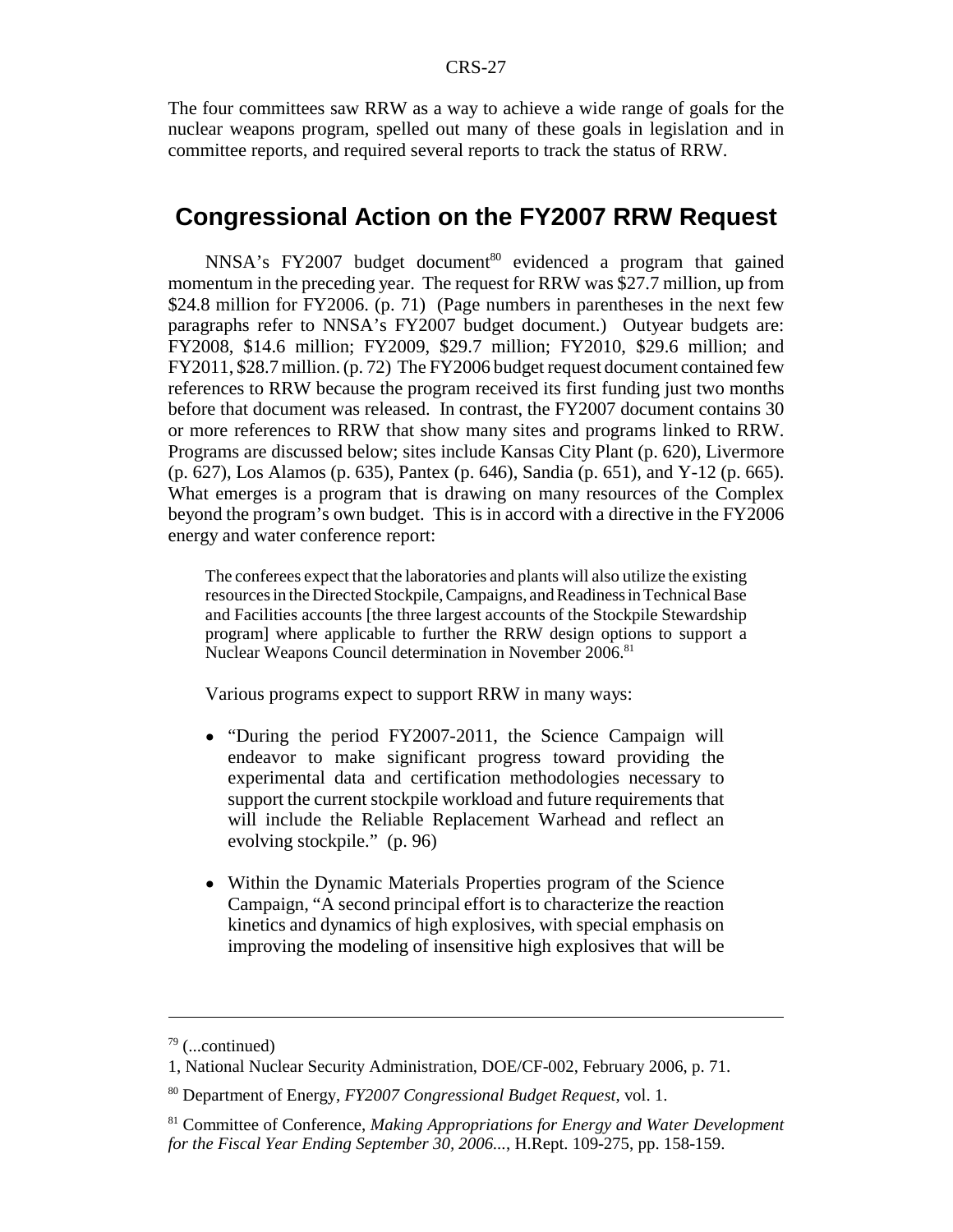used in replacement warheads to provide improved safety and surety." (p. 100)

- ! Within the Engineering Campaign, Enhanced Surveillance deliverables in the outyears are planned to support Reliable Replacement Warhead components assessment" (p. 116) and the Enhanced Surety program "will support studies such as the Reliable Replacement Warhead." (p. 118)
- "Only through ASC [the Advanced Simulation and Computing Campaign] simulations can National Nuclear Security Administration (NNSA) determine the effects of changes to current systems as well as margins and uncertainties in future and untested systems, such as the RRW." (p. 176)
- ! Within the Pit Manufacturing and Certification Campaign, "Additional personnel will be hired and additional equipment procured to support manufacture of existing pit types (or a RRW pit)," and Los Alamos and Livermore "will continue planning and development of integral experiments in FY2007 in support of certification of reliable replacement warhead pits." (p. 191)

The budget document offers many details of the proposed program.

The Nuclear Weapons Council (NWC) approved the Reliable Replacement Warhead (RRW) Feasibility Study which began in May 2005, and is expected to take 18 months to complete. The goal of the RRW Study is to identify designs that will sustain long term confidence in a safe, secure and reliable stockpile and enable transformation to a responsive nuclear weapon infrastructure. The Joint DOE/DOD RRW Project Officer's Group (POG) was tasked to oversee a laboratory design competition for a RRW warhead with the FPU [first production unit] goal of FY 2012. The POG will assess technical feasibility including certification without nuclear testing, design definition, manufacturing, and an initial cost assessment to determine whether the proposed candidates will meet the RRW study objectives and requirements. At the end of the study, the POG will establish the preferred RRW design options and recommendations to the NWC Standing and Safety Committee (NWCSSC) and NWC....

In FY 2007 specific activities include: with NWC approval, proceed with detailed design and preliminary cost estimates of RRW concepts to confirm that RRW designs provide surety enhancements, can be certified without nuclear testing, are cost-effective, and will support both stockpile and infrastructure transformation. (83)

Further, "The RRW budget will increase when the RRW option is selected and starts development and production engineering activities." (76)

The John Warner National Defense Authorization Act for Fiscal Year 2007, P.L. 109-364 (H.R. 5122), increased the amount requested by \$20.0 million to support a second RRW design competition. It required NNSA to submit a plan for transform the Complex to achieve a responsive infrastructure by 2030 (Section 3111), with a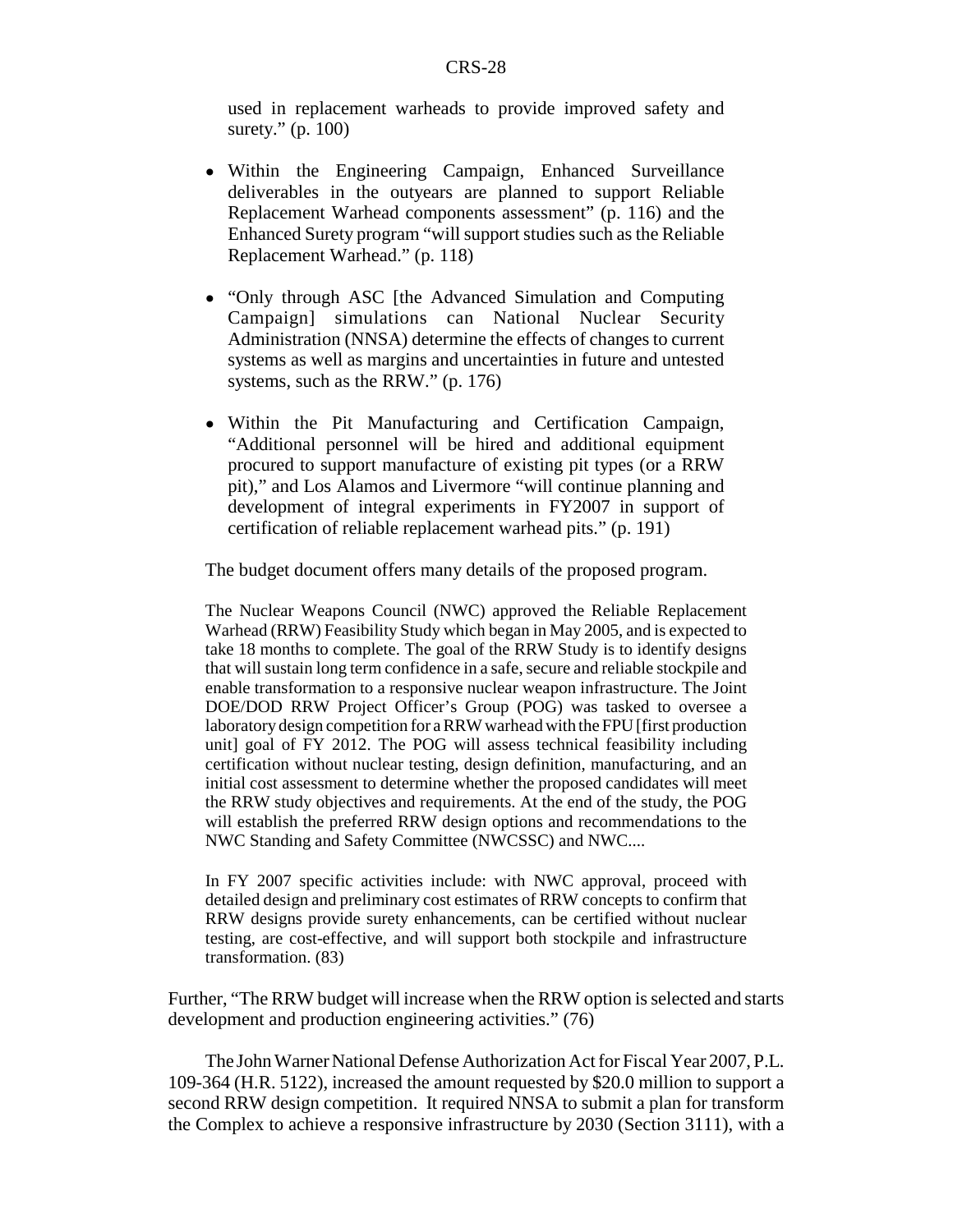report on the plan due February 1, 2007. An objective of the plan is "To prepare to produce replacement warheads under the Reliable Replacement Warhead program at a rate necessary to meet future stockpile requirements, commencing with a first production unit in 2012 and achieving steady-state production using modern manufacturing processes by 2025." It required (Section 3116) NNSA to enter into an arrangement with the National Academy of Sciences (NAS) to have the latter prepare a study of Quantification of Margins and Uncertainties, a method to assess the nuclear stockpile. The study is to evaluate, among other things, "Whether the application of the quantification of margins and uncertainty used for annual assessments and certification of the nuclear weapons stockpile can be applied to the planned Reliable Replacement Warhead program so as to carry out the objective of that program to reduce the likelihood of the resumption of underground testing of nuclear weapons." As of June 2008, NAS planned to deliver a classified version to DOE and Congress in July and planned to make an unclassified version available to the public as soon as possible thereafter. NAS held the ninth meeting for this project at Los Alamos National Laboratory on August 13-15.82 NAS also plans to do a phase 2 study on the use of archived underground nuclear test data for QMU.<sup>83</sup>

The House Appropriations Committee "supports the RRW, but only if it is part of a larger package of more comprehensive weapons complex reforms."84 It criticized NNSA's Complex 2030 plan as basically modernization in place, and favored a plan by a DOE task force.<sup>85</sup> It recommended \$52.7 million for RRW, an increase of \$25.0 million, but fenced the latter amount until DOE provides the committee with a "comprehensive complex transformation plan."86 It directed NNSA to engage the JASON Defense Advisory Group to "evaluate the competing RRW designs" and to analyze "the feasibility of the fundamental premise of the RRW initiative that a new nuclear warhead can be designed and produced and certified for use and deployed as an operationally-deployed nuclear weapon without undergoing an underground nuclear test."87 The report is due March 31, 2007. Professor Roy Schwitters, Chair of the JASON Steering Committee, met with House Appropriations Committee staff and NNSA officials to set a schedule for the JASON study; the schedule calls for a preliminary report to be submitted to NNSA by March 1, 2007, an executive summary of the final report by August 1, 2007, and the final report by

<sup>82</sup> National Academy of Sciences, "Project Information," at [http://www8.nationalacademies. org/cp/projectview.aspx?key=48780].

<sup>&</sup>lt;sup>83</sup> Information provided by National Academy of Sciences, June 16, 2008.

<sup>84</sup> U.S. Congress. House Committee on Appropriations. *Energy and Water Development Appropriations Bill, 2007, H.Rept. 109-474 to accompany H.R. 5427, 109*<sup>th</sup> Cong.,  $2<sup>nd</sup>$  sess., 2006, p. 108.

<sup>&</sup>lt;sup>85</sup> Ibid., p. 107. For the task force plan, see U.S. Department of Energy. Secretary of Energy Advisory Board. Nuclear Weapons Complex Infrastructure Task Force. Recommendations for the Nuclear Weapons Complex of the Future, 2005.

<sup>86</sup> House Committee on Appropriations, *Energy and Water Development Appropriations Bill, 2007,* p. 108, 111.

<sup>87</sup> Ibid., p. 109-110.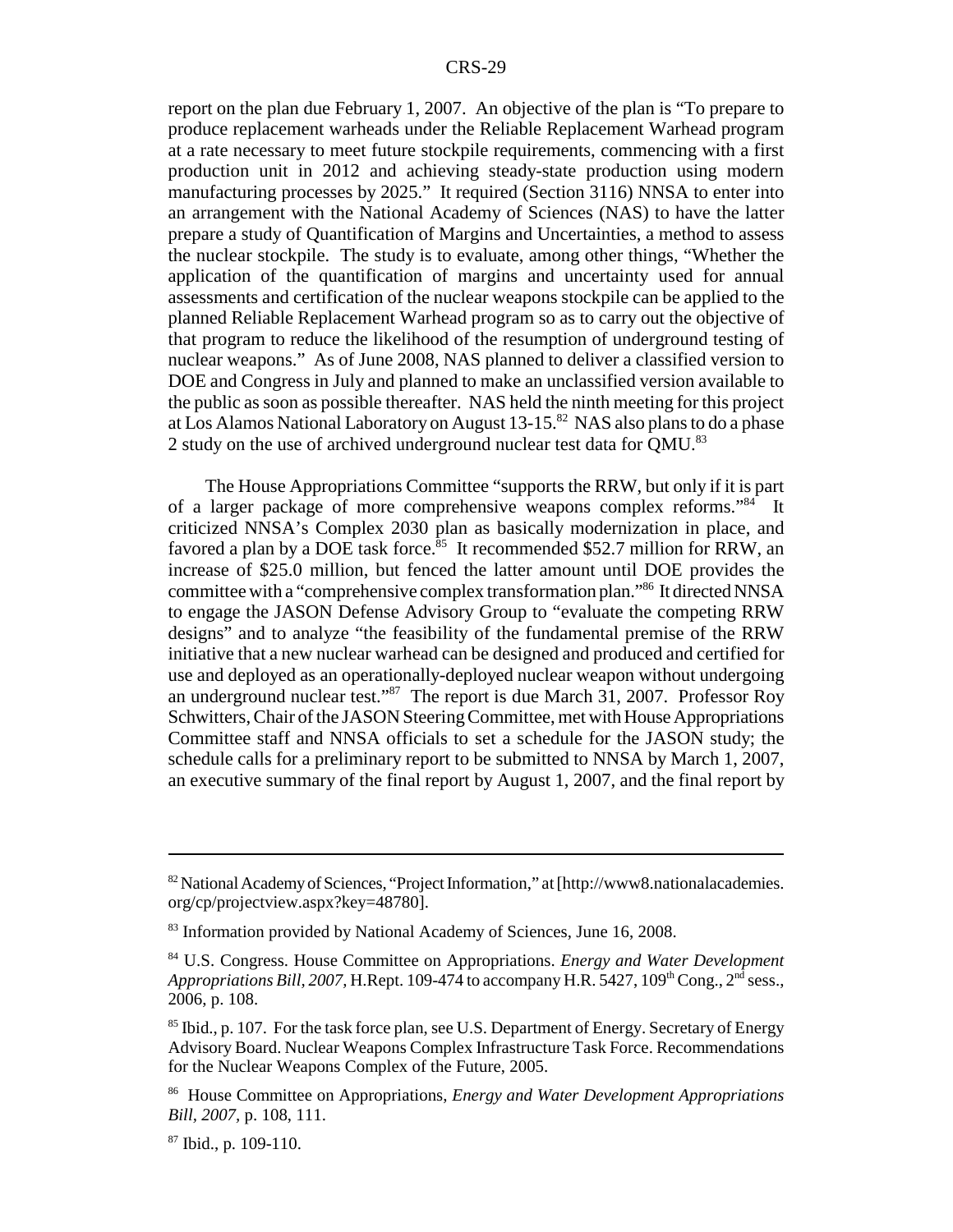October 1, 2007.<sup>88</sup> (As noted, the executive summary was transmitted on September 28 and the final report by October 1.) The House passed the bill, 404-20, on May 24, 2006, with no amendments to RRW provisions.

The Senate Appropriations Committee recommended \$62.7 million for RRW.

The Committee ... recognizes the need to protect against unforeseen challenges and urges the NNSA to accelerate the transition to a responsive infrastructure and to proceed expeditiously with the RRW design. The Committee also realizes that a dual track strategy of supporting eight legacy systems and a RRW program is not sustainable and therefore has taken steps in this legislation to reduce the number of legacy systems and begin the replacement with RRW designs. The Committee has also initiated a second design competition for another RRW  $design....<sup>89</sup>$ 

Regarding the second competition, the committee urged DOE and NNSA to "expand the RRW program immediately to ensure that our strategic forces have at least two different certified RRW warheads" to guard against failure in one system. It recommended using \$10.0 million for this second competition, with a first production unit goal of  $2014$ ,  $\frac{90}{90}$  and adding \$4.0 million to "accelerate the deployment" of surveillance devices into the RRW design. $91$  This bill was placed on the Senate legislative calendar on June 29, but the Senate took no further action on it.

Congress did not pass a separate FY2007 Energy and Water Development Appropriations Act, but instead included these funds in a continuing resolution (P.L. 110-5, February 15, 2007) to fund energy and water and many other programs through the balance of FY2007. DOE's FY2007 operating plan includes \$35.8 million for RRW.

# **Congressional Action on the FY2008 RRW Request**

The President submitted his FY2008 budget request to Congress on February 5, 2007. The NNSA request document presents details of the DOD-NNSA plan for RRW. In November  $2006$ ,  $92$  according to the document,

<sup>&</sup>lt;sup>88</sup> Information provided by Roy Schwitters, S.W. Richardson Foundation Regental Professor of Physics, University of Texas at Austin, and Chair of the JASON Steering Committee, email, January 29, 2007.

<sup>89</sup> U.S. Congress. Senate Committee on Appropriations. *Energy and Water Appropriations Bill, 2007, S.Rept. 109-274 to accompany H.R. 5427, 109<sup>th</sup> Cong., 2<sup>nd</sup> sess., 2006, p. 146.* 

<sup>90</sup> Ibid., p. 148.

 $91$  Ibid., p. 151.

<sup>92</sup> U.S. Department of Energy. Office of Chief Financial Officer. *FY 2008 Congressional Budget Request.* Volume 1, National Nuclear Security Administration. DOE/CF-014, February 2007, p. 19. Available at [http://www.mbe.doe.gov/budget/08budget/Content/ Volumes/Vol\_1\_NNSA.pdf].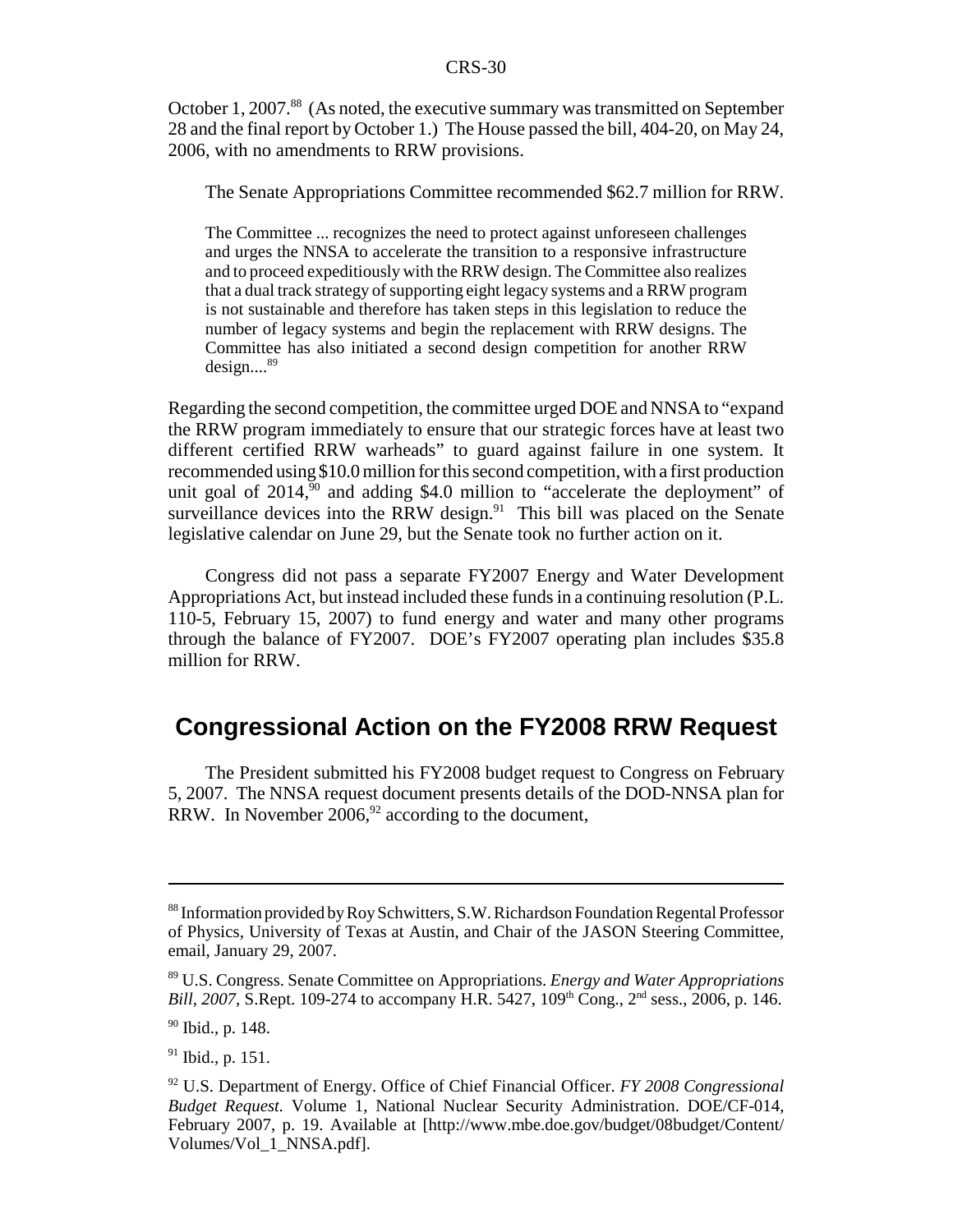the NWC [Nuclear Weapons Council] decided that the RRW for submarine launched ballistic missiles is feasible and should proceed to complete a Phase 2A design definition and cost study. In addition, the NWC determined that the RRW is to be adopted as the strategy for maintaining a long term safe, secure and reliable nuclear deterrent and as such also directed the initiation of a conceptual study for an additional RRW design.<sup>93</sup>

The document also stated that the

shift in strategy from a Life Extension Program to a RRW program will require substantial planning and resource realignments between the Departments of Defense and Energy that will not be completed in time for the FY 2008 budget submission. When planning is complete, expected at the end of FY 2007, an RRW budget adjustment will be requested.<sup>94</sup>

It further stated that the budget approach for FY2008 for transforming the nuclear stockpile included the following goal: "Maintain a relatively level DSW [Directed Stockpile Work] budget with RRW development funded through reductions in resources required to support legacy weapons."95

While NNSA's RRW budget figures are thus subject to revision, the projected figures as presented are as follows (in millions): FY2008, \$88.769; FY2009, \$99.787; FY2010, \$109.240; FY2011, \$167.358; and FY2012, \$179.933.<sup>96</sup> In addition, the Navy requests \$30.0 million for FY2008, and estimates a request of \$50.0 million for FY2009, for RRW.<sup>97</sup> These figures are DOD funds to develop a cost estimate and to "[c]ontinue the RRW Program into Phase 3 Engineering Development, when approved by Congress and the Nuclear Weapons Council."98 Examples of this work for RRW include development of an arming, fuzing, and firing system and of "ancillary reentry body types," as well as integration of RRW with the Trident II (D5) missile that will carry the RRW.<sup>99</sup> The Navy plans to award contracts for at least \$29.5 million of the FY2008 request in October 2007, and for

96 Ibid., pp. 75, 76.

<sup>93</sup> Ibid., p. 88.

<sup>&</sup>lt;sup>94</sup> Ibid., p. 19.

 $95$  Ibid., p. 64. Directed Stockpile Work, or DSW, is the part of the Weapons Activities budget that involves work directly on nuclear weapons in the stockpile, such as monitoring their condition; maintaining them through repairs, refurbishment, life extension, and modifications; R&D in support of specific warheads; and dismantlement. "Legacy weapons" are those currently in the stockpile, which were designed, tested, manufactured, and deployed during the Cold War; the Life Extension Program is one of the programs within the Stockpile Stewardship Program that is used to maintain them.

<sup>97</sup> U.S. Department of the Navy. *Fiscal Year (FY) 2008/2009 Budget Estimates: Justification of Estimates,* Research, Development, Test & Evaluation, Navy, Budget Activity 7, February 2007, at [http://www.finance.hq.navy.mil/fmb/08pres/rdten/RDTEN\_ba7\_book.pdf], pages (using pdf numbers) 24-25, 40-42.

 $98$  Ibid., pdf p. 41.

 $99$  Ibid.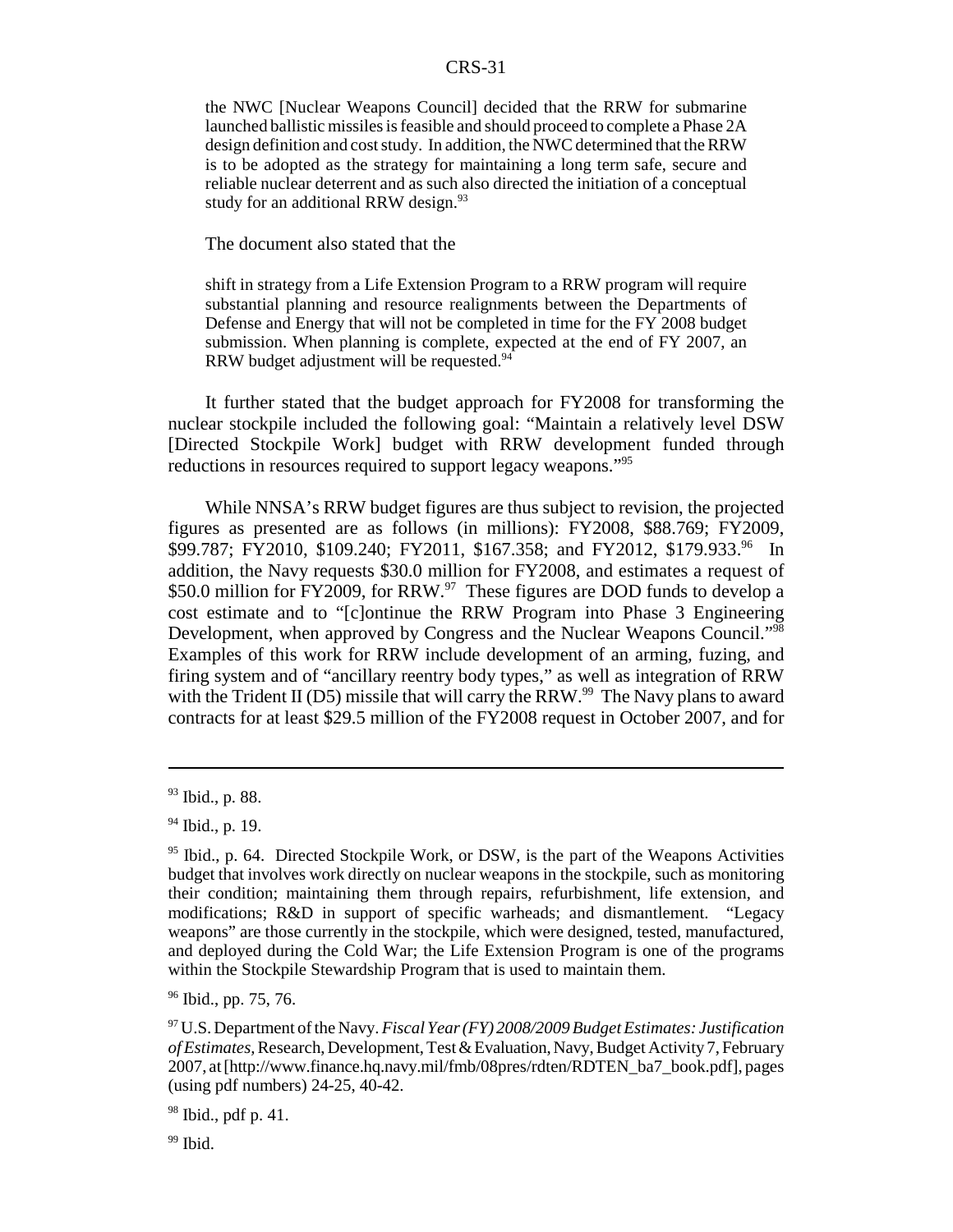at least \$49.0 million of the FY2009 request in October 2008.100 While keeping in mind NNSA's caveats, the projected total for RRW in the NNSA budget for FY2008- FY2012 and the Navy budget for FY2008-FY2009 is \$725.1 million.

The House Armed Services Committee's Strategic Forces Subcommittee marked up its portion of H.R. 1585, the FY2008 defense authorization bill, on May 2, 2007. The full committee retained the subcommittee's provisions relating to RRW and completed its markup May 9. The rule for considering the bill (H.Res. 403, H.Rept. 110-151) did not make in order any amendments regarding RRW. H.R. 1585 passed the House, 397-27, on May 17 (roll no. 373).

The bill as passed by the House included several provisions relevant to RRW:

- A congressional commission on U.S. strategic posture (Section 1046). Among other things, the commission would recommend a strategic posture and nuclear weapons strategy. It would include the force structure to support the strategy, "the number of nuclear weapons required to support the strategy, including the number of replacement warheads required, if any," an analysis of the effectiveness of the strategy, and the size of the Complex needed to support the strategy. The committee stated in its report that it "believes that there is an urgent need for a debate over the role of nuclear weapons in U.S. strategic posture ... the Administration ... has not articulated its views on the role of nuclear weapons in U.S. strategic posture since issuance of the [Nuclear Posture Review, i.e., at the end of 2001]. The committee believes clear policy objectives should be established before Congress commits to ambitious new programs."101 The commission's report would be due by December 1, 2008.
- A reduction in the Navy's request for RRW funds from \$30.0 million to \$5.0 million. The committee noted (p. 191) that the Navy said the funds would permit continuing RRW into Phase 3 engineering development (see below), but "[t]he committee does not support moving into Phase 3 activities during fiscal year 2008, but understands that the Navy intends to pursue better design definition [of RRW] as part of the Phase 2a study during fiscal year 2008."
- A reduction in NNSA's RRW funds, from \$88.8 million requested to \$68.8 million (pp. 528-529). The committee noted that P.L. 109- 163, the FY2006 National Defense Authorization Act, set several objectives for RRW, such as increasing reliability, safety, and security of the nuclear stockpile, reducing the likelihood of resumed nuclear testing, and using components that can be certified without

<sup>100</sup> Ibid., pdf p. 42.

<sup>101</sup> U.S. Congress. House. Committee on Armed Services. *National Defense Authorization Act for Fiscal Year 2008,* H.Rept. 110-146, to accompany H.R. 1585, 110<sup>th</sup> Congress, 1<sup>st</sup> Session, 2007, p. 390.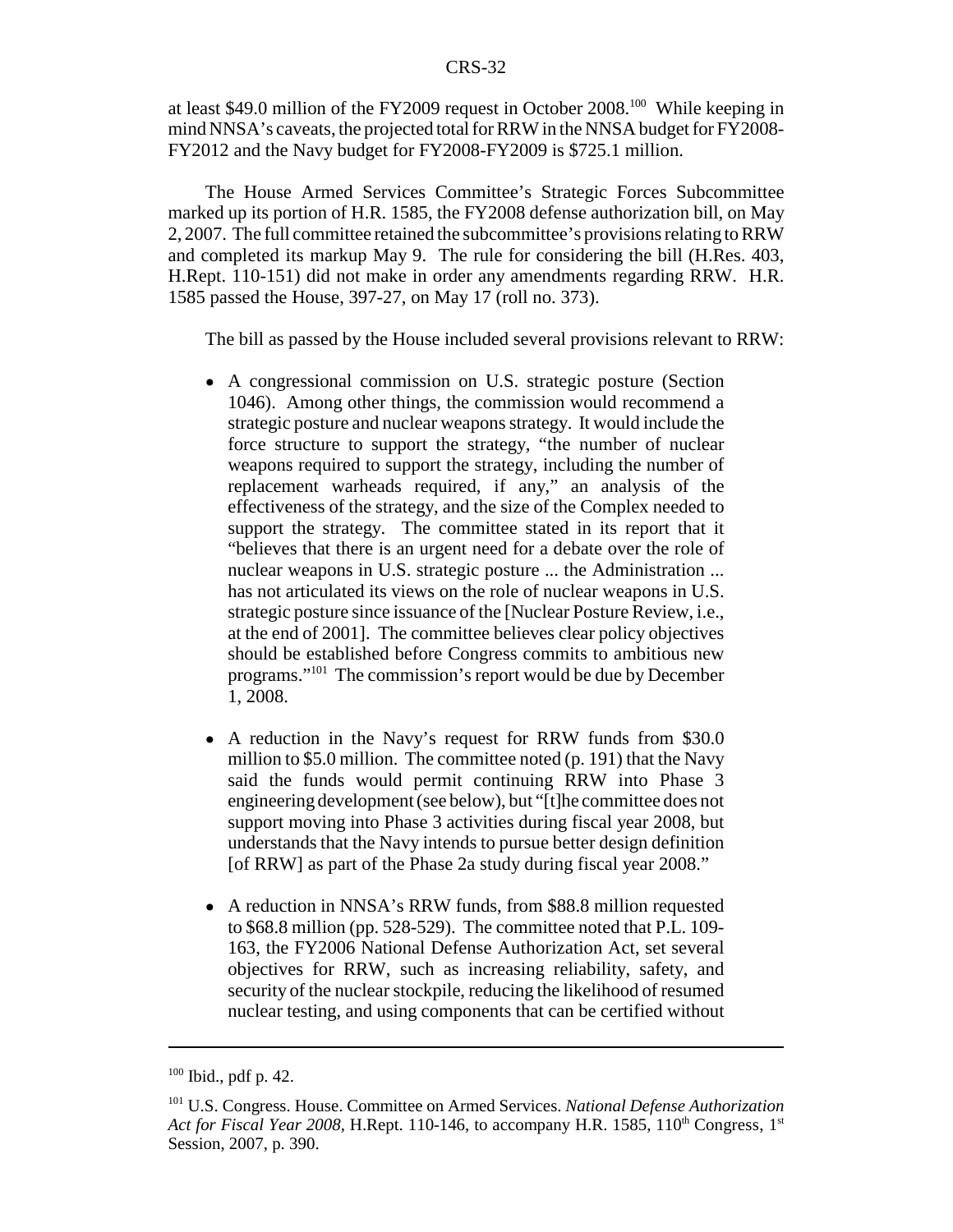nuclear testing. "The committee believes it is too soon to judge whether the RRW program can achieve these objectives ... the committee believes the focus of the RRW program during fiscal year 2008 should be the analysis necessary to describe in detail how the RRW program will achieve these objectives." Further, "[t]he committee supports establishing clear nuclear weapons requirements before committing to the RRW program, and sees the planned Phase 2a design review and cost study as consistent with this approach." Accordingly, the committee limited FY2008 NNSA RRW funds "for Phase 2a study activities only."

- Elimination of funds (\$24.9 million requested) for a Consolidated Plutonium Center (CPC) (pp. 529-530). This facility would make pits. The committee "finds that construction of a CPC is only required if the United States moves toward large-scale production of pits. The committee does not believe the need for such large scale processing has been established."
- A study on using existing pits for RRW (pp. 538-539). The committee felt that the need for CPC had not been established in part because of the prospect of reusing existing pits in RRWs. In testimony before the Strategic Forces Subcommittee in March 2007, Thomas D'Agostino, then Acting Administrator of NNSA, stated that existing pits might be suitable for use in RRW bombs but not RRW ballistic missile warheads.102 The House-passed bill required NNSA, in consultation with the Nuclear Weapons Council, to conduct the study, to be completed by February 1, 2008. The study (section 3111 of H.R. 1585) would assess the feasibility of pit reuse for RRW, whether it is more desirable to remanufacture warheads with existing or with newly-manufactured pits, the number of pits suitable for remanufacture, and "the extent to which remanufacturing warheads with existing pits, as compared to remanufacturing warheads with newly manufactured pits, would reduce future requirements for new pit production."
- Eliminate funds for a B61 bomb life extension program (LEP). The prospect of pit reuse figured into another committee action. The request contained \$63.1 million for the B61 LEP account. The B61 is currently undergoing an LEP, but NNSA planned to begin a Phase 6.2/Phase 6.2A study (see below) for another LEP for the B61. However, "[t]he committee views the initiation of a new B61 LEP ... as unwarranted while the NNSA examines the feasibility of pit reuse for the remanufacture of warheads." Accordingly, it reduced the B61 LEP account by \$4.2 million and directed NNSA "to make

<sup>&</sup>lt;sup>102</sup> U.S. Congress. House. Committee on Armed Services. Subcommittee on Strategic Forces. Hearing on the FY2008 budget request for DOE's atomic energy program. Testimony of Thomas D'Agostino, Acting Administrator, NNSA, March 20, 2007.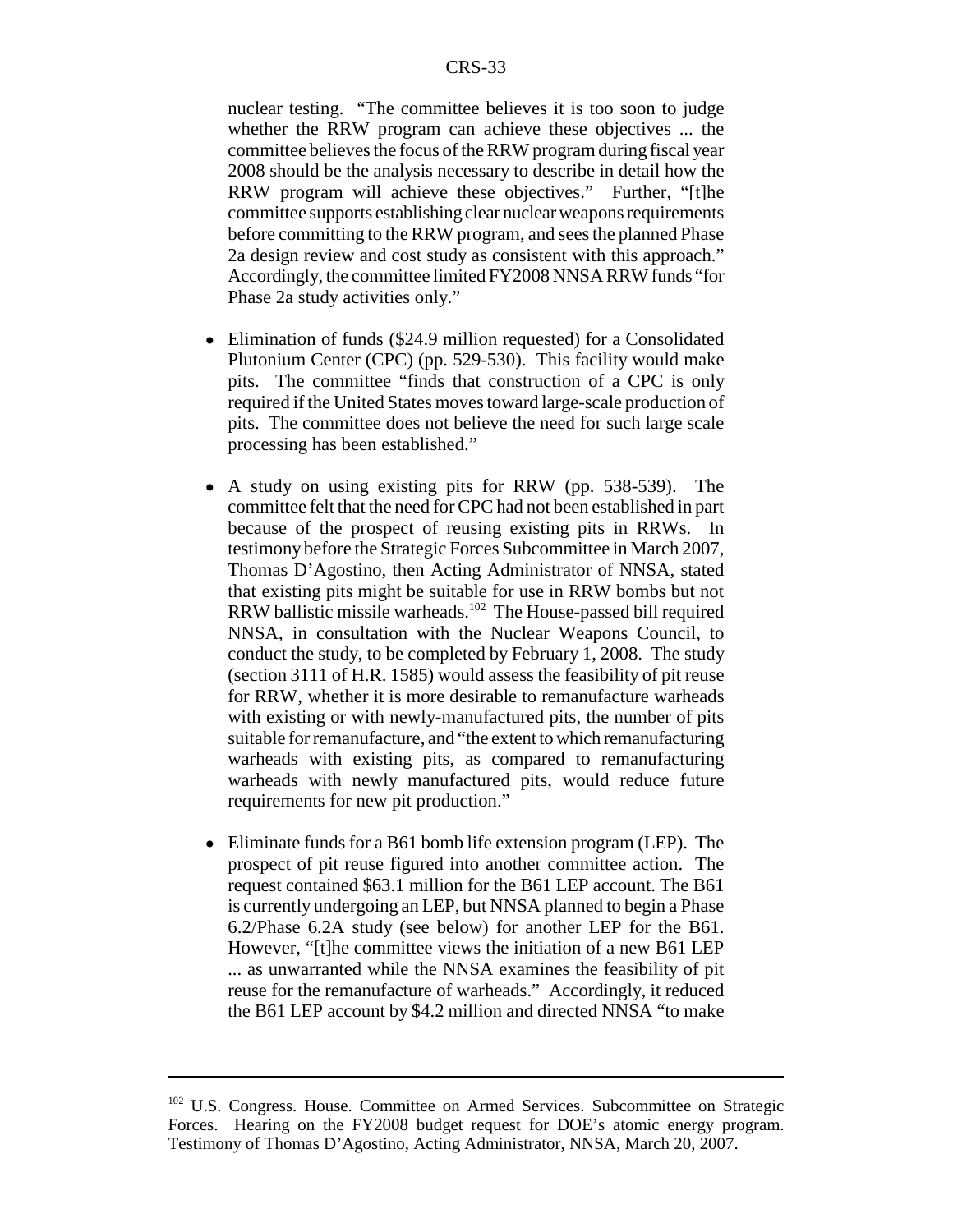no funds available for commencement of the new B61 LEP." (p. 530).

In its May 23 markup of the FY2008 Energy and Water Development Appropriations Bill, the Energy and Water Development Subcommittee eliminated NNSA funds for RRW. (The subcommittee has jurisdiction over RRW funds in the NNSA request but not in the Navy request.) Subcommittee Chairman Peter Visclosky's statement on the subcommittee's markup included the following:

#### REDUCING UNNEEDED NUCLEAR WEAPONS

Without question, there is a need for a comprehensive nuclear defense strategy and stockpile plan to guide transformation and downsizing of the stockpile and nuclear weapons complex, and until progress is made on this critical issue, there will be no new facilities or Reliable Replacement Warhead. Only when a future nuclear weapons strategy is established can the Department of Energy determine the requirements for the future nuclear weapons stockpile and nuclear weapons complex plan.

Given the serious international and domestic consequences of the U.S. initiating a new nuclear weapons production activity, it is critical that the administration lay out a comprehensive course of action before funding is appropriated. Given the track record of mismanagement at the agency for projects that have a plan, I don't think it is asking too much for a comprehensive nuclear strategy before we build a new nuclear weapon.<sup>103</sup>

The House Appropriations Committee marked up the bill on June  $6^{104}$  The committee bill recommended eliminating all NNSA funds for RRW. The report expressed extreme displeasure at changes in the program: "The Committee finds the RRW program the DoD and NNSA have pursued at the direction of Congress goes far beyond the scope and purpose of the original congressional language and intent.... The Committee is unconvinced that pursuing the RRW design competition to a production phase is necessary at this time." It expressed concern that this program might impede nuclear nonproliferation:

A particularly troubling issue for the Committee related to the RRW proposal is the contradictory U.S. policy position of demanding other nations give up their nuclear ambitions while the U.S. aggressively pursues a program to build new nuclear warheads. The Administration needs to develop a policy rationale that explains why the RRW program is not contradictory and does not undermine our international nuclear nonproliferation goals.

<sup>&</sup>lt;sup>103</sup> U.S. Congress. House Committee on Appropriations. Subcommittee on Energy and Water Development. "Fiscal Year 2008 Energy and Water Development Appropriations Bill: Statement of Chairman Peter J. Visclosky," May 23, 2007, pp. 3-4, available at [http:// appropriations.house.gov/pdf/ViscloskyStatementFY2008SubC.pdf].

<sup>104</sup> U.S. Congress. House Committee on Appropriations. *Energy and Water Development Appropriations Bill, 2008.* 110<sup>th</sup> Congress, 1<sup>st</sup> Session, 2007, unnumbered full committee print. Quotes in this paragraph are from ibid., pp. 93-98.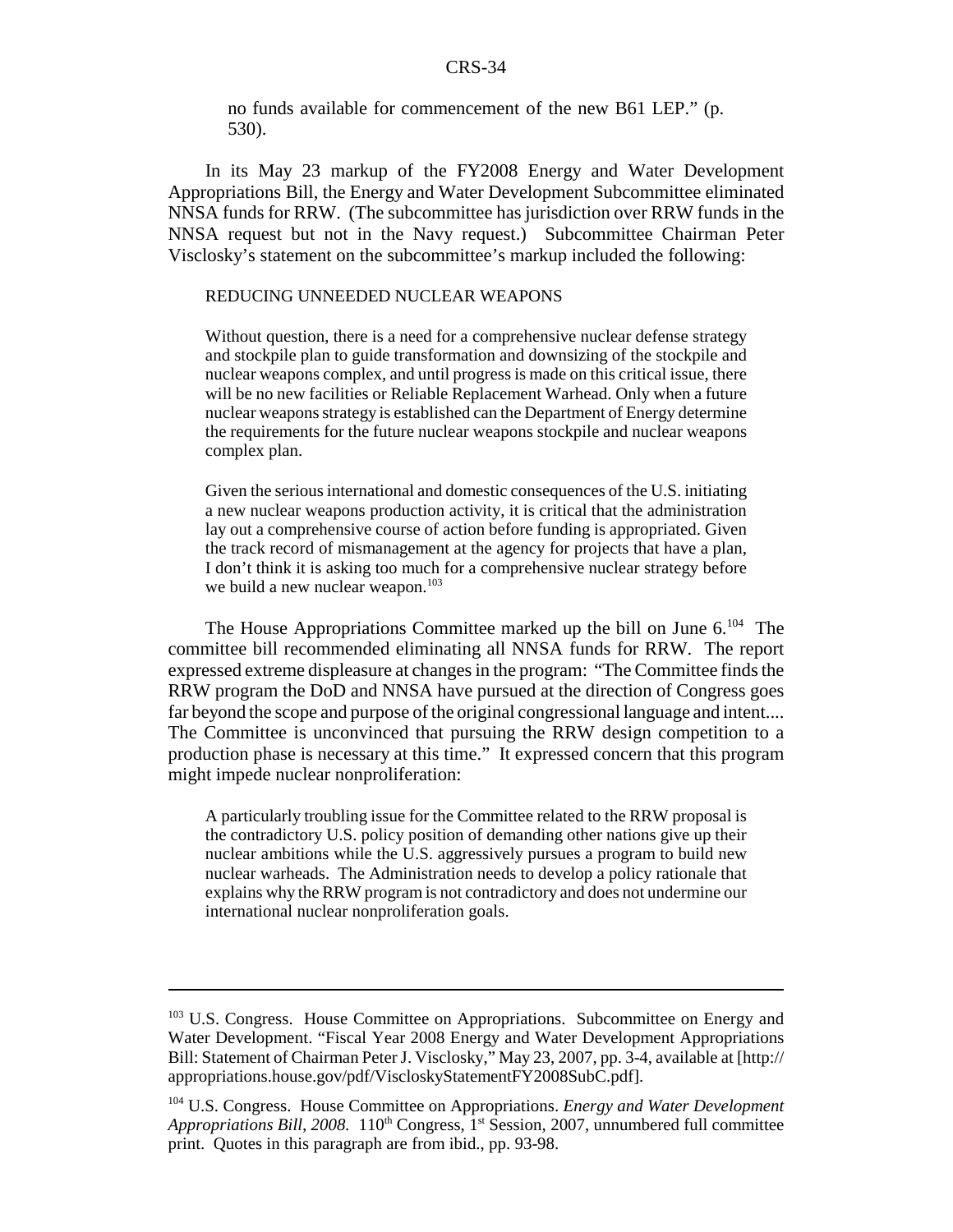The committee raised further concerns with the Administration's rationale for the nuclear weapons program and NNSA's plan for the Complex. It stated that the RRW program and Complex 2030 "are being proposed in a policy vacuum without any Administration statement on the national security environment that the future nuclear deterrent is designed to address." Accordingly, "The Committee believes it is premature to proceed with further development of the RRW or a significant nuclear complex modernization plan, until a three-part planning sequence is completed." This sequence has three elements: "a comprehensive nuclear defense and nonproliferation strategy"; a detailed description translating that strategy into a "specific nuclear stockpile"; and "a comprehensive, long-term expenditure plan, from fiscal year 2008 through fiscal year 2030...." The Committee did not specify a due date for this plan, but "views completion of this three-part planning sequence as a necessary condition before considering additional funding for Complex 2030 and RRW activities." The House passed the bill, 312-112 (roll no. 641), on July 17, leaving the RRW provisions unchanged.

The Senate Armed Services Committee's National Defense Authorization Bill, S. 1547, would reduce the Navy's RRW request of \$30.0 million by \$15.0 million, the amount for support of Phase 3. The committee's report "recommends no funds for RRW activities beyond phase 2A in fiscal year 2008."105 The committee stated that in addition to \$88.8 million that the NNSA request labeled as RRW, the request contained RRW funds in other budget elements: Engineering Campaigns, \$86.4 million; Pit Manufacturing and Certification Campaign, \$37.9 million; and Readiness Campaign, \$25.0 million, for a total of \$238.1 million. The committee recommended reducing this amount by \$43.0 million and restricting FY2008 RRW work to Phase 2A and below. "[T]he committee believes that many years of research are necessary before any such decision [proceeding beyond Phase 2A] can be made or even meaningfully discussed."106 Further, "The RRW as envisioned by the NNSA and the NWC [Nuclear Weapons Council] would be a new warhead.... As a new warhead, there are many policy questions, concerns, and issues that must be raised, discussed, and resolved before any decision can be made to move to phase 3 or beyond."<sup>107</sup> At the same time, "The committee believes that the technical work [on RRW] must go forward apace with the policy discussion and before any decision on RRW development, manufacturing, or deployment."108

The committee discussed its policy concerns in detail. It stated,

The idea of a new nuclear warhead and leadership in nonproliferation are distinctly at odds in the absence of additional steps and policies to reduce the reliance on nuclear weapons, accelerate reductions in the size of the stockpile, formalize the moratorium on nuclear weapons testing, strengthen the

<sup>105</sup> U.S. Congress. Senate. Committee on Armed Services. *National Defense Authorization Act for Fiscal Year 2008, S.Rept.* 110-77 to accompany S. 1547, 110<sup>th</sup> Congress, 1<sup>st</sup> Session, 2007, p. 206.

 $106$  Ibid., p. 624.

 $107$  Ibid., p. 625.

 $108$  Ibid., p. 627.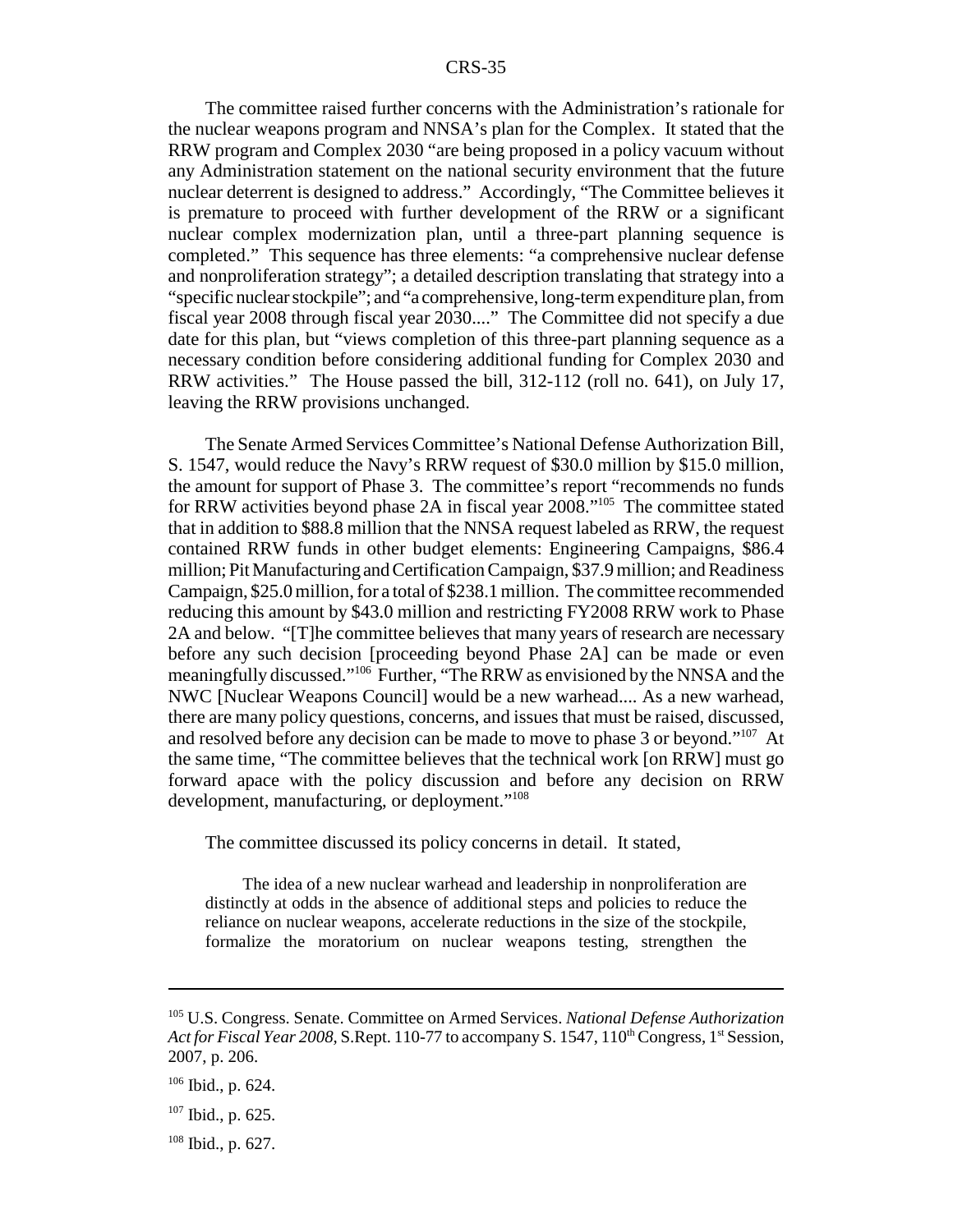nonproliferation regime, and renew commitments to all aspects of the Treaty on the Nonproliferation of Nuclear Weapons.<sup>109</sup>

As part of this policy focus, Section 1061 of S. 1547 required a revised nuclear posture review, to include, among other things, the role of nuclear forces, the relationship among deterrence policy, targeting, and arms control, the nuclear delivery systems required, the nuclear weapons complex required, and the stockpile required, "including any plans for replacing or modifying warheads."

Section 3122 of S. 1547, "Sense of Congress on the Nuclear Nonproliferation Policy of the United States and the Reliable Replacement Warhead," is another part of the committee's policy focus. Under this section, it would be the sense of Congress that the United States should: reaffirm its commitment to Article VI of the Nuclear Nonproliferation Treaty (discussed below), initiate talks with Russia to reduce numbers of nuclear weapons, work with other nuclear weapon states to "decrease reliance on, and the importance of, nuclear weapons," and "formulate any decision on whether to manufacture or deploy a reliable replacement warhead within the broader context of the progress made by the United States toward achieving each of the goals described in [this section]." Further, under Section 3122, "the Senate should ratify the Comprehensive Nuclear-Test-Ban Treaty."

The Senate Appropriations Committee reported S. 1751, the Energy and Water Development Appropriations Bill, on July 9.<sup>110</sup> The report stated, "The Committee" is divided on the Reliable Replacement Warhead (RRW) program, but unified in its desire to review and discuss our national strategic defense policy and the role of nuclear weapons in the post-cold war and post-September  $11<sup>th</sup>$  world." The committee recommended \$66.0 million for NNSA for RRW in order to complete Phase 2A. It made clear that it was not committed to proceeding with Phase 3 but wanted "a more vigorous analysis and debate" first. It wanted more information to help with this decision, such as characteristics of the future stockpile, the possible effects of RRW on U.S. nuclear nonproliferation efforts, and comparative costs of RRW vs. LEP. To this end, it favored a bipartisan, congressionally-created commission "to evaluate and make recommendations on the role of nuclear weapons in our future strategic posture.... That Commission report can form the basis of information and advice from which the President and the Congress can make decisions about the future of RRW and other weapons programs." At the same time, "[i]t will be incumbent upon NNSA to provide specific details as to how many RRW weapons will be manufactured, how the Department of Defense intends to integrate the system into the stockpile and how many weapons from the existing deterrent can be retired." Although the committee recommended funds to continue Phase 2A work on the first RRW type, it barred the use of funds for initial research on a second RRW type.

<sup>109</sup> Ibid., p. 626.

<sup>110</sup> U.S. Congress. Senate. Committee on Appropriations. *Energy and Water Appropriations Bill, 2008, S.Rept.* 110-127, to accompany S. 1751,  $110^{th}$  Congress, 1<sup>st</sup> Session, 2007. Quotes in this paragraph are from ibid., pp. 150-153.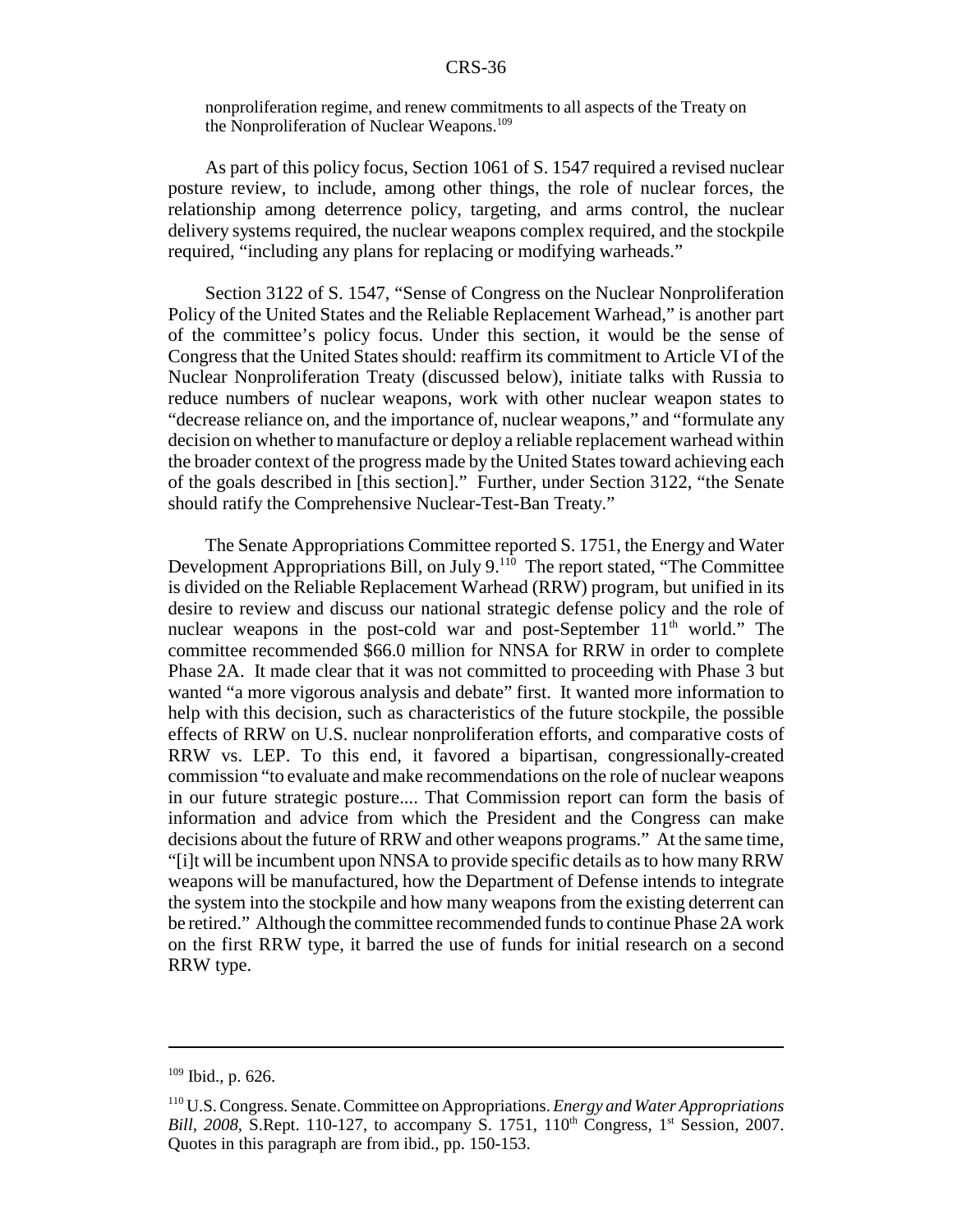On July 20, the Secretaries of Energy, Defense, and State issued a statement urging Congress to fully fund RRW for FY2008.<sup>111</sup> They stressed the "essential role" that nuclear weapons play in maintaining deterrence," argued that "it becomes increasingly difficult to certify the existing stockpile of weapons," and said that pursuit of RRW "is critical to sustaining long-term confidence in our deterrent capability." Further, "[d]elays on RRW also raise the prospect of having to return to underground testing to certify existing weapons." Responding to this statement, Representatives Skelton and Tauscher wrote a letter to the secretaries, stating in part:

We see promise in the proposed RRW program, but we take issue with your assertion that any delay in RRW would "force the United States to maintain a large stockpile of nuclear weapons and sustain it through increasingly costly and risky Life Extension Programs," and "raise the prospect of having to return to underground nuclear testing to certify existing weapons."

As we stated in the report accompanying the National Defense Authorization Act for FY 2008, it is too early to know whether RRW can deliver on the objectives that have been established for the program, and the prudent course at this point is rigorous study of the feasibility of achieving those objectives.<sup>112</sup>

Representatives Hobson and Visclosky also responded to the statement. They said, "the Joint Statement reads as a description of the status quo," and continued,

the Joint Statement goes so far as to imply that RRW is the only available option for addressing the concerns about the existing stockpile of legacy nuclear weapons. Particularly troubling is the direct link between a resumption of nuclear testing and the provision of funding for RRW:

*"Delays on RRW also raise the prospect of having to return to underground nuclear testing to certify existing weapons."*

It is irresponsible for the Administration to make such an assertion .... There is no record of congressional testimony or reports sent to Congress by the Administration claiming that the safety, security, or reliability of the existing legacy stockpile is on a performance cliff such that a resumption of testing to verify performance of the warheads would be a necessity.<sup>113</sup>

<sup>&</sup>lt;sup>111</sup> "National Security and Nuclear Weapons: Maintaining Deterrence in the  $21<sup>st</sup>$  Century: A Statement by the Secretary of Energy, Secretary of Defense and Secretary of State," July 2007, 3 p.; available at [http://www.globalsecurity.org/wmd/library/report/2007/ns-nw-21stcentury\_jul2007.htm].

<sup>&</sup>lt;sup>112</sup> Letter from Representative Ike Skelton, Chairman, House Armed Services Committee, and Representative Ellen Tauscher, Chairman, Subcommittee on Strategic Forces, House Armed Services Committee, to Secretary Samuel W. Bodman, Department of Energy, Secretary Robert M. Gates, Department of Defense, and Secretary Condoleezza Rice, Department of State, July 26, 2007.

<sup>&</sup>lt;sup>113</sup> Letter from Representative David Hobson, Ranking Minority Member, and Representative Peter J. Visclosky, Chairman, Subcommittee on Energy and Water Development, House Appropriations Committee, to The Honorable Robert Gates, Secretary (continued...)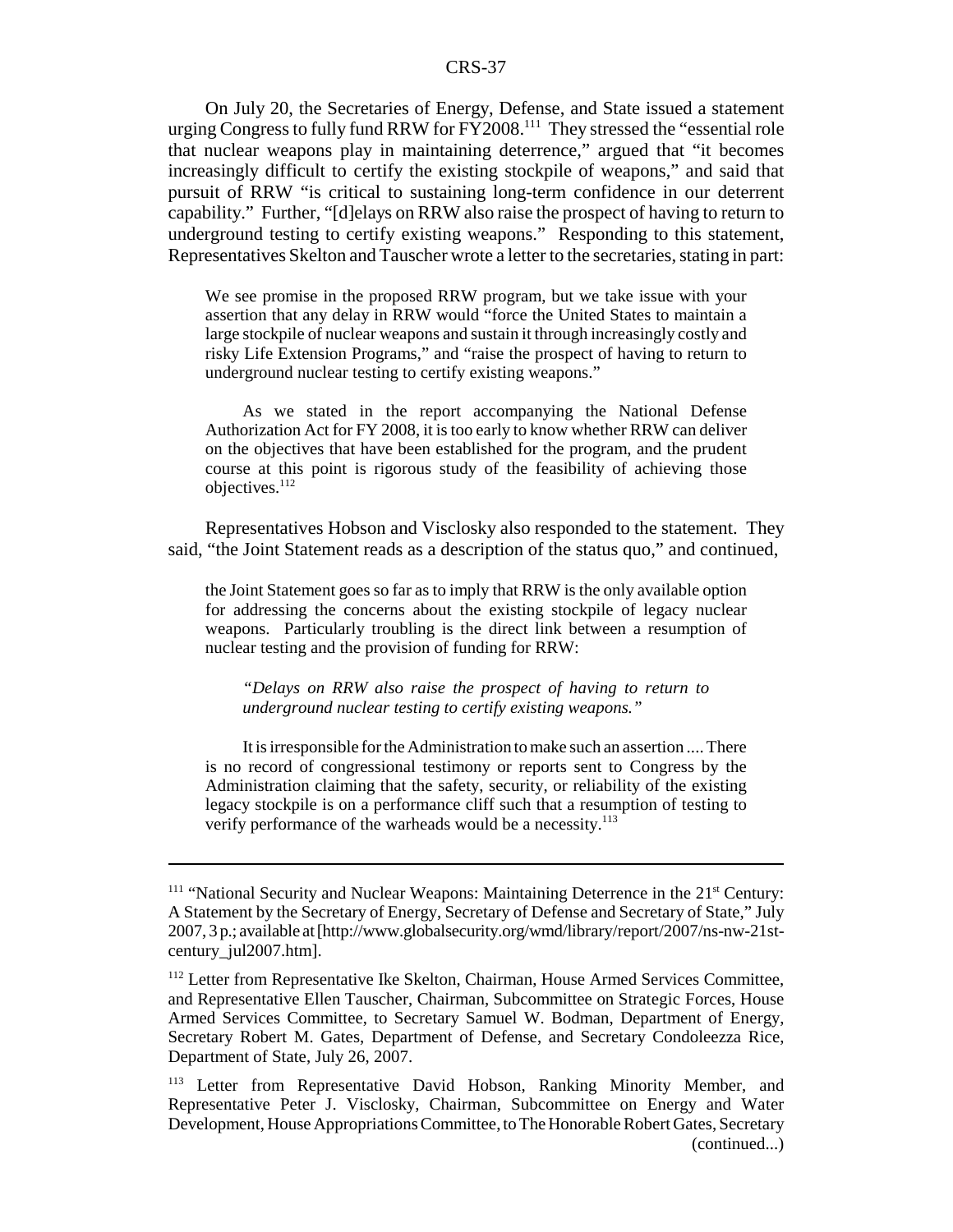Funds for the Navy's RRW work fall under the jurisdiction of the Defense Appropriations Subcommittee. The House Appropriations Committee reported the defense appropriations bill (H.R. 3222, H.Rept. 110-279) on July 30. It recommended eliminating the \$30.0 million Navy request for RRW. The House passed this bill, 395-13, on August 5 (roll no. 846), leaving this provision unchanged.

On August 1, Senator Feinstein introduced S. 1914, Nuclear Policy and Posture Review Act of 2007. Subsection (c) of this bill would require the President to report to Congress on the results of a nuclear policy review by September 1, 2009, and to report to Congress on the results of a nuclear posture review by March 1, 2010. The bill also provides, "no funds may be appropriated or otherwise made available for the Reliable Replacement Warhead Program for fiscal years 2008, 2009, or 2010 until the reports required under subsection (c) have been submitted to Congress."

A Phase 3 decision could be delayed to FY2010 or beyond for several reasons. The House Armed Services Committee called for a report on U.S. strategic posture, due December 2008, stating, "The committee believes clear policy objectives should be established before Congress commits to ambitious new programs."<sup>114</sup> The Senate Armed Services Committee called for a nuclear posture review, to be submitted to Congress in December 2009.<sup>115</sup> Congress may wish to evaluate these reports before deciding how to proceed with RRW. There may also be interest in examining what approach to RRW a new presidential administration may adopt in 2009. Staff at the Lawrence Livermore, Los Alamos, and Sandia National Laboratories have indicated that were a delay to occur, continuing Phase 2A through FY2008 and FY2009 would allow more time for in-depth study of RRW issues such as safety, use control, cost, and manufacturing, thereby potentially reducing technical risk. They believe that this work could be accomplished by a small core team at modest cost.<sup>116</sup>

The Senate Appropriations Committee reported H.R. 3222, the Department of Defense Appropriations Bill, on September 14. It recommended reducing Navy RRW funding by  $$15.0$  million.<sup>117</sup>

 $113$  (...continued)

of Defense, The Honorable Condoleezza Rice, Secretary of State, and The Honorable Samuel Bodman, Secretary of Energy, August 1, 2007.

<sup>114</sup> U.S. Congress. House. Committee on Armed Services. *National Defense Authorization Act for Fiscal Year 2008, H.Rept. 110-146, to accompany H.R. 1585, 110<sup>th</sup> Congress, 1<sup>st</sup>* Session, 2007, p. 390.

<sup>115</sup> U.S. Congress. Senate. Committee on Armed Services. *National Defense Authorization Act for Fiscal Year 2008, S.Rept. 110-77 to accompany S. 1547, 110<sup>th</sup> Congress, 1<sup>st</sup> Session,* 2007, p. 395.

<sup>116</sup> Information provided by Lawrence Livermore, Los Alamos, and Sandia National Laboratories, multiple personal communications, August 2007.

<sup>117</sup> U.S. Congress. Senate. Committee on Appropriations. *Department of Defense Appropriations Bill, 2008, S.Rept.* 110-155, to accompany H.R. 3222,  $110^{th}$  Congress,  $1^{st}$ Session, 2007, p. 228.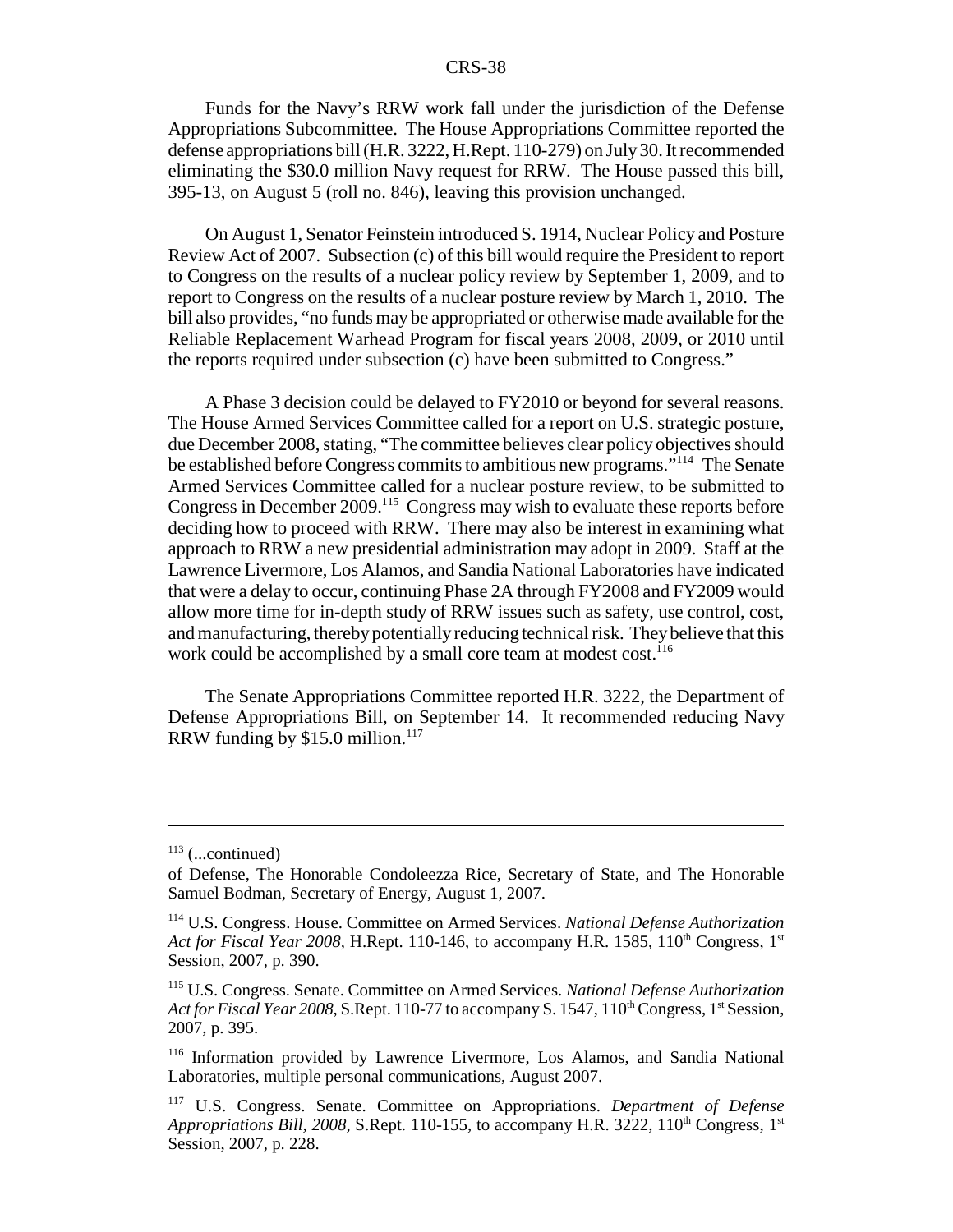As noted earlier, the JASON Defense Advisory Group delivered a classified report on RRW, along with an unclassified executive summary, to Congress on September 28. The report was required by the FY2007 House Appropriations Committee's report (H.Rept. 109-474) on energy and water appropriations. The JASON report stated that the design for the first RRW type, WR1, "is pursued with the above principles [on how to assess confidence and provide for successful certification] in mind, but certification is not yet assured. The certification plan presented needs further development.... Substantial work remains on the physical understanding of the surety mechanisms that are of high priority to the RRW program."118 It recommended steps to "ensure that the new manufacturing processes [proposed for RW1] do not have a deleterious effect on WR1 performance" and made several recommendations to establish a peer review to establish confidence in the warhead's design, such as having the effectiveness of the peer review mechanism "examined periodically by an independent organization" and having the review team "broadly constituted" with "authority to pose formal tests of a computational or experimental nature to the design team."<sup>119</sup>

NNSA lauded the report, saying that it confirmed that NNSA's "approach towards developing a Reliable Replacement Warhead (RRW) was proceeding with appropriate scientific principles" and "concluded that NNSA's current approach, with additional technical, experimental and peer review enhancements, could determine that RRW can be certified for the stockpile without the need to conduct an underground nuclear test." Further, NNSA Administrator Thomas D'Agostino said, "I am pleased that the JASON panel feels that we are on the right track."120 In a subsequent letter, D'Agostino stated, "Resolution of issues raised in the JASON's study can only be achieved if this [RRW] R&D effort is allowed to proceed and is funded along the lines of the request submitted last February.... $"^{121}$ 

Representatives Visclosky and Hobson, in a statement on the JASON report, said, "Once again, independent sources have raised serious questions that must be addressed before proceeding with the RRW.... Only when the Department of Energy has completed the work recommended by the JASON report, can the nation appropriately consider what role an RRW might play as a  $21<sup>st</sup>$  century nuclear deterrent."<sup>122</sup>

In October, DOD appealed items in the FY2008 defense appropriations bill. One such item was RRW. DOD asked that Congress provide the \$15 million that the

<sup>118</sup> The MITRE Corporation, JASON, "Reliable Replacement Warhead Executive Summary," JSR-07-336E, September 7, 2007, p. 6.

 $119$  Ibid., pp. 7-8.

<sup>&</sup>lt;sup>120</sup> U.S. Department of Energy. National Nuclear Security Administration. "Independent Scientific Review Confirms Technical Approach to RRW," news release, September 28, 2007, p. 1.

<sup>&</sup>lt;sup>121</sup> Letter from Thomas P. D'Agostino, Administrator, NNSA, to The Honorable Carl Levin, Chairman, Committee on Armed Services, United States Senate, October 5, 2007, p. 2.

<sup>&</sup>lt;sup>122</sup> "Visclosky and Hobson: Work Outlined in JASON Report Must Be Completed before Considering RRW," September 27, 2007.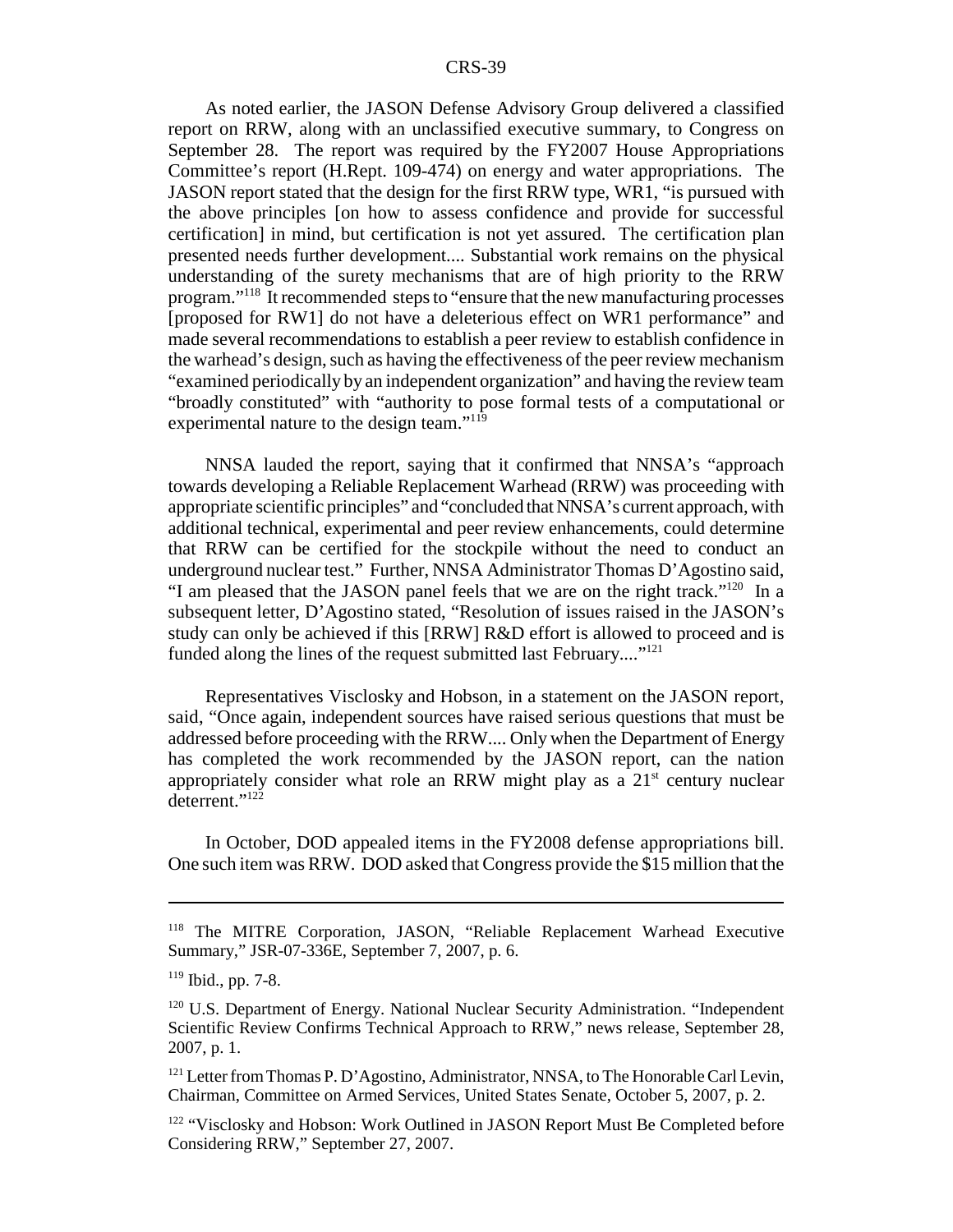Senate provided for the Navy's RRW effort rather than the House-passed \$0. It stated that \$15.0 million is "the minimum level of funding needed by the Navy to begin Phase 2A activities in FY2008, and with at least the same level of funding in FY2009, to complete the effort within 2 years, one year later than the date that could have been achieved with the President's original budget request for this item." DOD indicated how the money would be spent: it "is required to begin the Navy portion of Phase 2A and for risk reduction analysis and preliminary development of a followon Arming, Fuzing and Firing (AF&F) subsystem for all weapons associated with the Mk5 aeroshell deployed on the TRIDENT II D5 Fleet Ballistic Missile System."<sup>123</sup> (These funds would not be used to develop WR1 itself; that task is the responsibility of NNSA.) The nuclear warhead currently associated with the Mk5 is the W88. According to Steve Henry, Deputy Assistant to the Secretary of Defense for Nuclear Matters,

The W88 is housed in a MK5 aeroshell. Because of the MK5 size, it was also the aeroshell for the proposed RRW. In the not too distant future, a W88 LEP will have to be performed and the AF&F will require replacement. The future AF&F for the MK5 aeroshell is the same AF&F regardless of the NEP [nuclear explosive package] (W88 LEP'd or an RRW).<sup>124</sup>

Thus, the new AF&F subsystem could be used with the life-extended W88 and WR1, but if WR1 does not go forward, the AF&F subsystem would still be used with the life-extended W88. In March 2008, the Navy provided further details on how it plans to use RRW funds:

The FY 08 RRW funding is currently on hold, so no work has been performed to date but, SSP has been directed by the Office of Secretary of Defense (OSD) to use the FY 08 and FY 09 RRW funding to support Mk5A life extension efforts. Once the FY 08 funds are released and the FY 09 funds are appropriated, SSP will use the RRW funds for risk reduction analysis and preliminary development of a follow-on Arming, Fusing and Firing (AF&F) subsystem for all weapons associated with the Mk5 aeroshell deployed on the TRIDENT II (D5) Fleet Ballistic Missile System. Specific Mk5A AF&F efforts directed by the Office of Secretary of Defense (OSD) supports a number of tasks needed to address early technology for the life extension program for the MK5/W88 nuclear weapon system. Below is a list of some of the major areas of technology to be pursued:

- ! define new safety architectures for the AF&F
- design of high density high power radar
- Non-volatile radiation hardened memory
- ! Radiation hardened application Specific Integrated Circuits (ASICs)
- High density thermal battery development
- Radiation hardened Wide band analog electronics

<sup>123</sup> U.S. Department of Defense. *FY 2008 Defense Appropriation Appeals.* October 2007, p. R&D-52. An aeroshell is the cone-shaped shell that carries an individual warhead on a ballistic missile. It protects the warhead against burnup as it reenters the atmosphere at high speed and minimizes degradation of accuracy.

<sup>&</sup>lt;sup>124</sup> Personal communication, March 7, 2008.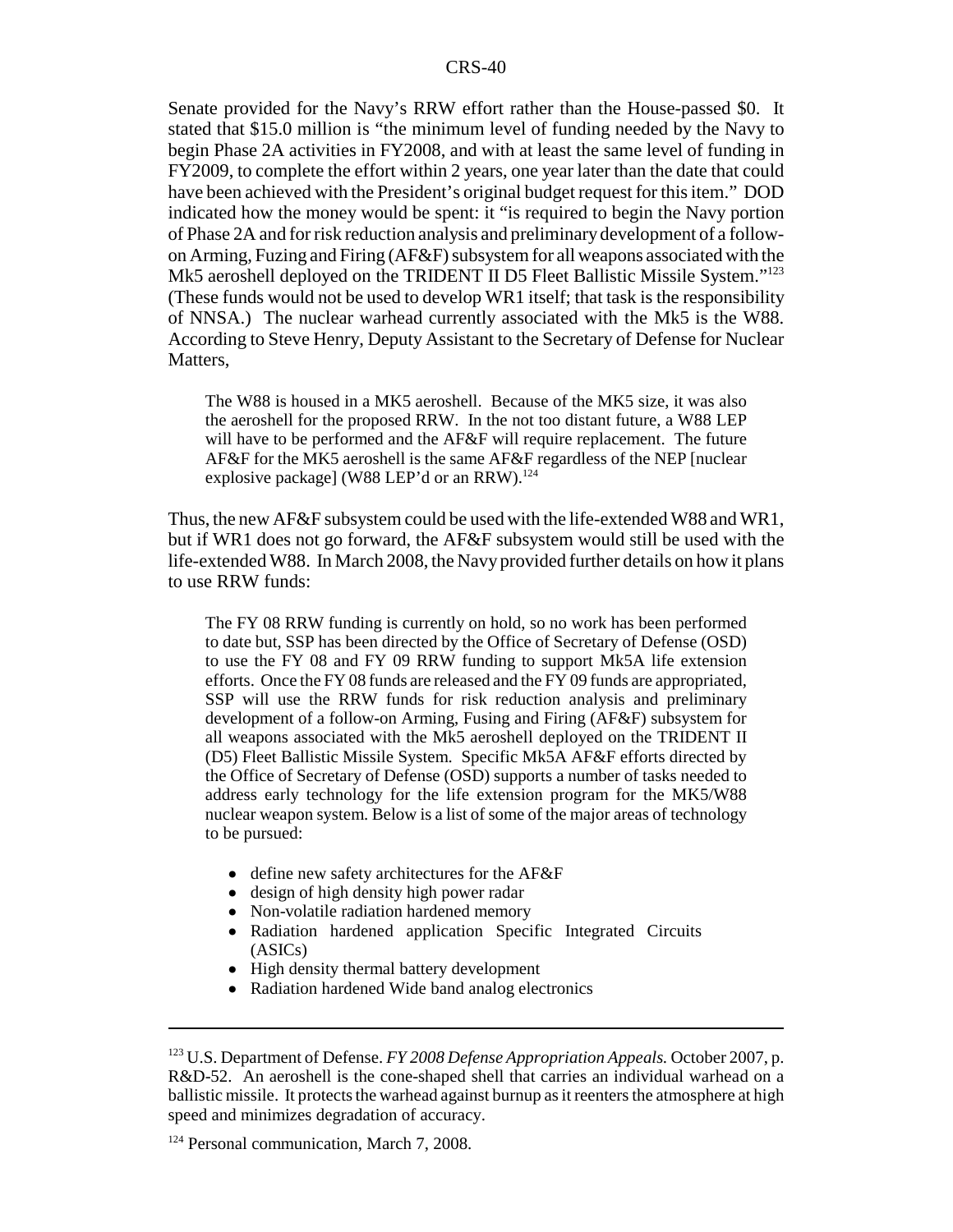- ! Low noise radar receivers utilizing commercial parts
- Fuze modeling and test analysis

In support of this effort, the above technologies will be synthesized into bench top systems for test purposes.<sup>125</sup>

On November 6, conferees on the defense appropriations bill filed their report (H.Rept. 110-434), which included \$15.0 million for the Navy for RRW. (Adjustments reduced this figure to  $$14.455$  million.<sup>126</sup>) On November 8, the House agreed to the conference report, 400-15, and the Senate did so by voice vote.

An article in November 2007 offered some support for RRW. It reported that a letter to Senators Jon Kyl and Pete Domenici from former Secretary of State Henry Kissinger said, "I believe that research and design of the RRW should continue." The article also cited a letter by former Secretary of State George Shultz and Sidney Drell, professor emeritus of physics at Stanford University, to Kissinger that stated, "research work on new RRW designs should certainly go ahead. Such work would make possible the decision to implement the construction phase of the program were that to be desired at some future time. The design work itself is relatively small in cost and need not be viewed in any way as an eventual commitment to go ahead."127

The conference version of H.R. 1585, FY2008 National Defense Authorization Act, provided \$66.0 million for RRW. It contained several provisions on RRW.

- It barred moving RRW beyond Phase 2A in FY2008 (section 3111). The conference report stated, "The conferees believe clarification of the United States' long-term nuclear weapons policy is a prerequisite to any major decisions on the size and composition of the nuclear weapons stockpile and the complex that supports it. To that end, the conference agreement includes section 1062 establishing a congressionally appointed bipartisan commission to examine U.S. nuclear policy and strategic posture, and section 1070, requiring that a new Nuclear Posture Review be submitted to Congress in December 2009."128
- ! It required a study on the use of existing pits in the RRW program (section 3121)

<sup>&</sup>lt;sup>125</sup> Information provided by Strategic Systems Program, U.S. Navy, March 18, 2008. The Mk5A is an upgrade to the Mk5.

<sup>126</sup> U.S. Department of the Navy. *Fiscal Year (FY) 2009 Budget Estimates: Justification of Estimates.* Research, Development, Test & Evaluation, Navy Budget Activity 7, February 2008, Exhibit R-2, page 1 of 2.

<sup>127</sup> Jon Fox, "Former Secretaries of State Support New Warhead," *Global Security Newswire,* November 15, 2007. The article does not provide the date of the letters.

<sup>128</sup> U.S. Congress. Committee of Conference. *National Defense Authorization Act for Fiscal Year 2008.* H.Rept. 110-477, conference report to accompany H.R. 1585. 110<sup>th</sup> Congress, 1<sup>st</sup> Session, 2007, p. 1290.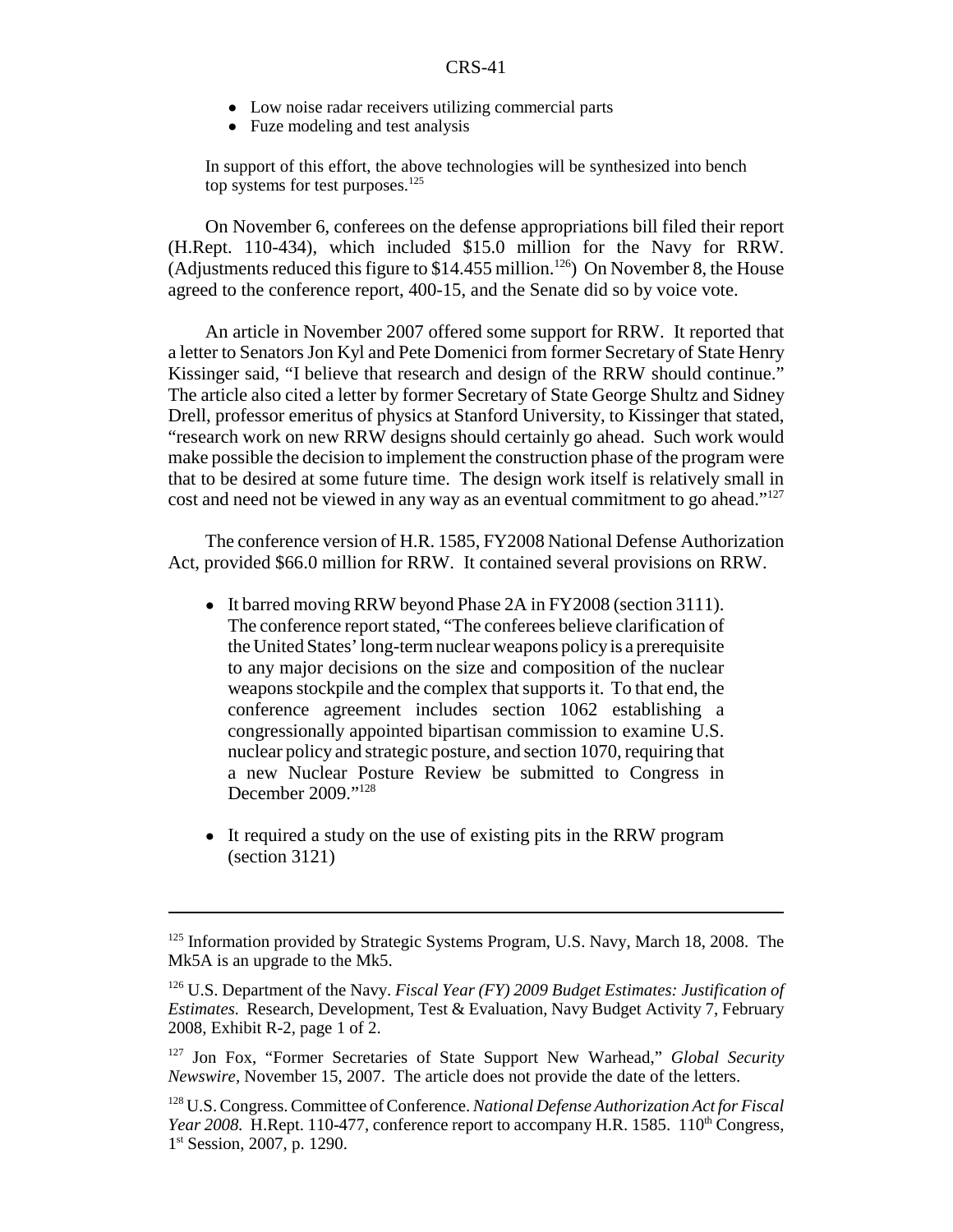- ! It included a sense of Congress provision that the United States should make any decisions on RRW in the context of progress made toward several goals related to nuclear nonproliferation and arms reduction (section 3126)
- ! As an aid to future decisions on nuclear weapons and related matters, it provided for establishing a commission on nuclear policy and strategic posture (section 1062), with a report due December 1, 2008, and required a new nuclear posture review be submitted to Congress by February 1, 2010 (section 1070).<sup>129</sup>

On December 12, the House agreed to the conference report on H.R. 1585, 370-49. On December 14, the Senate agreed to the conference report, 90-3. President Bush vetoed the measure on December 28 for reasons having to do with Iraqi economic issues; he signed a bill revised to accommodate these concerns, H.R. 4986, into law (P.L. 110-181) on January 28, 2008.

On December 16, the House Rules Committee posted the FY2008 consolidated appropriations bill (the House amendments to Senate amendment to H.R. 2764, State, Foreign Operations, and Related Programs Appropriations Act, 2008). The House and Senate agreed to this bill through an exchange of amendments, December 17-19, and the President signed the Consolidated Appropriations Act, FY2008, into law (P.L. 110-161) December 26. P.L. 110-161 eliminated NNSA RRW funds. According to the explanatory statement,

The amended bill provides no funds for the Reliable Replacement Warhead (RRW), as proposed by the House. As stated in both the House and Senate reports, Congress believes a new strategic nuclear deterrent mission assessment for the  $21<sup>st</sup>$  century is required to define the associated stockpile requirements and determine the scope of the weapons complex modernization plans. The NNSA is directed to develop a long-term scientific capability roadmap for the national laboratories to be submitted to the Committees on Appropriations.<sup>130</sup>

Commenting on the bill, according to a press report, Representative Peter Visclosky, Chairman of the House Energy and Water Development Appropriations

<sup>&</sup>lt;sup>129</sup> Regarding the due date for this report, Section 1070 states, "The report shall be submitted concurrently with the quadrennial defense review required to be submitted under section 118 of title 10, United States Code, in 2009." However, 10 U.S.C. 118 requires the Secretary of Defense to conduct a quadrennial defense review every four years in the year following a year divisible by four. Further, "The report [on the quadrennial defense review] shall be submitted in the year following the year in which the review is conducted, but not later than the date on which the President submits the budget for the next fiscal year to Congress under section 1105 (a) of title 31." Since that section requires the President to submit the budget by the first Monday in February, this means that the nuclear posture review, the quadrennial defense review, and the FY2011 budget request are all due to Congress on February 1, 2010.

<sup>130</sup> U.S. House. Committee on Appropriations. *Consolidated Appropriations Act, 2008.* Unnumbered committee print on H.R. 2764/P.L. 110-161,  $110<sup>th</sup>$  Congress,  $1<sup>st</sup>$  Session, January 2008, Book 1 of 2, p. 583. Available at [http://www.gpoaccess.gov/congress/house/ appropriations/08conappro.html].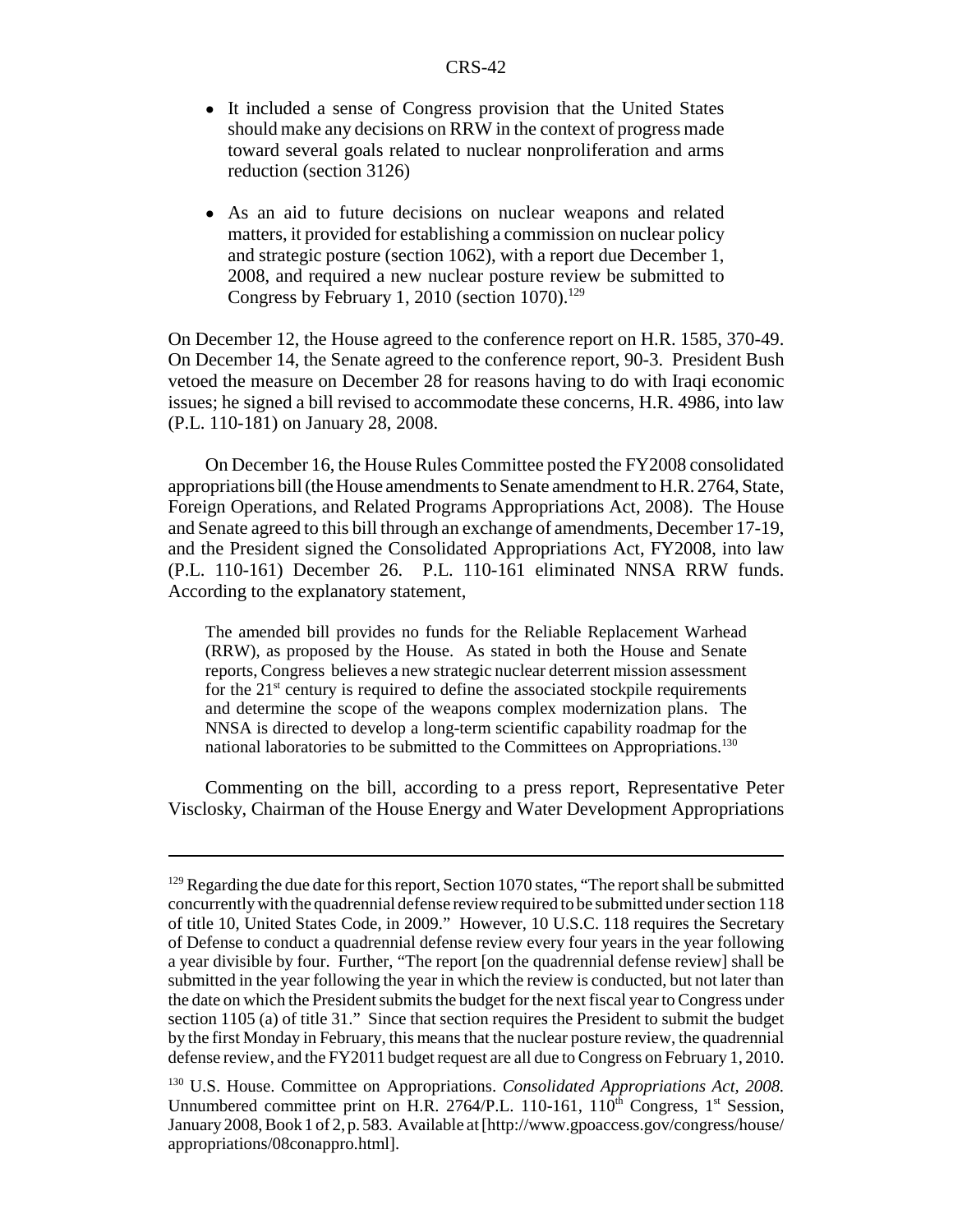Subcommittee, said, "[m]oving forward on a new nuclear weapon is not something this nation should do without great consideration ... the U.S. needs a comprehensive nuclear defense strategy, and a revised stockpile plan to guide the transformation and downsizing of the [nuclear weapons] complex," while an NNSA spokesman said that eliminating NNSA RRW funding means "we will likely have to go down a path of a full-life extension program for nuclear weapons in our stockpile, which in the long run will be more costly, without introducing modern safety and security measures into our weapons."131

# **Congressional Action on the FY2009 RRW Request**

For FY2009, DOE requests \$10.0 million and projects a request the same sum for each year  $FY2010-FY2013.<sup>132</sup>$  It justified the request as follows:

\$10 million is requested to enable maturation of the RRW design to address questions raised by the JASON review of RRW feasibility study activities. Design refinement is necessary to establish parameters for potential impact on certification. Without further design work, there is insufficient detail available to use this design to resolve certification questions raised by the JASONs review. This funding will also facilitate documenting the Phase 2A RRW work that has been completed through 2007 (prior to the FY 2008 Consolidated Appropriations Act (P.L. 110-161)) to support future administration decisions on options for our nuclear weapons stockpile. The Department of Defense and the Joint DoD-DOE Nuclear Weapons Council fully support continuing efforts to examine how the RRW concept can address issues of safety, security and long-term reliability of the nation's nuclear deterrent.<sup>133</sup>

In February 2008, NNSA Administrator Thomas D'Agostino testified that proceeding with the RRW study will provide information crucial to completing the review of the nuclear posture in a timely manner. Further, it would address concerns about U.S. ability to maintain the stockpile for the long term with LEP, offer the prospect of improving warhead surety, and address the maintenance of nuclear skills.<sup>134</sup> In the same hearing, General Kevin Chilton, USAF, Commander, U.S. Strategic Command, argued for "a warhead that is designed for the  $21<sup>st</sup>$  century," with greater emphasis on reliability, safety, security, and maintainability, rather than on

<sup>131</sup> Walter Pincus, "Nuclear Warhead Cut from Spending Bill," *Washington Post,* December 18, 2007, p. 2.

<sup>132</sup> U.S. Department of Energy. *FY2009 Congressional Budget Request,* vol. 1, National Nuclear Security Administration, pp. 91-92.

<sup>133</sup> Department of Energy, *FY2009 Congressional Budget Request*, vol. 1, p. 25. The JASON study referenced is JSR-07-336E, "Reliable Replacement Warhead Executive Summary," cited earlier.

<sup>&</sup>lt;sup>134</sup> U.S. Congress. House. Committee on Armed Services. Subcommittee on Strategic Forces. Hearing on FY2009 budget for strategic defense programs,  $110<sup>th</sup>$  Congress,  $2<sup>nd</sup>$ Session, February 27, 2008, transcript by CQ Transcriptions.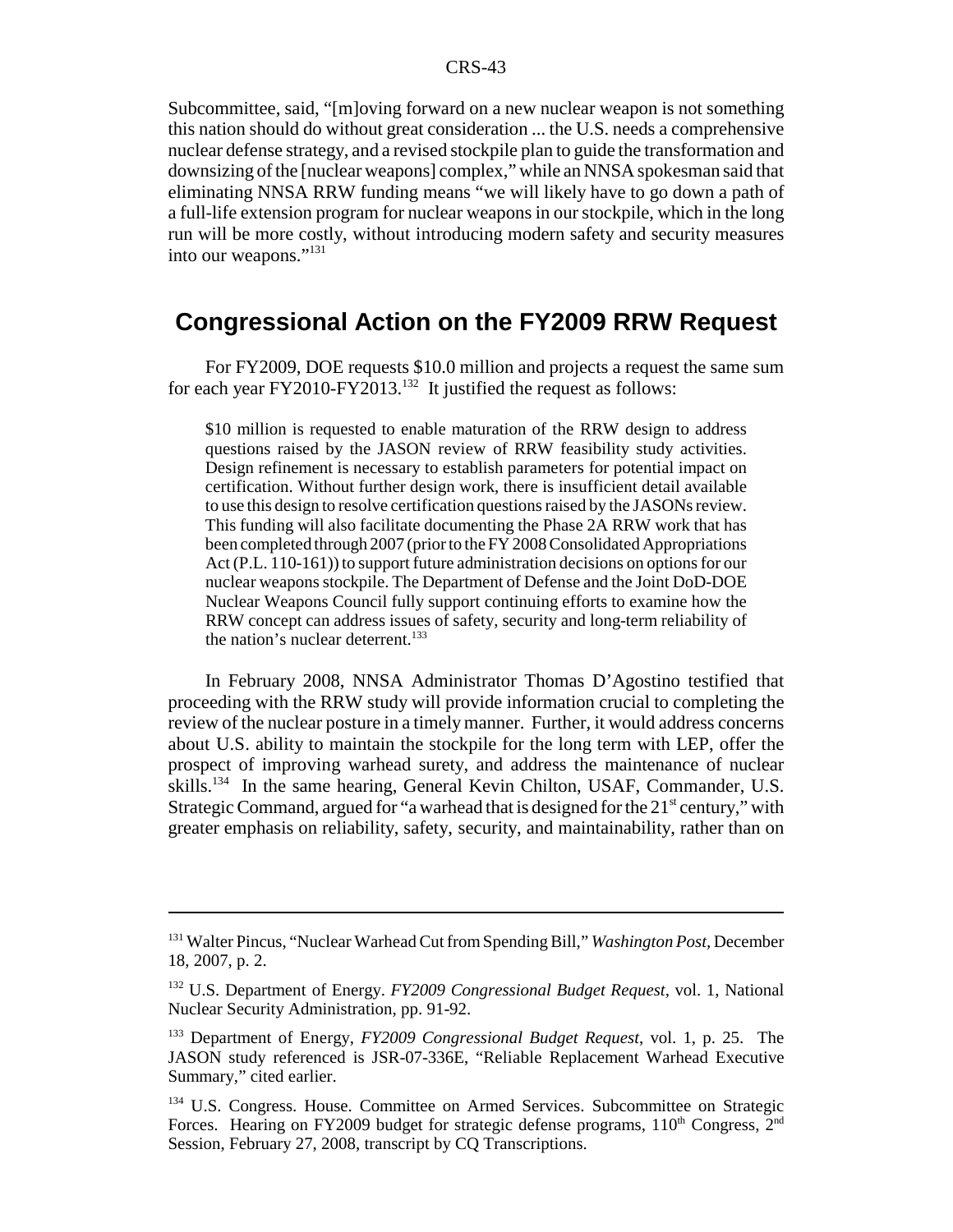maximizing yield to weight.<sup>135</sup> According to one report, he also said that without completing the RRW study "he would be ill-prepared to advise the incoming president next year on how best to modernize the atomic arsenal."136

Others expressed opposition to RRW. Regarding the need to improve surety, Daryl Kimball, Executive Director of the Arms Control Association, said, "Should we spend billions of dollars to replace existing warhead types in our arsenal to reduce by an infinitesimal amount [the possibility] that al-Qaeda could detonate it?"137 And former Senator Sam Nunn said, "In this world atmosphere, in this climate, for us to build a new warhead now would be a real setback to all of our nonproliferation efforts, so I am opposed to it.... At this moment I think it would be a mistake for America to go forward with that program."<sup>138</sup>

For FY2009, the Navy requests \$23.3 million under "Reliable Replacement Warhead," a reduction from a planned request of  $$50.0$  million.<sup>139</sup> The previous section details how the Navy plans to use FY2008 and FY2009 RRW funds.

In its markup of the FY2009 defense authorization bill, reported in a press release of May 1, 2008, the Senate Armed Services Committee recommended retaining NNSA's request for RRW but eliminating the Navy's request.<sup>140</sup> As of September 11, the Senate was considering the bill.

In its May 7 markup of its portion of the defense authorization bill, the Strategic Forces Subcommittee of House Armed Services Committee recommended eliminating NNSA and Navy funds for RRW. Chairwoman Tauscher said in a statement that these funds were "re-directed to higher priority nuclear weapons research."141 In its May 16 report on the authorization bill, H.R. 5658, the House Armed Services Committee adopted these positions and explained them in some

 $135$  Ibid.

<sup>136</sup> Elaine Grossman, "U.S. General Calls for Faster Action on Reliable Replacement Warhead," *Global Security Newswire,* March 6, 2008.

<sup>&</sup>lt;sup>137</sup> Ibid. Bracketed text in original.

<sup>138</sup> Greg Webb, "Leading U.S. Scientist Criticizes Warhead Effort," *Global Security Newswire,* February 27, 2008.

<sup>139</sup> U.S. Department of the Navy. *Fiscal Year (FY) 2009 Budget Estimates: Justification of Estimates.* Research, Development, Test & Evaluation, Navy Budget Activity 7. February 2008. Exhibit R-2, pages 1 and 2.

<sup>140</sup> U.S. Senate. Committee on Armed Services. "Senate Armed Services Committee Completes Markup of National Defense Authorization Bill for Fiscal Year 2009." Press release, May 1, 2008, p. 20, at [http://armed-services.senate.gov/press/09mark.pdf]. See also U.S. Senate. Committee on Armed Services. *National Defense Authorization Act for Fiscal Year 2009.* S.Rept. 110-335, to accompany S. 3001,  $110^{th}$  Congress,  $2^{nd}$  Session, 2008, p. 492.

<sup>&</sup>lt;sup>141</sup> U.S. Congress. House. Committee on Armed Services. "Statement of Chairwoman Ellen Tauscher, Strategic Forces Subcommittee Mark-Up, H.R. 5658, National Defense Authorization Act for FY2009," May 7, 2008, available at [http://armedservices.house.gov/ apps/list/speech/armedsvc\_dem/tauscheros050708.shtml].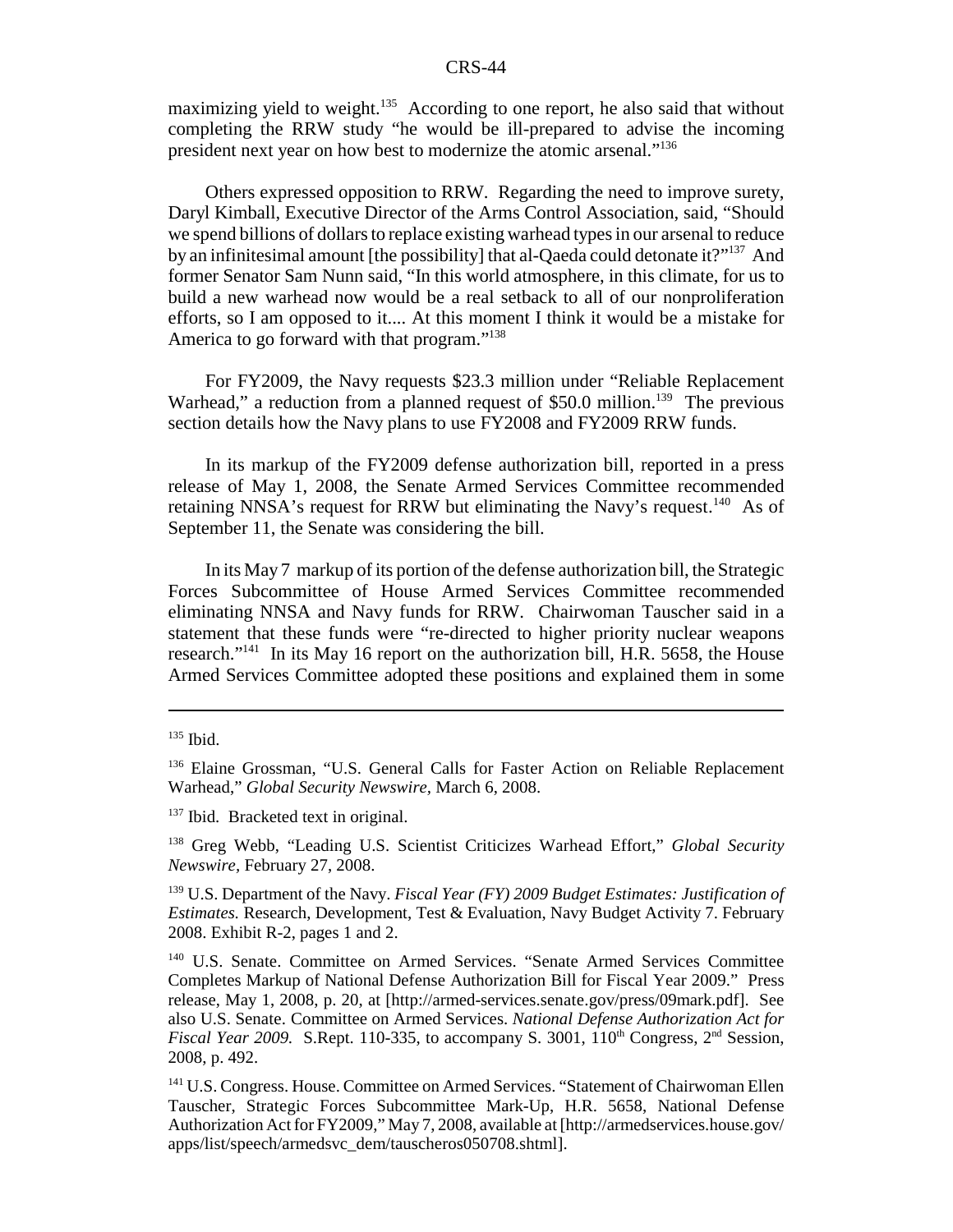detail. Regarding the Navy's request, the committee "finds that the activities described in the budget request are premature and not executable in fiscal year 2009." Noting that this request was for an AF&F system (described under "Congressional Action on the FY2008 RRW Request," above), the committee eliminated funds for RRW and authorized \$13.3 million for research into integrated AF&F systems.<sup>142</sup> Regarding the NNSA request, the committee stated that the \$10.0 million request was to "address questions raised by the JASON review of RRW feasibility study activities." However, it noted, other funds requested by NNSA, in Advanced Certification and Enhanced Surety, would also examine these certification issues. The committee stated its support for research on certification and stewardship issues "critical to sustaining and modernizing the Stockpile Stewardship Program (SSP), whether or not the RRW program proceeds." Accordingly, it recommended eliminating the \$10.0 million requested for RRW and adding \$10.0 million within Advanced Certification to address issues raised by the JASON review and for "other high priority SSP challenges."<sup>143</sup> On May 22, Representative Stevan Pearce offered H.Amdt. 1052 to H.R. 5658. The amendment would increase funding for RRW by \$10.0 million in Title XXXI, Department of Energy National Security Programs, while offsetting that amount by a like amount "to be derived from energy conservation on military installations." The amendment failed by a vote of 145 to 271 (roll no. 358). Also on May 22, the House passed the bill, 384-23 (roll no. 365).

The House Appropriations Committee marked up the FY2009 energy-water appropriations bill on June 25 and released a committee print version of its report in June.<sup>144</sup> The committee eliminated the \$10.0 million NNSA request for RRW. The committee was highly critical of this request:

The Committee is aware of the advantages of a modern warhead design and strongly supports improved surety. The Committee also understands that high margin provides protection against failure due to compound unknowns. The Committee supports trading off Cold War high yield for improved reliability, in order to move to a smaller stockpile requiring a smaller and cheaper weapons complex with no need for nuclear testing.

That said, the Committee remains to be convinced that a new warhead design will lead to these benefits. The Committee will not spend the taxpayers' money for a new generation of warheads promoted as leading to nuclear reductions absent a specific glide path to a specified, much smaller force of nuclear weapons. Similarly, the Committee finds no logic in spending the taxpayers' money on a new generation of warheads promoted as avoiding the need for nuclear testing, while the Secretary of State insists that "the Administration does not support the Comprehensive Test Ban Treaty." ...

Before the Committee will consider funding for most new programs, substantial changes to the existing nuclear weapons complex, or funding for the RRW, the Committee insists that the following sequence be completed:

<sup>142</sup> U.S. Congress. House. Committee on Armed Services. *Duncan Hunter National Defense Authorization Act for Fiscal Year 2009.* H.Rept. 110-652, on H.R. 5658. 110<sup>th</sup> Congress, 2<sup>nd</sup> Session, 2008, pp. 201-202.

 $143$  Ibid., pp. 561-562.

<sup>144</sup> U.S. Congress. House. Committee on Appropriations. *Energy and Water Development Appropriations Bill, 2009.* Unnumbered committee print. 110<sup>th</sup> Congress, 2<sup>nd</sup> Session, 2008.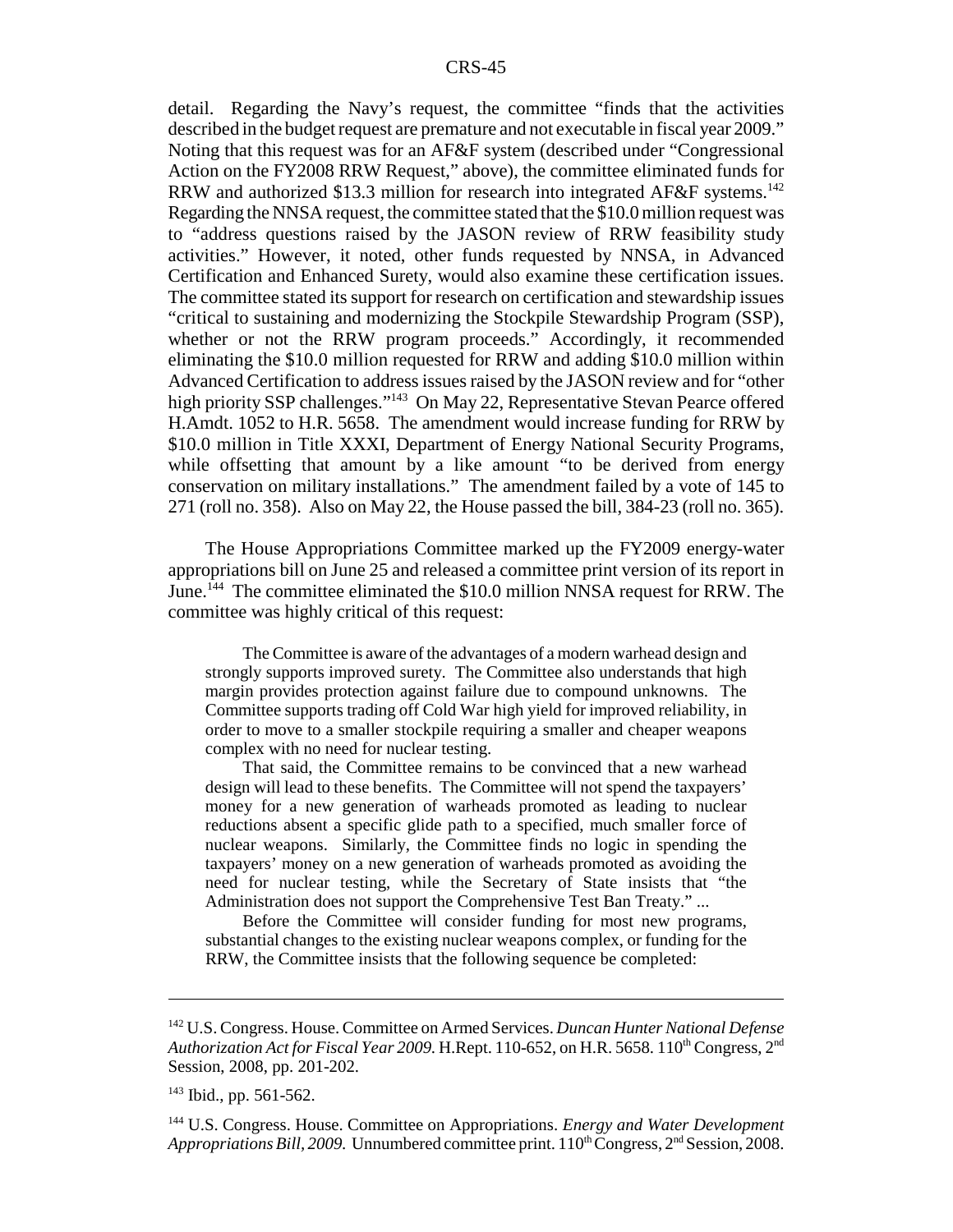(1) replacement of Cold War strategies with a  $21<sup>st</sup>$  Century nuclear deterrent strategy sharply focused on today's and tomorrow's threats, and capable of serving the national security needs of future Administrations and future Congresses without need for nuclear testing;

(2) determination of the size and nature of the nuclear stockpile sufficient to serve that strategy;

(3) determination of the size and nature of the nuclear weapons complex needed to support that future stockpile.<sup>145</sup>

The committee stated that while plans to execute these steps were laid out in the FY2008 Omnibus Appropriations Act, "none of the required plans have been submitted."<sup>146</sup> The committee approved the bill by voice vote on June 25, but as of September 11, it had not reported the bill to the House, and the bill had not been assigned a number. Also as of September 11, the committee had not reported the Department of Defense appropriations bill. According to a press report on that bill, "The draft House appropriations markup also denies all requested Navy funding for the Reliable Replacement Warhead, according to congressional officials."147

The Senate Appropriations Committee reported S. 3258, the FY2009 energywater appropriation bill, on July 14. It recommended eliminating the requested NNSA RRW funds.<sup>148</sup> As of September 11, the bill was on the Senate legislative calendar. The committee's Defense Appropriations Subcommittee deleted Navy RRW funds in its mark of the Department of Defense appropriations bill.<sup>149</sup>

# **Policy Options and Issues for the 110<sup>th</sup> Congress and Beyond**

In the FY2008 budget cycle, Congress eliminated FY2008 funds for NNSA to develop RRW and asked for several reports on nuclear posture and policy, the last

<sup>&</sup>lt;sup>145</sup> Ibid., pp. 123-124.

 $146$  Ibid., p. 124.

<sup>147</sup> Elaine Grossman, "Draft House Markup Adds \$9 Million for Fast Strike," *Global Security Newswire,* September 9, 2008, at [http://www.nti.org/d\_newswire/issues/2008\_9\_9. html#1E9478A1].

<sup>148</sup> U.S. Congress. Senate. Committee on Appropriations. *Energy and Water Development Appropriations Bill, 2009.* S.Rept. 110-416, to accompany S. 3258. 110<sup>th</sup> Congress, 2<sup>nd</sup> Session, 2008, p. 120.

<sup>&</sup>lt;sup>149</sup> U.S. Senate. Committee on Appropriations. "Senate Defense Appropriations Subcommittee Approves Fiscal Year 2009 Defense Appropriations Bill." Press release, September 10, 20 08, p. 4 at [http://appropriations.senate.gov/News/2008\_09\_10\_Summary\_of\_FY\_2009\_Defense\_A ppropriatiions(Subcommittee\_Mark).pdf?CFID=38277515&CFTOKEN=94766170].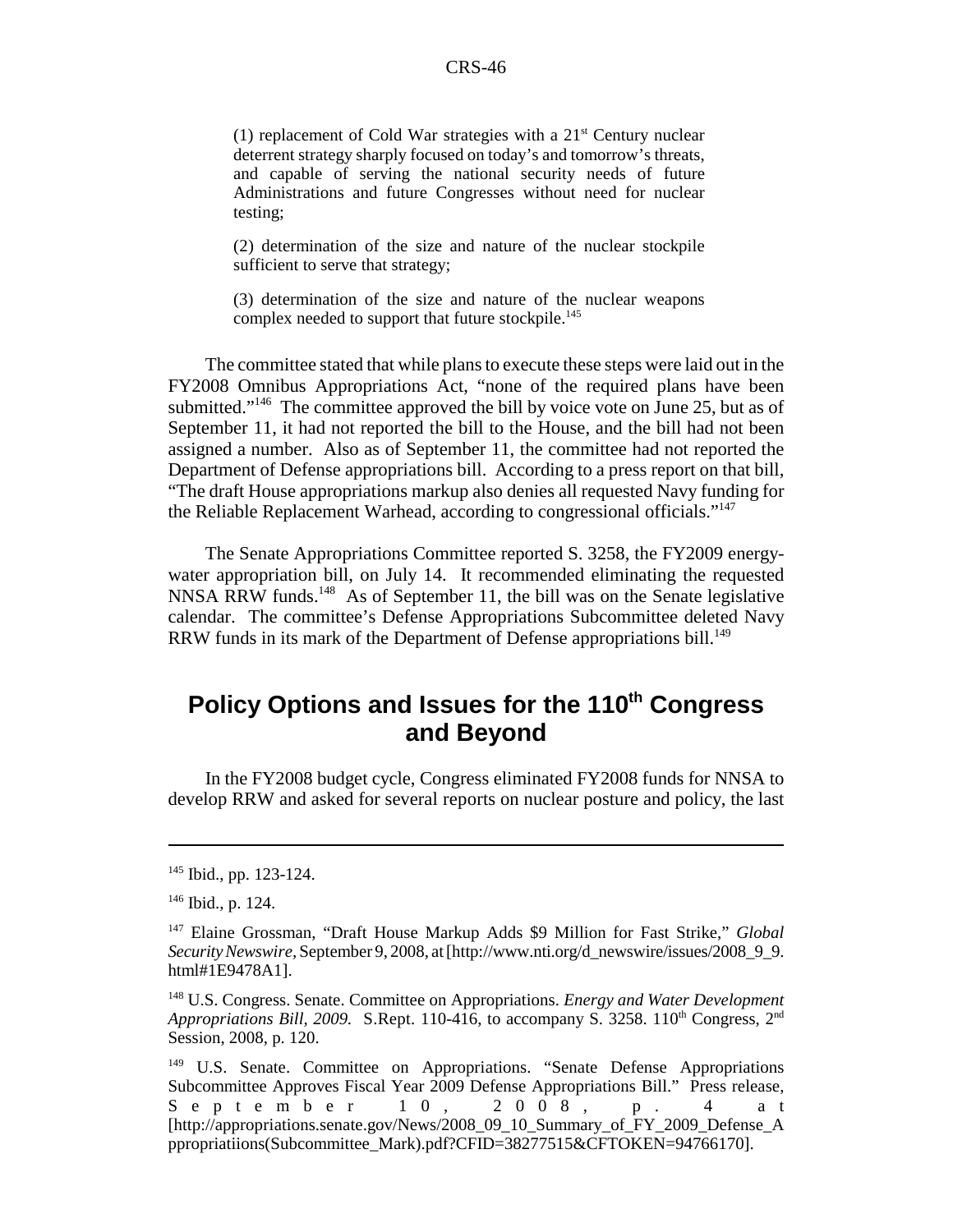of which is due in December 2009. Whether RRW continues may depend on the results of these reports and the views of the next President and Congress.

**Drop RRW.** Congress could short-circuit the entire decision process that RRW would entail by terminating RRW and proceeding with LEP only. CRS Report RL33748 presents many arguments for and against this course. Congressional action on the FY2008 budget did not necessarily terminate the RRW program.

**Slow the pace of RRW.** The first production unit of RRW was scheduled for 2012 or 2014, as noted earlier. At the same time, the pit aging study referenced above has extended the anticipated service life of pits considerably. Since one justification for proceeding quickly with RRW was the fear that age-related defects might cause pits not to function correctly by about the time a new pit manufacturing facility could become operational, the extended "lease on life" offered by the pit aging report might permit RRW to proceed at a slower pace. A press report stated,

Some members of Congress have said the plutonium studies raised questions about the need for the RRW program. Rep. David L. Hobson ... said yesterday that, based on the plutonium studies, "they should take a breath because there are lots of demands for money." He added: "Congress is not going to be as robust about this though there is a need to have some scientific work done."150

Congress might also delay RRW by waiting for the results of the reports on nuclear policy and posture, and the views of the next President on RRW and how it fits into the next Administration's nuclear and foreign policy. If the Administration decides late in calendar year 2009 how it wants to proceed with RRW, and the Congress waits for that decision, a request to proceed with RRW could come in the FY2011 budget (presented in February 2010), in which case work on RRW would not resume at least until October 2010. Alternatively, if the next President decided early in 2009 to proceed with RRW, he or she might request a supplemental appropriation or a reprogramming to do so, possibly permitting work on RRW to resume midway through calendar year 2009. It is not at all clear, however, that Congress would favor making a decision on RRW outside the regular budget cycle.

**Reestablish the RRW program.** While Congress eliminated FY2008 NNSA funds to continue development of RRW, and three committees have recommended doing so for FY2009, RRW's advocates believe that it is important to reestablish the program. They argue that this course would

prevent the loss of core nuclear weapon capabilities in NNSA's labs and plants, and [would] provide the optimum replacement approach for those over-age weapons in our stockpile which will be needed for decades to come. The RRW provides our only opportunity at the moment to recapture the experienced, integrated management expertise necessary to guide new nuclear weapons from

<sup>150</sup> Walter Pincus, "New Nuclear Weapons Program to Continue," *Washington Post,* December 2, 2006, p. 7.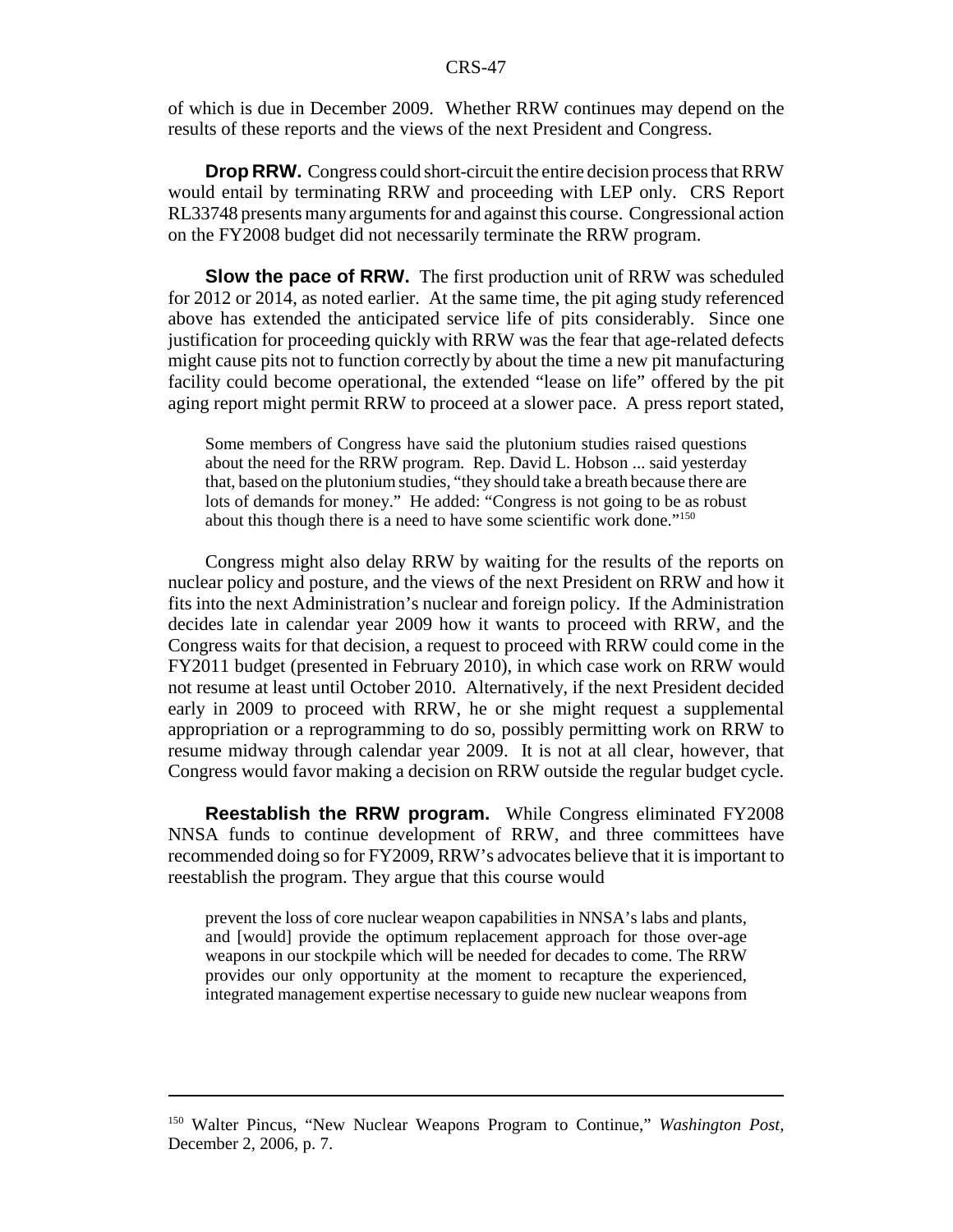concept definition to service introduction. Without RRW, this invaluable capability will, for all intents and purposes, be lost.<sup>151</sup>

RRW's critics respond that work on LEPs exercises laboratory and production plant expertise. They anticipate that LEPs will enable the United States to retain and maintain its current warheads for decades more. They see no point in proceeding with RRW in 2008. Instead, they suggest waiting for the next Administration to decide how it wants to proceed on strategic policy and what nuclear weapons it wants in order to support that policy. Congress could reconsider RRW at that point.

**Examine the link between RRW and a reconfigured Complex.** Some argue that the Complex must be streamlined and consolidated to support RRW, and that RRW will permit a smaller and less costly Complex because RRW components will be easier to manufacture and assemble and will use less hazardous material. On the other hand, revising the Complex would be very costly, as would production of perhaps thousands of RRWs, and the pit aging study may provide grounds for delaying a decision on Complex reconfiguration. Congress may wish to determine how long it would take for savings from RRW and a reconfigured Complex to exceed the investment costs, with both figures adjusted for net present value to reflect the time value of money.<sup>152</sup> Congress may also consider what upgrades the Complex would need in order to support LEPs.

**Consider how to handle moving WR1 to a more advanced phase of development.** Nuclear weapons development proceeds in carefully-defined "phases." This process dates back at least to a 1953 agreement between the Atomic Energy Commission (a predecessor agency of DOE) and DOD that numbers the phases as follows: 1, weapon conception; 2, program study; 3, development engineering; 4, production engineering; 5, first production; 6, quantity production and stockpile.<sup>153</sup> The Nuclear Weapons Council updated this agreement in 2000 with guidelines for a "Phase 6.X Process" in which the phases in the 1953 agreement were applied to refurbishment of existing weapons (i.e., those in Phase  $6$ ).<sup>154</sup> Thus, Phase 6.1 was concept assessment for refurbishing an existing weapon. The 2000 update included a Phase 6.2A, design definition and cost study. By extension, Phase 2A is design definition and cost study for a new warhead.

<sup>&</sup>lt;sup>151</sup> Center for Security Policy, "Towards a New Deterrent: Analysis and Recommendations for the Commission on the Strategic Posture of the United States," c. May 2008, p. 3.

<sup>&</sup>lt;sup>152</sup> For further information on net present value, see U.S. Department of Defense. Office of the Under Secretary of Defense for Acquisition, Technology, and Logistics. "Contract Pricing Reference Guides," Volume 2, Chapter 9, at Defense Procurement and Acquisition Policy website, [http://www.acq.osd.mil/dpap/cpf/docs/contract\_pricing\_finance\_guide/ vol2\_ch9.pdf].

<sup>&</sup>lt;sup>153</sup> U.S. Atomic Energy Commission. "An Agreement Between the AEC and the DOD for the Development, Production, and Standardization of Atomic Weapons," March 21, 1953, 10 p.

<sup>&</sup>lt;sup>154</sup> U.S. Department of Defense and Department of Energy Nuclear Weapons Council. "Procedural Guideline for the Phase 6.X Process," April 19, 2000, 13 p.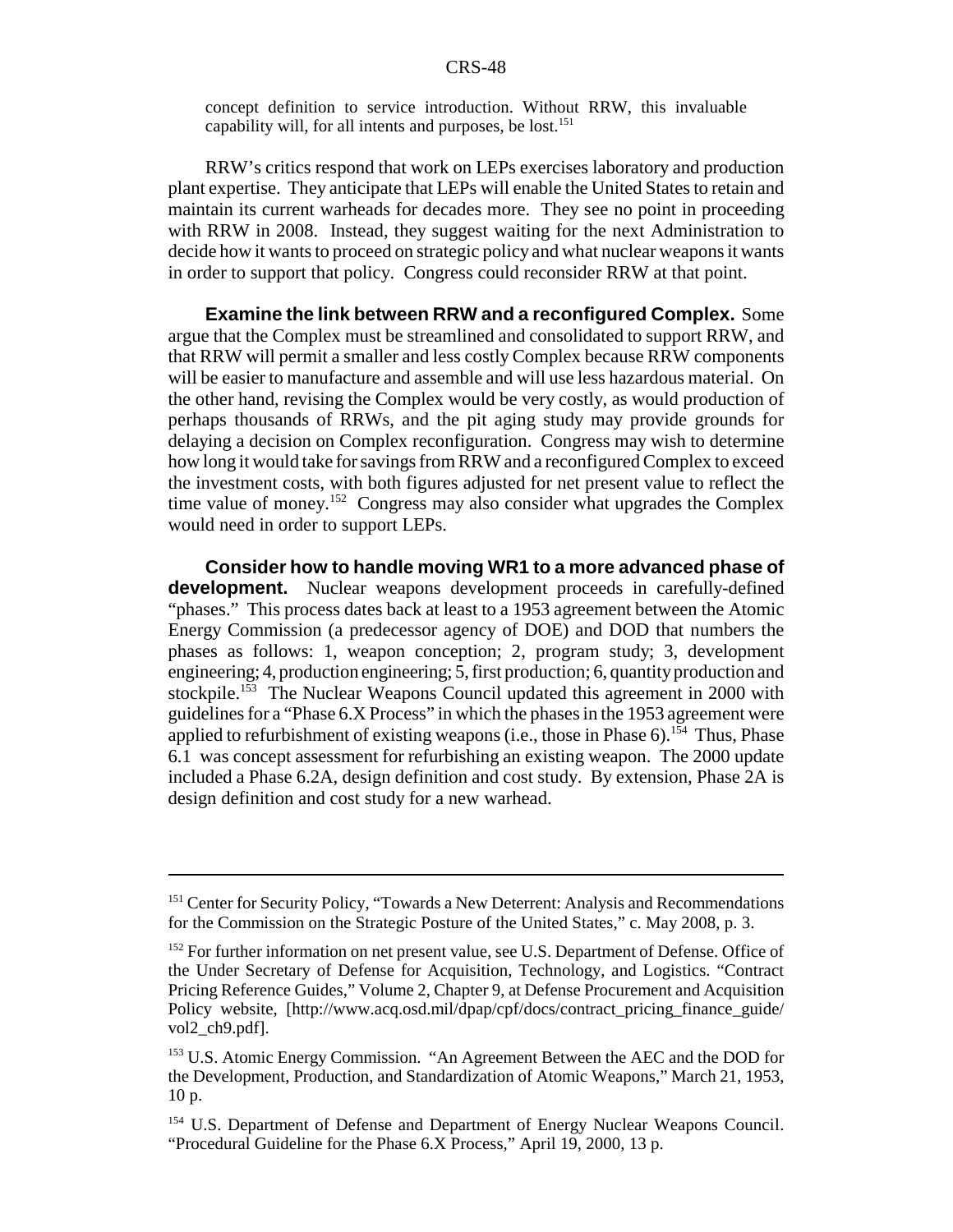NNSA staff provided the following information in April 2007. The plan was for the first RRW to enter Phase 2A in early May 2007, with a goal of completing that phase by the end of December 2007. The weapon would then be ready for a decision by the Nuclear Weapons Council on moving to Phase 3. If the council approved, during FY2008, of beginning RRW Phase 3, NNSA might ask the Armed Services and Appropriations Committees for approval to reprogram funds for that purpose. Most of the \$88.8 million requested for RRW for FY2008 was for work on Phase 2A, with a small portion of the money for Phase 3 work. As noted, the FY2008 Consolidated Appropriations Act eliminated FY2008 funds for NNSA to develop RRW, but that does not necessarily terminate the program. As a result, any decision to resume RRW would be important for Congress.

Beyond that, any decision to move RRW to Phase 3 would also be important for Congress. Phase 3 involves considerably more money than does Phase 2A. In addition, while Phase 2A is a study, the results of which might lead to the cancellation of a weapon program, Phase 3 carries a much stronger presumption that the weapon would proceed through development to production and deployment. Legislation reflects the importance of the move from Phase 2A to Phase 3. P.L. 107-314, FY2003 National Defense Authorization Act, Section 3143, "Requirements for Specific Request for New or Modified Nuclear Weapons," requires that a request for funds for each new weapon in Phase 3 or higher, or for each modified weapon in Phase 6.3 or higher, with exceptions such as for life extension programs, be presented as a separate line item, while requests for funds for earlier phases are to be combined into a single line item. P.L. 108-136, FY2004 National Defense Authorization Act, Section 3117, also highlights the importance of engineering development as a congressional decision point by barring the Secretary of Energy from beginning engineering development or any subsequent phase of the Robust Nuclear Earth Penetrator without specific congressional authorization.

**Should RRW be linked to the Comprehensive Test Ban Treaty (CTBT)?** The CTBT bars all nuclear explosions.<sup>155</sup> The United States and other nations signed it beginning in 1996; as of July 2008, 178 nations have signed it and 144 have ratified.<sup>156</sup> However, 44 specified nations must ratify for it to enter into force, and 9 of them, including the United States, have not ratified. The Senate rejected it in 1999 on such grounds as the capability of the Stockpile Stewardship Program to maintain current warheads, possible need for new warheads, need for new security features, questions about monitoring ability, and the prospect that other nations might make militarily significant gains through clandestine testing. Since then, Congress has rejected new warheads for new missions and some argue that Stockpile Stewardship has demonstrated its capability and that detection capability has improved greatly. In this view, the CTBT merits a reconsideration. Others prefer to avoid nuclear testing but also do not want to enter the CTBT; they would maintain

<sup>155</sup> See U.S. Congress. Congressional Research Service. *Comprehensive Nuclear-Test-Ban Treaty: Background and Current Developments,* CRS Report RL33548, and *Comprehensive Nuclear-Test-Ban Treaty: Issues and Arguments,* CRS Report RL34394, both by Jonathan Medalia.

<sup>&</sup>lt;sup>156</sup> For status of ratifications, see the Comprehensive Nuclear-Test-Ban Treaty Organization Preparatory Commission website at [http://www.ctbto.org].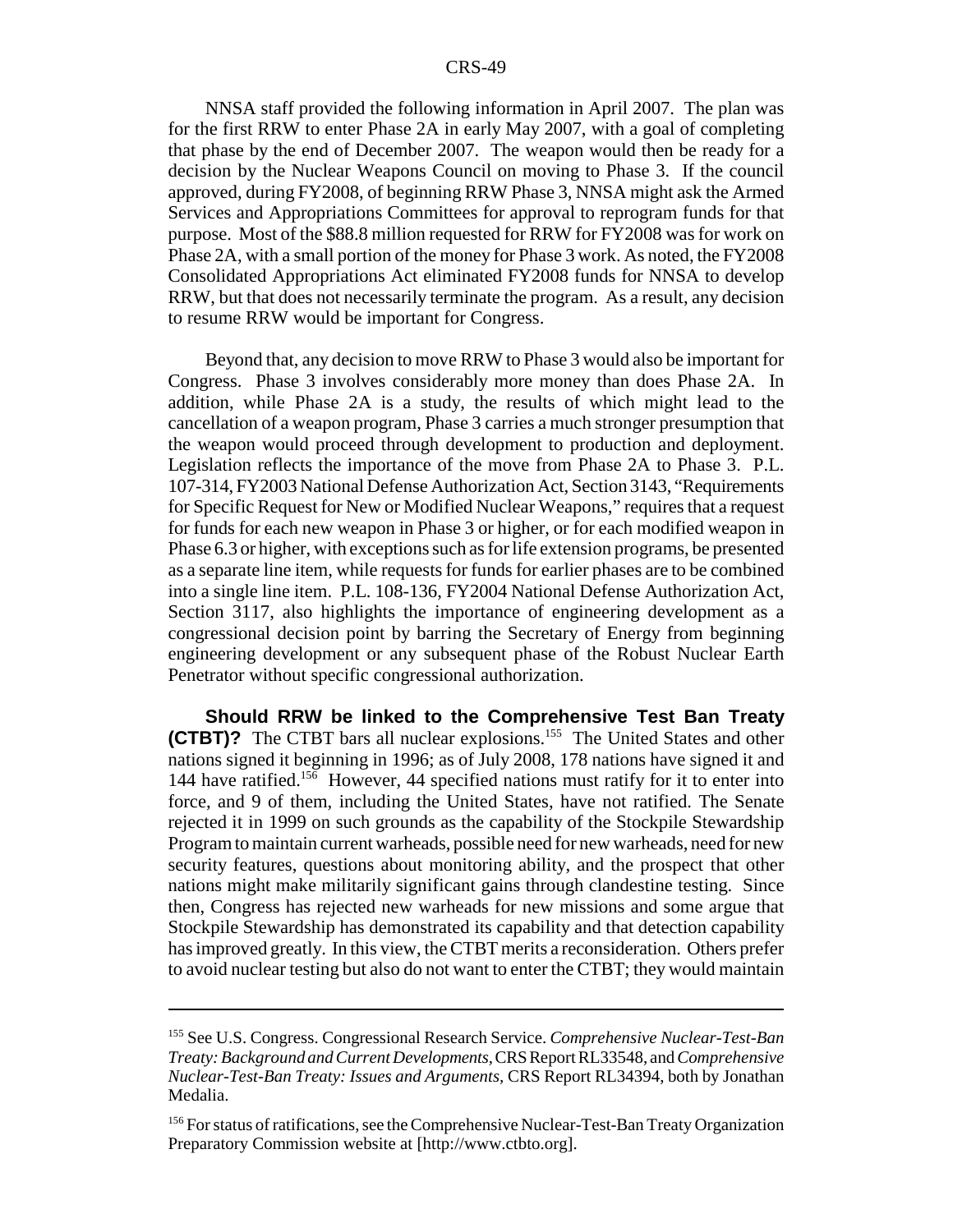the current moratorium. Still others argue that Stockpile Stewardship tools have not been verified by nuclear testing, militarily significant clandestine cheating is still possible, and some security features could be added only with testing. They would resume testing at a low pace and low yield.

RRW's support in Congress has by some accounts diminished,<sup>157</sup> so some favoring RRW see a CTBT-RRW link as a possible quid pro quo. Similarly, some favoring the CTBT also raise the prospect of a quid pro quo, arguing that NNSA claims that RRW will reduce the likelihood of a need to return to testing. On the other hand, some RRW supporters see RRW as deserving approval on its merits and fear that the CTBT could impair U.S. security, while some CTBT supporters feel that the prospects for CTBT ratification will increase over time and that RRW would undermine U.S. ability to take the lead on nuclear nonproliferation; advocates of both positions would reject a CTBT-RRW link.

**Will RRW weaken U.S. nuclear nonproliferation efforts?** RRW advocates hold that LEP will cause confidence in the stockpile to decline, and with it U.S. ability to assure allies that the U.S. deterrent is sound, to dissuade competitors from beginning nuclear programs, to deter adversaries, and if necessary to defeat enemies, as called for in the 2001 Nuclear Posture Review. In contrast, they say, RRW is designed as a replacement weapon rather than a new weapon with new military capabilities, and one that will be easier to manufacture, maintain, and certify than current warheads, with wider performance margins to raise confidence that it will work as intended. This confidence is important for nuclear nonproliferation because it makes friends and allies less inclined to develop their own nuclear weapons in response to actions of potential proliferators like North Korea or Iran. As Japanese Foreign Minister Taro Aso said shortly after the North Korean nuclear test of October 2006, "There is no need to arm ourselves with nuclear weapons either. For Japan's own defense we have this Mutual Defense Treaty with [the] United States and we have the commitment, and that commitment has been reconfirmed by Secretary Rice, that there is this commitment to make sure that the security system will work."<sup>158</sup> Without confidence in U.S. nuclear weapons, it is argued, that commitment becomes of questionable value. Moreover, any nation seeking to manufacture nuclear weapons would require a decades-long effort that is insensitive to U.S. actions. According to John Harvey, Director of NNSA's Policy Planning Staff, "The RRW effort itself has positive implications for nonproliferation. Because these warheads would be designed with more favorable performance margins, and be less sensitive to incremental aging effects, they would reduce the possibility that the United States would ever be faced with a need to conduct a nuclear test to diagnose or remedy a stockpile reliability problem." Further, he notes that this nation has taken many actions consistent with Article VI of the Nuclear Nonproliferation Treaty (NPT), in which the parties "[undertake] to pursue negotiations in good faith on effective measures relating to cessation of the

<sup>157</sup> Walter Pincus, "Congress Skeptical of Warhead Plan," *Washington Post,* April 22, 2007, p. 5.

<sup>158</sup> U.S. Department of State. "Remarks [by Secretary of State Condoleezza Rice] with Japanese Foreign Minister Taro Aso After Their Meeting," Tokyo, Japan, October 18, 2006, available at [http://www.state.gov/secretary/rm/2006/74669.htm].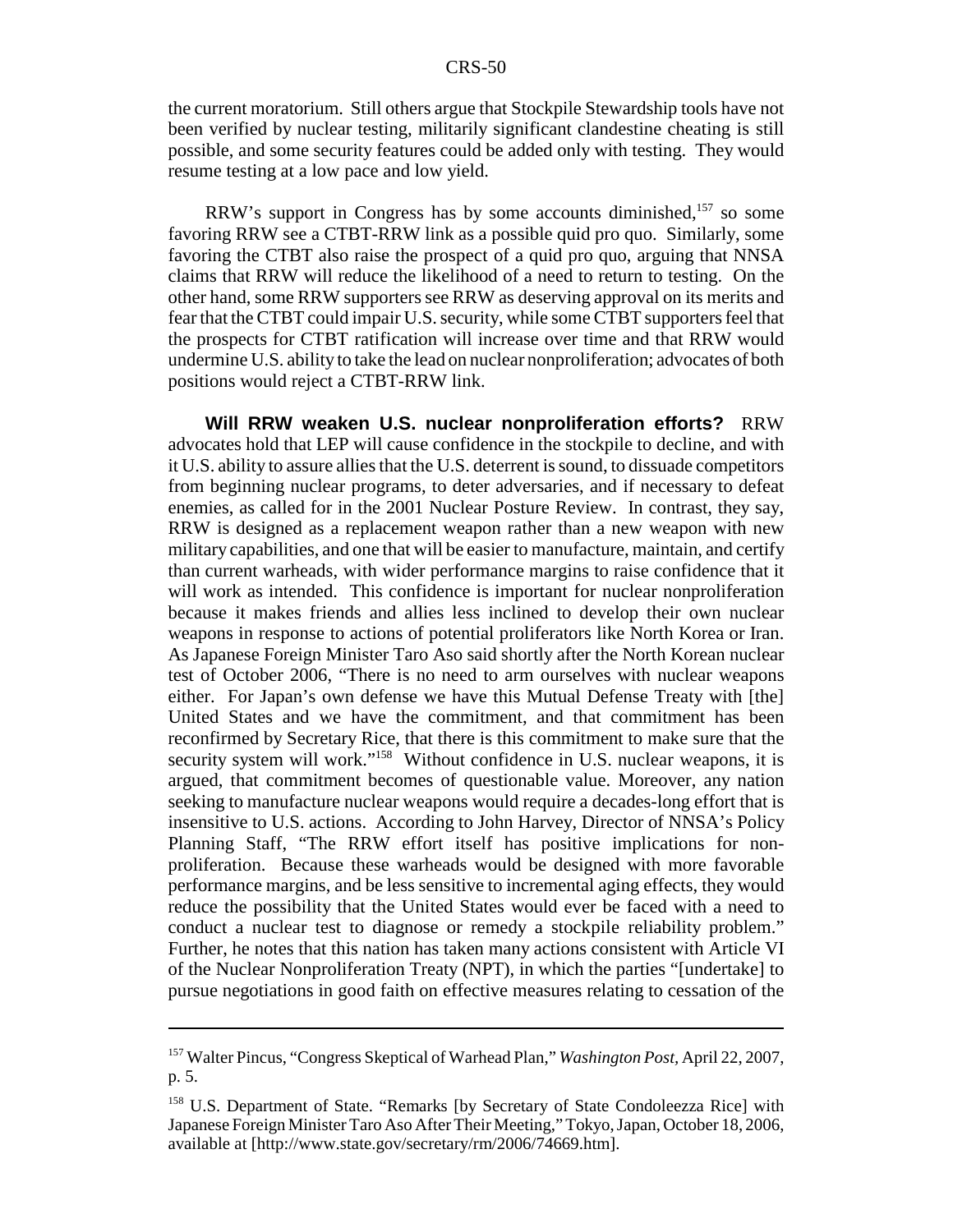nuclear arms race at an early date and to nuclear disarmament." Such actions include agreeing, in the Moscow Treaty, to significant reductions in operationally-deployed strategic nuclear weapons; taking steps to reduce the U.S. nuclear stockpile; and removing up to 200 metric tons of highly enriched uranium from weapons use.<sup>159</sup>

Critics are concerned that other nations would perceive RRW as a new weapon that is at odds with the reciprocity of obligations between nuclear and nonnuclear weapon states that is the core of the NPT, and particularly with U.S. obligations under Article VI. As a result, in this view, RRW would make it harder to deal with Iranian and North Korean nuclear programs, and those programs in turn could lead to a follow-on wave of possible proliferators. For example, if Japan, Saudi Arabia, and Egypt saw nuclear weapons spreading, they might undertake nuclear programs of their own. By signaling that the United States places heavy value on nuclear weapons through the RRW program instead of seeking to downplay and devalue these weapons, these critics maintain, the United States undermines its ability to lead worldwide nuclear nonproliferation efforts. Former Senator Sam Nunn said,

On the RRW itself, if Congress gives a green light to this program in our current world environment — and I stress in our current world environment — I believe that this will be misunderstood by our allies, exploited by our adversaries, complicate our work to prevent the spread and use of nuclear weapons ... and make resolution of the Iran and North Korea challenges all the more difficult. Also, I think it will make it more difficult to discourage the many new countries that are right on the tipping point of beginning their enrichment process ... we will pay a very high price in terms of our overall national security if Congress goes forward with this program.... So I would not fund additional work on the RRW at this time, certainly not development and going forward with deployment.160

Similarly, former Secretary of Defense William Perry said, "on balance, I believe that we could defer action for many years on the RRW program. And I have no doubt that this would put us in a stronger position to lead the international community in the continuing battle against nuclear proliferation, which threatens us all."161

<sup>&</sup>lt;sup>159</sup> John Harvey, "U.S. Nuclear Weapons Programs: Implications for Nonproliferation," Remarks at NATO Conference: "NATO and the Future of the NPT," NATO Defense College, Rome, Italy, September 12, 2006 (as revised November 27, 2006), pp. 3, 6.

<sup>&</sup>lt;sup>160</sup> U.S. Congress. House. Committee on Appropriations. Subcommittee on Energy and Water Development. Hearing on nuclear weapon activities. 109<sup>th</sup> Congress, 1<sup>st</sup> Session, March 29, 2007.

 $161$  Ibid.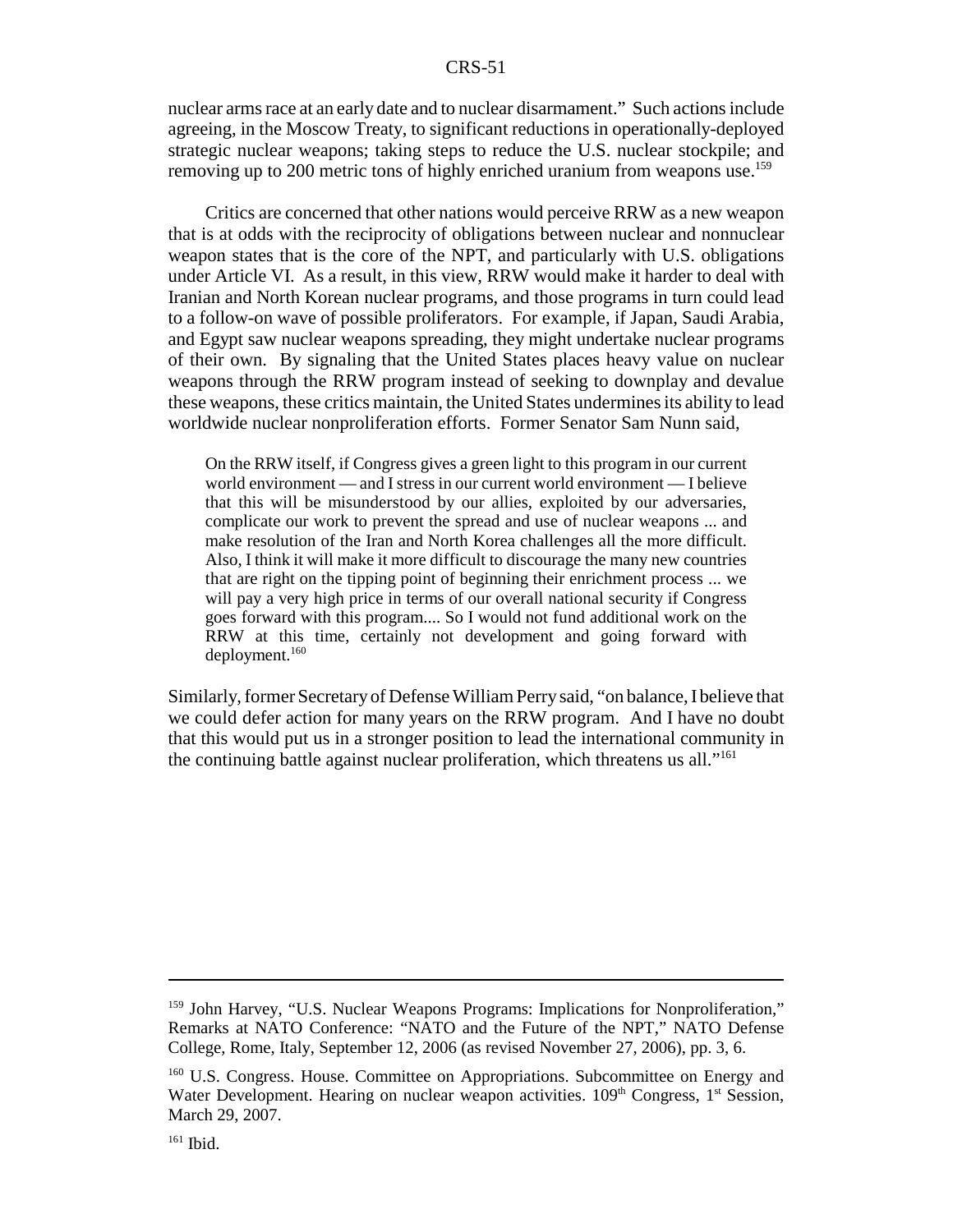# **Chronology, 2007-**

- **12/01/08** A study by the Congressional Commission on the Strategic Posture of the United States, established by the conference version of H.R. 1585, FY2008 defense authorization bill, section 1062, is due.
- **08/08/08** NNSA delivered to Congress a report on using existing pits for the RRW program, required by P.L. 110-181, FY2008 National Defense Authorization Act, section 3121.
- **05/22/08** The House defeated, 145-271, H.Amdt. 1052 to H.R. 5658, the FY2009 defense authorization bill, to add \$10.0 million to NNSA's budget for RRW.
- **05/16/08** The House Armed Services Committee reported H.R. 5658, the Duncan Hunter National Defense Authorization Act for FY2009.
- **05/05/08** The Secretaries of Defense and Energy transmitted "Report on the Feasibility and Implementation of the Reliable Replacement Warhead Program" to Congress. Congress required the report in the FY2006 National Defense Authorization Act, P.L. 108-163, Section 3111.
- **12/26/07** President Bush signed P.L. 110-161, FY2008 Consolidated Appropriations Act, into law. The measure contains no NNSA funds to develop RRW.
- **12/12/07** The House agreed to the conference report on H.R. 1585, the defense authorization bill, 370-49.
- **12/06/07** The conference report on H.R. 1585, the national defense authorization bill, was ordered to be printed. It contains several provisions on RRW, as described above.
- **11/06/07** Conferees on the Department of Defense appropriations bill filed their report, which included \$15.0 million for the Navy for RRW.
- **09/28/07** NNSA delivered to Congress a JASON report on RRW that was required by the House Appropriations Committee's report on FY2007 energy and water appropriations.
- **09/14/07** The Senate Appropriations Committee reported H.R. 3222, the Department of Defense Appropriations Bill.
- **07/17/07** The House passed the FY2008 Energy and Water Development Appropriations Bill, 312-112, leaving RRW provisions unchanged.
- **07/09/07** The Senate Appropriations Committee reported S. 1751, the Energy and Water Development Bill.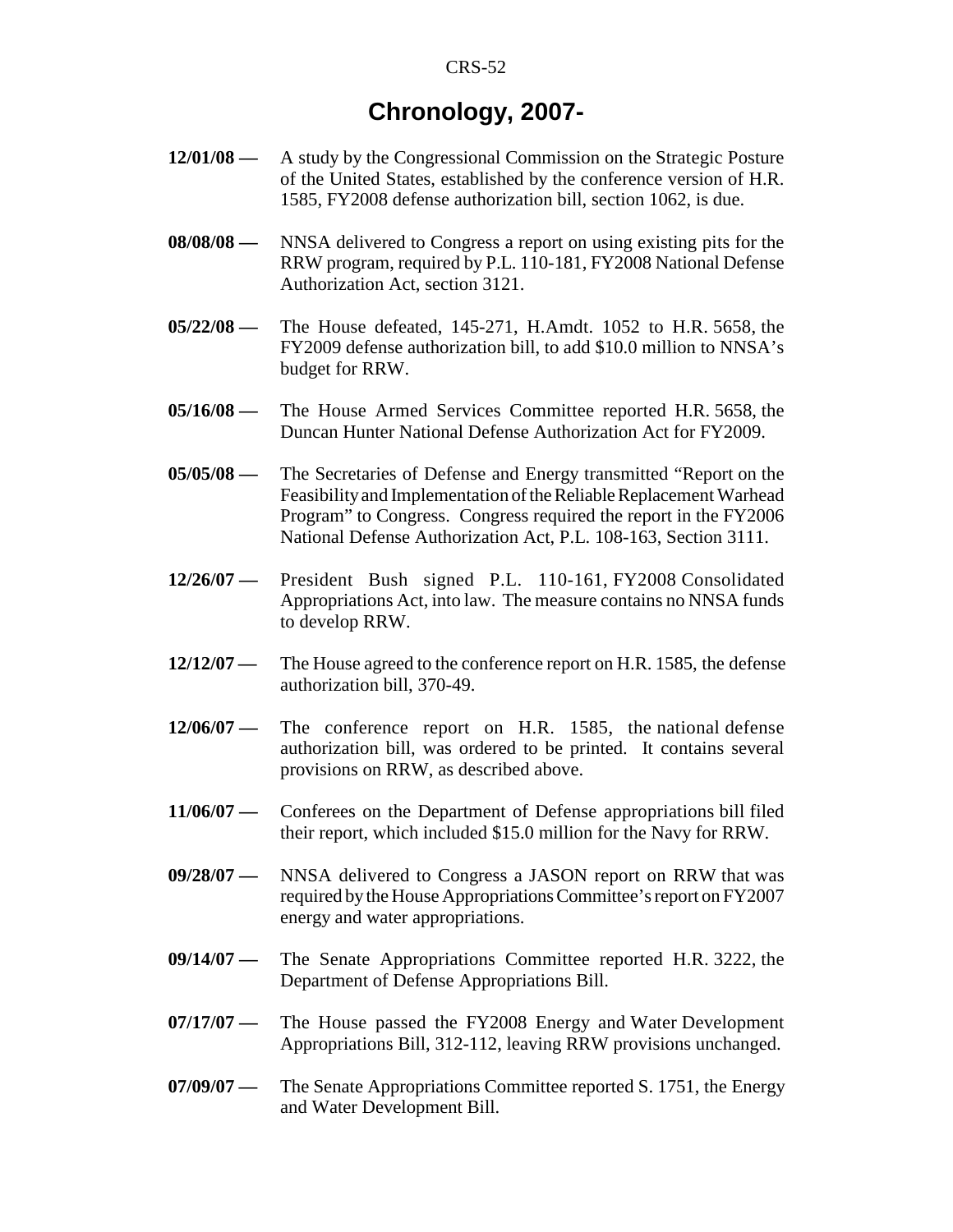- **06/06/07** The House Appropriations Committee marked up the FY2008 Energy and Water Development Appropriations Bill. The committee recommended eliminating NNSA funds for RRW and directed the Administration to prepare a comprehensive nuclear planning assessment, which it views "as a necessary condition before considering additional funding for Complex 2030 and RRW activities."
- **05/25/07** The Senate Armed Services Committee's mark of S. 567, FY2008 National Defense Authorization Bill, reduced the total RRW request (NNSA and Navy) by \$43 million and limited FY2008 activities for the RRW program to Phase 2A activities.
- **05/23/07** The House Energy and Water Development Appropriations Subcommittee's mark of the FY2008 Energy and Water Development Appropriations Bill eliminated NNSA funds for RRW.
- **05/17/07** The House passed H.R. 1585, the FY2008 defense authorization bill, 397-27. The bill reduced RRW funding for by \$20.0 million and for the Navy by \$25.0 million, kept the program for the first RRW in Phase 2A for FY2008, and required several studies related to RRW.
- **04/24/07** The American Association for the Advancement of Science released a report, "The United States Nuclear Weapons Program: The Role of the Reliable Replacement Warhead."
- **03/02/07** NNSA announced that the Nuclear Weapons Council selected the design by Livermore and Sandia-California as the winner of the RRW design competition.
- **03/01/07** The Secretary of Energy and Secretary of Defense are to submit a final report to congressional defense committees on feasibility and implementation of the RRW program, as required by P.L. 109-163, FY2006 National Defense Authorization Act, Section 3111.
- **02/18/07** A committee of the American Association for the Advancement of Science delivered an interim progress report, "The United States Nuclear Weapons Program: The Role of the Reliable Replacement Warhead."
- **01/31/07** NNSA released its "Report on the Plan for Transformation of the National Nuclear Security Administration Nuclear Weapons Complex," as required by P.L. 109-364, the FY2007 National Defense Authorization Act, Section 3111. An objective of the plan is "To prepare to produce replacement warheads under the Reliable Replacement Warhead program...."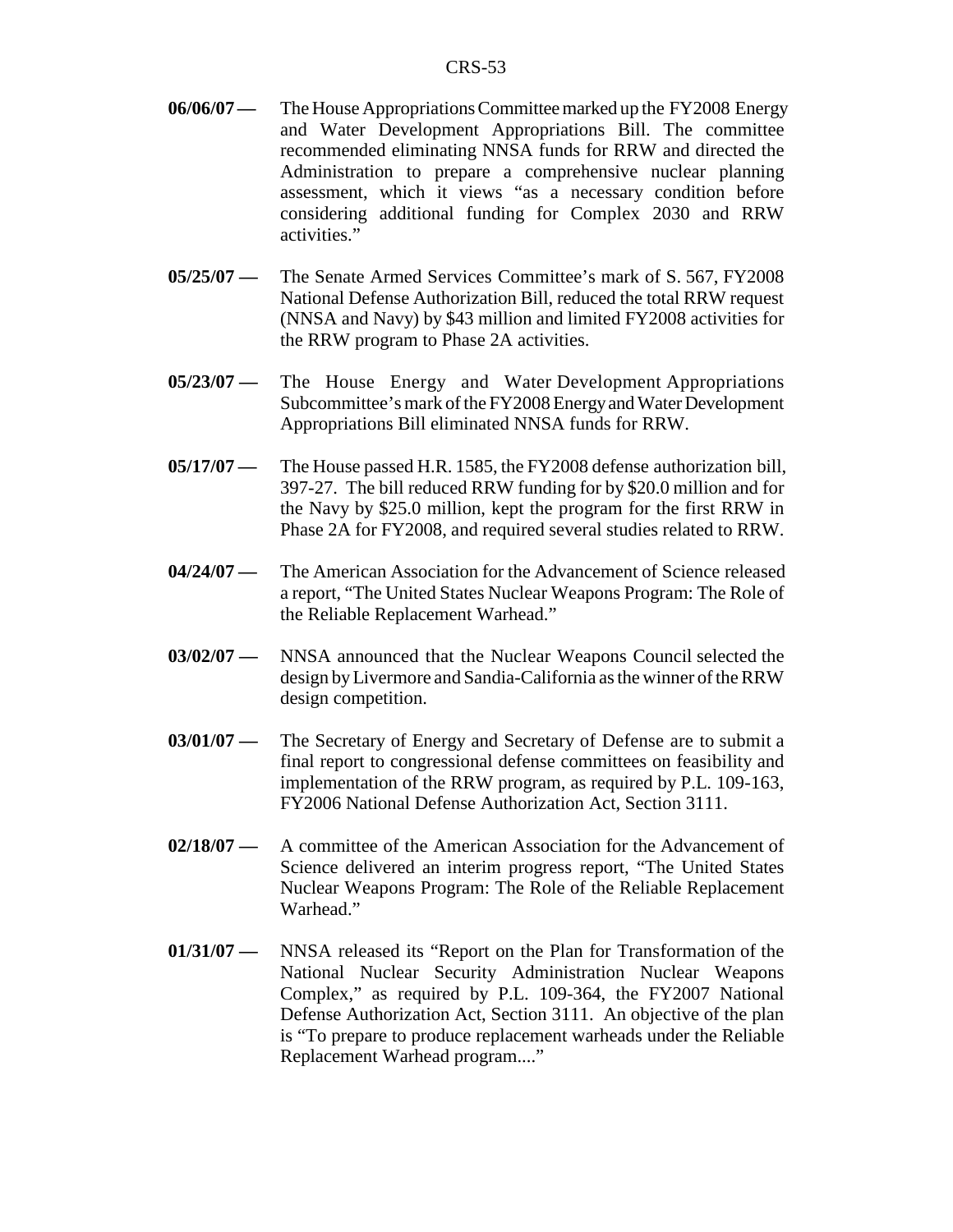# **For Additional Reading**

- American Association for the Advancement of Science, Center for Science, Technology and Security Policy, Nuclear Weapons Complex Assessment Committee, *The United States Nuclear Weapons Program: The Role of the Reliable Replacement Warhead,* April 2007, 34 p.
- Brown, Harold, and John Deutch, "The Nuclear Disarmament Fantasy," *Wall Street Journal,* November 19, 2007, p. 19.
- Center for Security Policy, "Towards a New Deterrent: Analysis and Recommendations for the Commission on the Strategic Posture of the United States," 5 p., c. May 2008, at [http://www.centerforsecuritypolicy.org/modules/ newsmanager/center%20publication%20pdfs/towards%20a%20new%20 deterrent%20516.pdf].
- D'Agostino, Thomas, "Statement of Thomas P. D'Agostino, Administrator, National Nuclear Security Administration, U.S. Department of Energy, Before the House Committee on Armed Services Subcommittee on Strategic Forces," February 27, 2008, 11 p.
- Fox, Jon, "Former Secretaries of State Support New Warhead," *Global Security Newswire,* November 15, 2007.
- Gaffney, Frank, Jr., "The Genie-Stuffers," *Washington Times,* June 19, 2007, p. 15.
- Grossman, Elaine, "U.S. General Calls for Faster Action on Reliable Replacement Warhead," *Global Security Newswire,* March 6, 2008.
- Grossman, Elaine, "Draft House Markup Adds \$9 Million for Fast Strike," *Global Security Newswire,* September 9, 2008
- Harvey, John, "Maintaining the 21<sup>st</sup> [Century] Nuclear Deterrent: The Case for RRW," remarks to the Stanley Foundation conference, "U.S. Nuclear Force Posture and Infrastructure," updated February 8, 2008.
- Hemley, R.J., et al., *Pit Lifetime,* (JASON report), The MITRE Corporation, McLean, VA, JSR-06-335, January 11, 2007, 20 p.
- Hoffman, Ian, "Nuclear Deal May Come with Strings: Democrats Signal Openness to New Arsenal, as Long as It Is Linked with Test Ban Treaty Ratification," *Contra Costa Times,* February 3, 2007, p. F4.
- JASON [Defense Advisory Group], The MITRE Corporation, "Reliable Replacement Warhead: Executive Summary," JSR-07-336E, McLean, VA, September 7, 2007, 8 p.
- Kimball, Daryl, "Replacement Warheads and the Nuclear Test Ban," *Defense News,* March 5, 2007.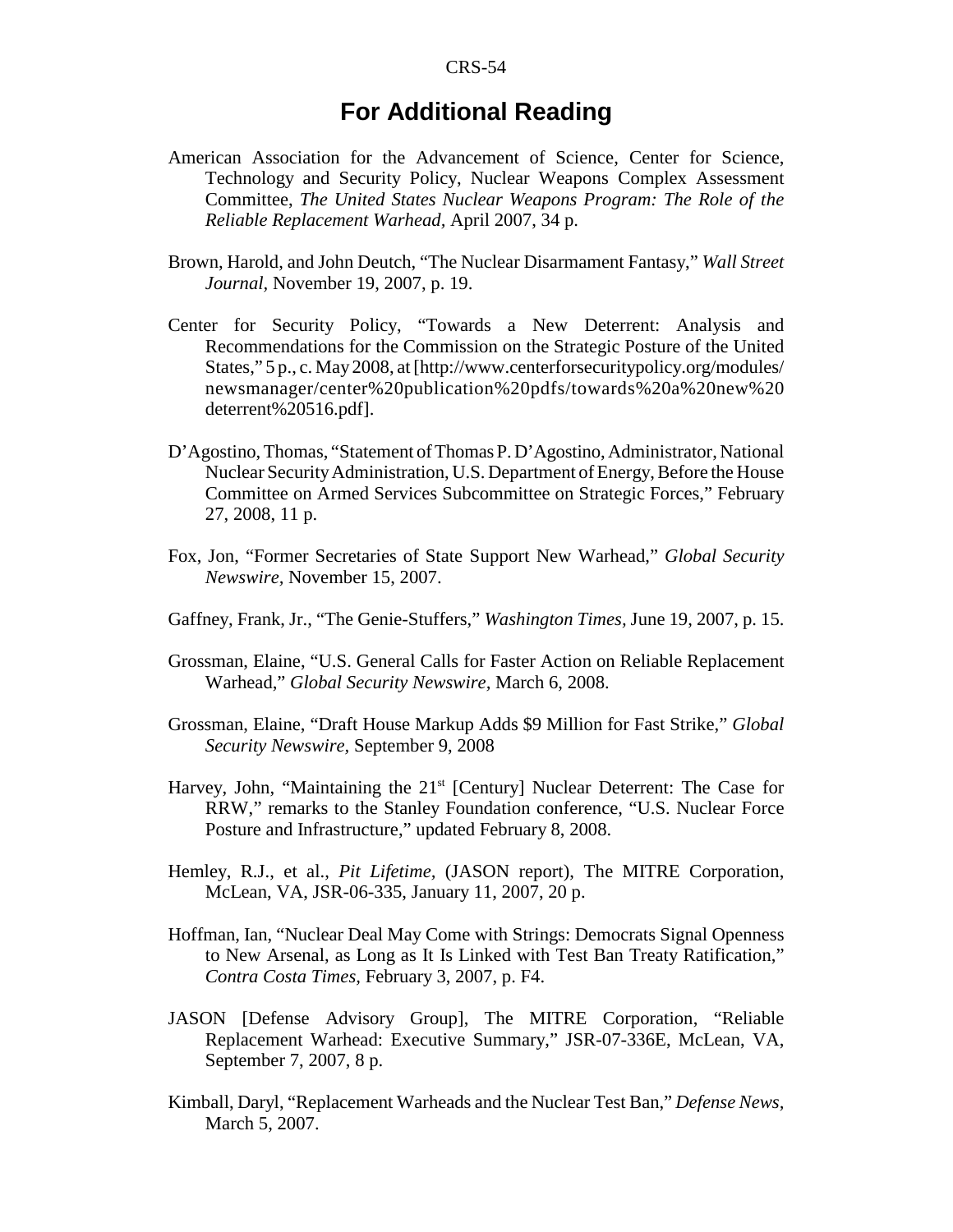- "National Security and Nuclear Weapons: Maintaining Deterrence in the 21st Century: A Statement by the Secretary of Energy, Secretary of Defense and Secretary of State," July 2007.
- "The Next Generation of Nuclear Weapons," *Bulletin of the Atomic Scientists* (several short articles by multiple authors), July/August 2007, pp. 30-49.
- Pincus, Walter, "Congress Skeptical of Warhead Plan," *Washington Post,* April 22, 2007, p. 5.
- Scheber, Thomas, *Reliable Replacement Warheads: Perspectives and Issues,* publication 0005 of the United States Nuclear Strategy Forum, National Institute Press, August 2007, 31 p.
- Spring, Baker, "Congress's Critical Role in the Reliable Replacement Warhead (RRW) Program," Heritage Foundation Executive Memorandum 1026, May 11, 2007, 2 p.
- U.S. Department of Defense and Department of Energy. Nuclear Weapons Council. "Memorandum for the Nuclear Weapons Council (NWC), Subject: Reliable Replacement Warhead 1 (RRW-1) Path Forward," March 18, 2007, 1 p. + attachment.
- U.S. Department of Defense and Department of Energy. "Report on the Feasibility and Implementation of the Reliable Replacement Warhead Program: Submitted to the Congressional Defense Committees Pursuant to Section 3111 of the National Defense Authorization Act for Fiscal Year 2006, Public Law 109-163, by the Secretary of Defense and the Secretary of Energy in Consultation with the Nuclear Weapons Council," April 2008, 14 p.
- U.S. Department of Energy. National Nuclear Security Administration. "Design Selected for Reliable Replacement Warhead," news release, March 2, 2007.
- U.S. Department of Energy. National Nuclear Security Administration. "Report on the Feasibility of Using Existing Pits for the Reliable Replacement Warhead Program," transmitted to Congress August 8, 2008, 15 p.
- U.S. Department of Energy. National Nuclear Security Administration. Office of Defense Programs. *Report on the Plan for Transformation of the National Nuclear Security Administration Nuclear Weapons Complex,* [report to] Congressional Defense Committees as requested by the United States Congress in Public Law 109-364, John Warner National Defense Authorization Act for Fiscal Year 2007, January 31, 2007, 31 p.
- Webb, Greg, "Leading U.S. Scientist Criticizes Warhead Effort," *Global Security Newswire,* February 27, 2008.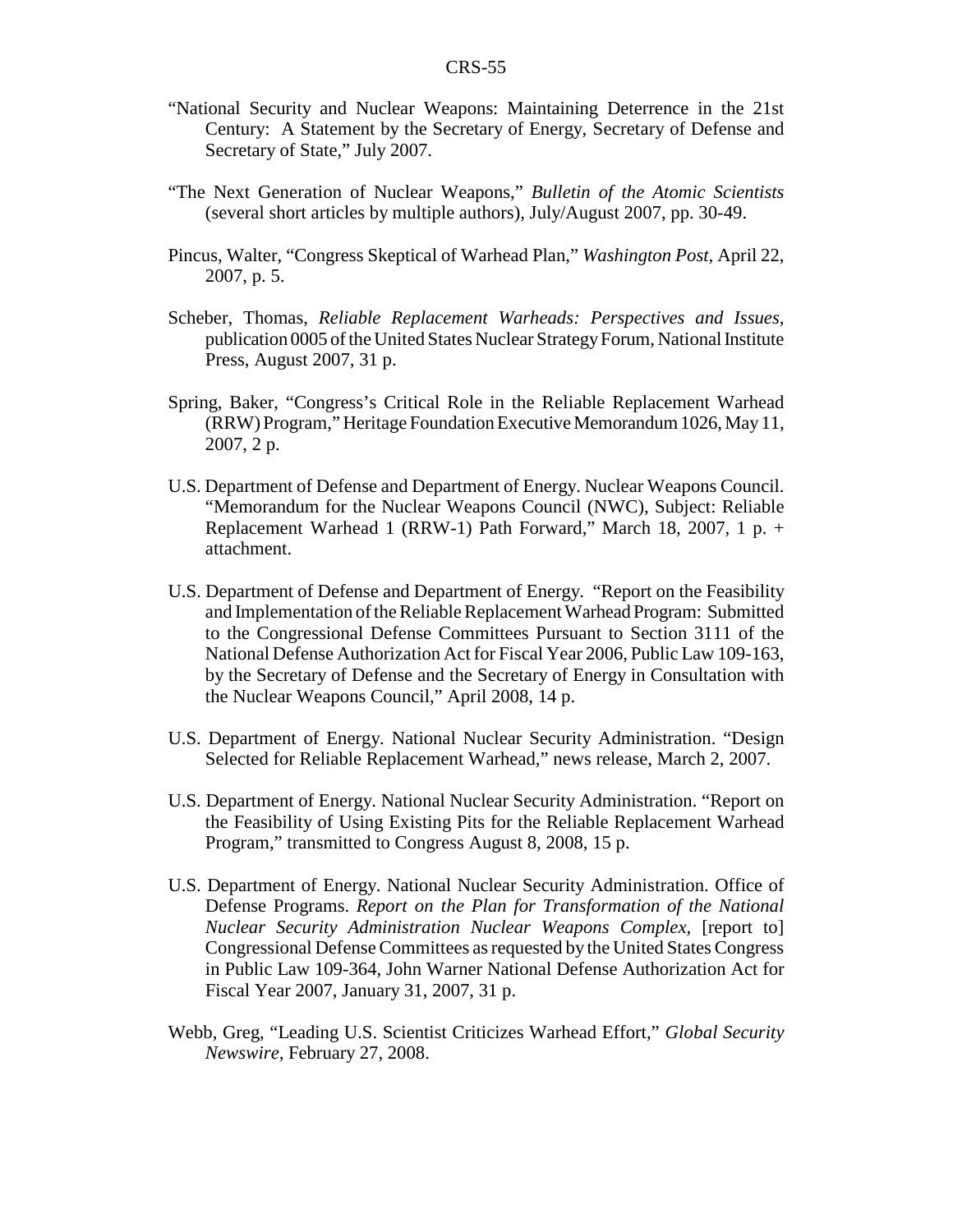# **Appendix. Nuclear Weapons, Nuclear Weapons Complex, and Stockpile Stewardship Program**

This report refers to nuclear weapons design, operation, and production throughout. This Appendix describes key terms, concepts, and facilities as an aid to readers not familiar with them.

Current strategic (long-range) and most tactical nuclear weapons are of a twostage design.<sup>162</sup> The first stage, the "primary," is an atomic bomb similar in principle to the bomb dropped on Nagasaki. The primary provides the energy needed to trigger the second stage, or "secondary."

The primary has at its center a "pit," a hollow core containing fissile material (typically plutonium) and containment shells of other metals. It is surrounded by chemical explosive shaped to generate a symmetrical inward-moving (implosion) shock front. When the explosive is detonated, the implosion compresses the plutonium, increasing its density so much that it becomes supercritical and can sustain a runaway nuclear chain reaction. A neutron generator injects neutrons into the plutonium. The neutrons drive this reaction by splitting (fissioning) plutonium atoms, repeatedly doubling the number of neutrons released. But the chain reaction can last only the briefest moment before the force of the nuclear explosion drives the plutonium outward so that it becomes subcritical and can no longer support a chain reaction. To increase the fraction of plutonium that is fissioned, boosting the yield of the primary, another system injects "boost gas" — a mixture of deuterium and tritium (isotopes of hydrogen) gases — into the pit before the explosive is detonated. The intense heat and pressure of the fission chain reaction cause this gas to undergo fusion. While the fusion reaction generates energy, its purpose is to generate a great many neutrons and thus "boost" the fission chain reaction to a higher level.

A metal "radiation case" channels the energy of the primary to the secondary, which contains fission and fusion fuel. The energy ignites the secondary, which releases most of the energy of a nuclear explosion. The primary, radiation case, and secondary comprise the "nuclear explosive package." Thousands of "nonnuclear" components are also needed to make the nuclear explosive package into a militarily usable weapon, such as an arming, firing, and fuzing system, an outer case, and electrical and physical connections linking a bomb to an airplane or a warhead to a missile.

Nuclear weapons were designed, tested, and manufactured by the nuclear weapons complex, which is composed of eight government-owned contractoroperated sites: the Los Alamos National Laboratory (NM) and Lawrence Livermore National Laboratory (CA), which design nuclear explosive packages; Sandia National Laboratories (NM and CA), which designs nonnuclear components; Y-12 Plant (TN), which produces uranium components and secondaries; Kansas City Plant (MO),

<sup>162</sup> U.S. Department of Energy, *Final Programmatic Environmental Impact Statement for Stockpile Stewardship and Management,* DOE/EIS-0236, September 1996, summary volume, p. S-4. That page contains further information on nuclear weapon design and operation.